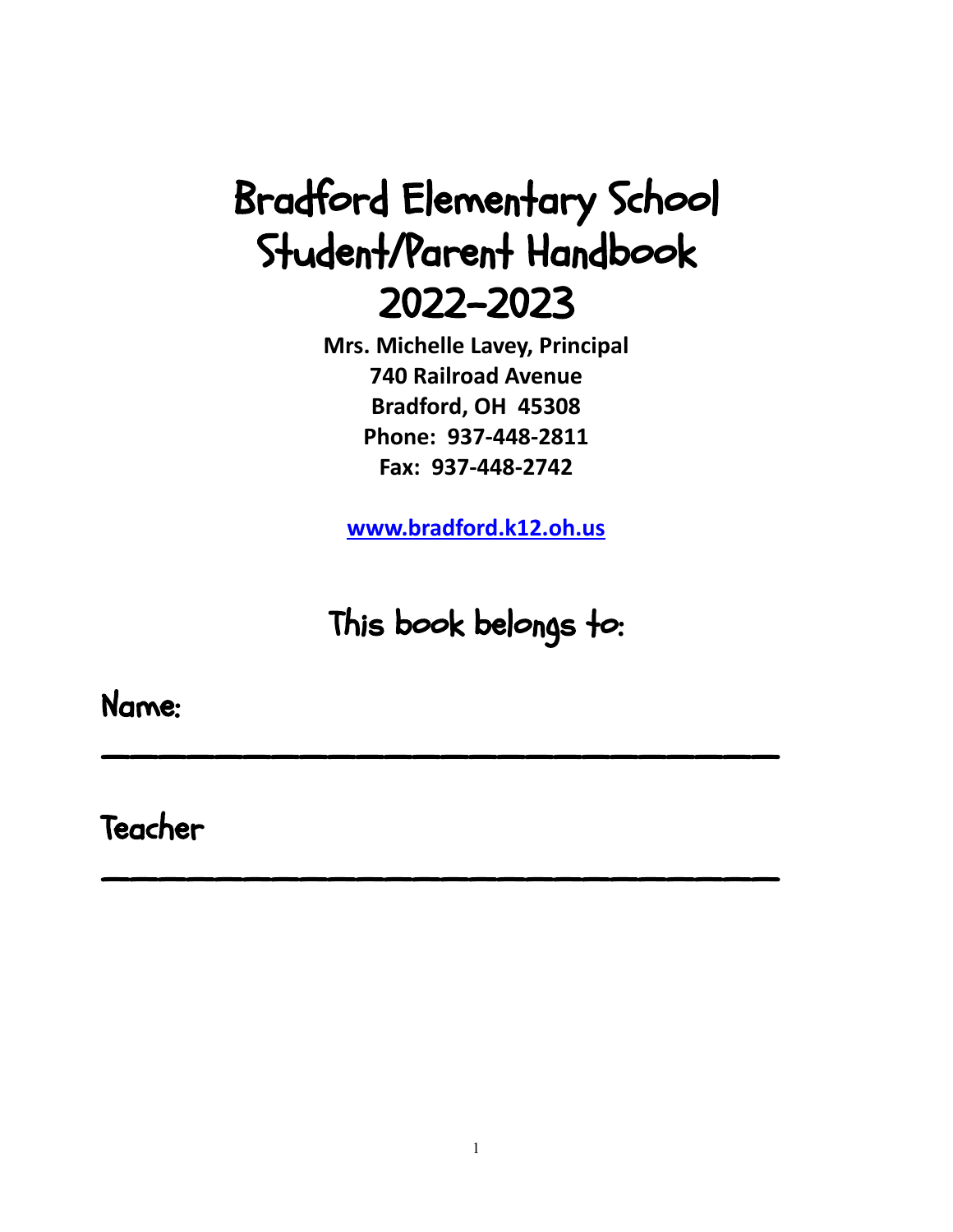# **SCHOOL CALENDAR 2022-23**

# **First Quarter**

| Monday, September 14 No School -Staff In-Service/Professional Development |
|---------------------------------------------------------------------------|
| Friday, Oct. 14Pumpkin Show Parade, Early Dismissal 1:10 p.m.             |
|                                                                           |

## **Second Quarter**

|  | Wednesday, Nov. 2Staff Professional Development Early Release 1:10 p.m.                 |
|--|-----------------------------------------------------------------------------------------|
|  | Thursday, November 10Conferences 8 a.m. - 7 p.m. (No School for Students)               |
|  |                                                                                         |
|  | Wednesday, Nov. 23- Friday, Nov. 25 No School - Thanksgiving Break                      |
|  | Tuesday, Dec. 22 End of 2 <sup>nd</sup> Quarter/ Early Dismissal for HS Exams 1:10 p.m. |
|  |                                                                                         |

# **Third Quarter**

| Wednesday, Feb. 8Parent Teacher Conferences 3:15 – 7:00 p.m.            |
|-------------------------------------------------------------------------|
| Friday, Feb 17 No School - Teacher Professional Development             |
| Monday, Feb. 20No School Presidents' Day Holiday (Possible Make Up Day) |
|                                                                         |
|                                                                         |

# **Fourth Quarter**

| Wednesday, April 5Teacher Professional Development-Early Dismissal 1:10 p.m. |
|------------------------------------------------------------------------------|
| Thursday, April 6 - Monday, April 10 No School - Spring Break                |
|                                                                              |
|                                                                              |
| Wednesday, May 26 Teacher Work Day (Possible Make Up Day)                    |
|                                                                              |
|                                                                              |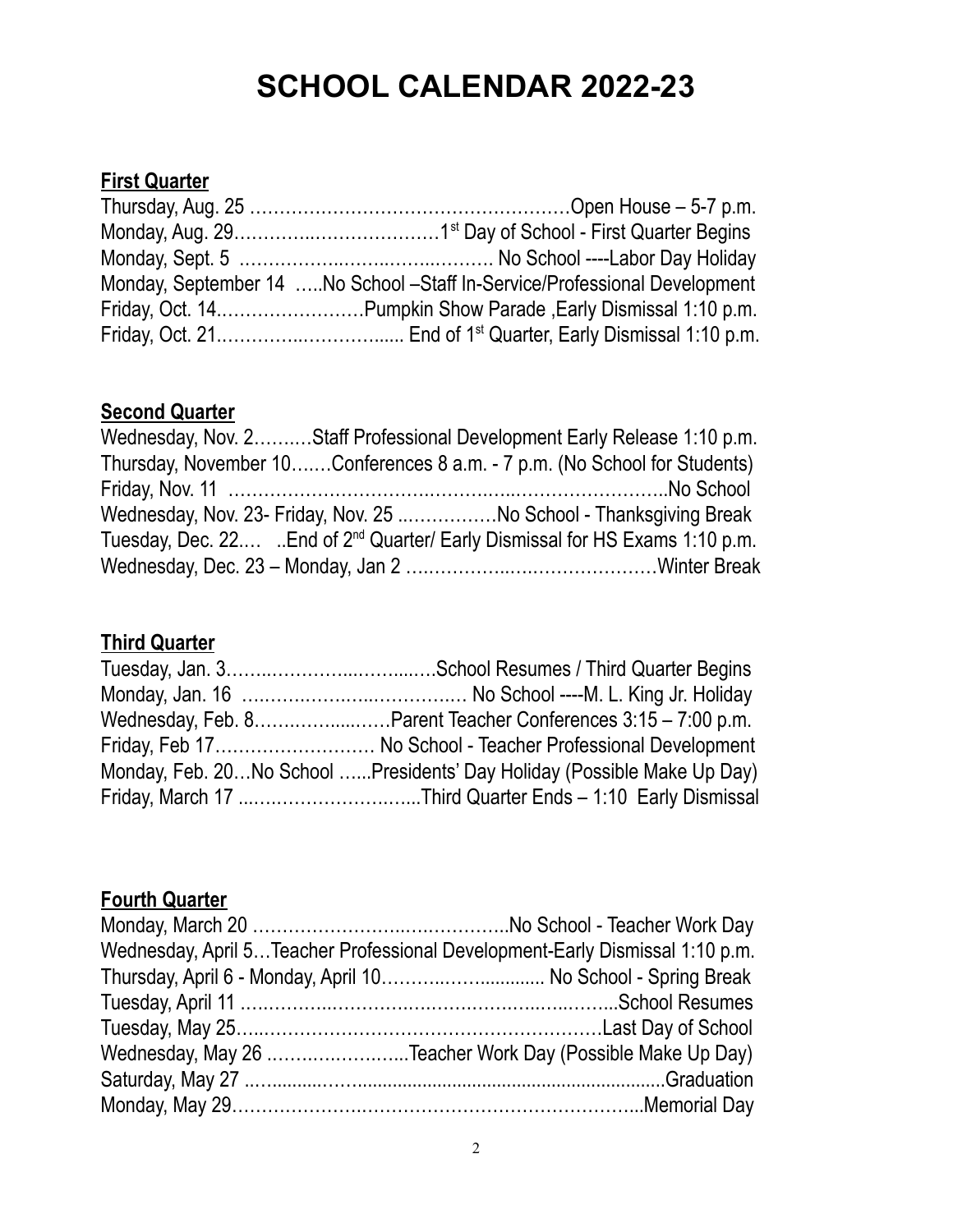## **GENERAL INFORMATION**

- 1. Bradford Elementary address: 740 Railroad Avenue, Bradford, OH 45308
- 2. Our phone number is 448-2811 and our fax number is 448-2742.
- 3. The school office is open from 7:45 a.m. to 4:00 p.m.
- 4. Teachers may be contacted at school from 7:55 a.m. to 3:25
- 5. THE TARDY BELL RINGS AT 8:10 A.M., announcements begin at 8:15 a.m. and dismissal time is 3:10 p.m.

## **The 5 Rs**

The following "5 Rs" have been established as a positive guideline for behavior in Bradford Elementary School:

Be Ready to Learn Be Responsible Be Respectful Be Resilient Be Roader Empowered

Welcome to Bradford Elementary School! We are here to serve the children of the Bradford community by providing a child friendly atmosphere for learning. This handbook provides a set of guidelines and rules by which we operate our school. We encourage all parents to take the time to read this document. Feel free to call us if you have any questions or concerns regarding our school policy as it affects your child. Have a great school year!

Sincerely,

Michelle Lavey

Michelle Lavey, Principal 937-448-2811 e-mail **mlavey@bradford.k12.oh.us**

Joe Hurst, Superintendent 937-448-2770 e-mail **jhurst@bradford.k12.oh.us**

Rita Leis, School Secretary 937-448-2811 e-mail **rleis@bradford.k12.oh.us**

School website [www.bradford.k12.oh.us](http://www.bradford.k12.oh.us)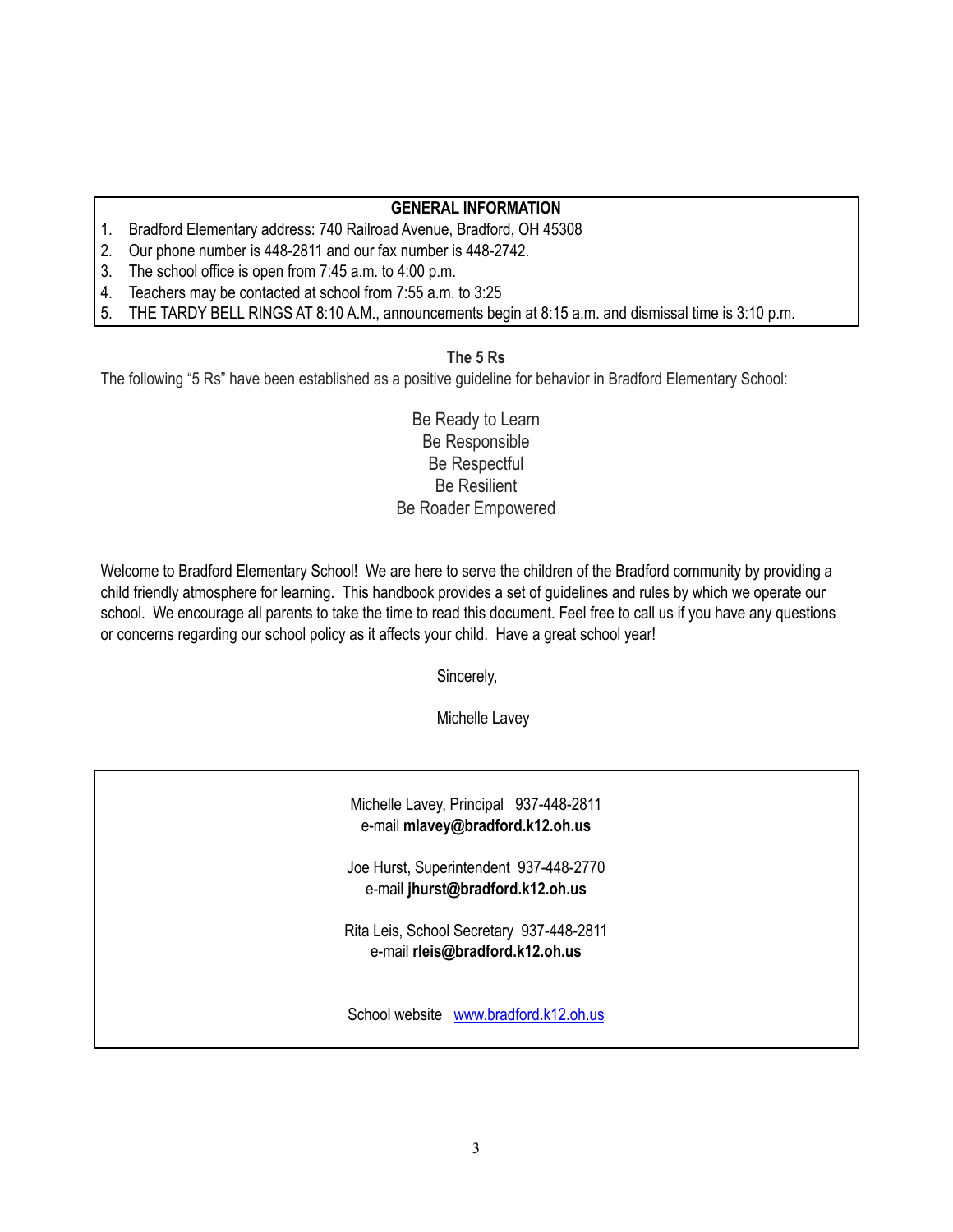## **FOREWARD**

This student handbook was developed to answer many of the commonly asked questions that you and your parents may have during the school year. This handbook contains important information that you are responsible for knowing; become familiar with the following information and you should keep the handbook available for frequent reference by you and your parents. If you have any questions that are not addressed in this handbook, you are encouraged to talk to your teachers or the building principal. This handbook replaces all prior handbooks and other written material on the same subjects.

#### **MISSION STATEMENT**

It shall be the responsibility of Bradford Schools to ensure that educators, parents, students, and citizens of the community will be provided a safe, positive learning environment ensuring an atmosphere conducive to the development of life-long learning skills that will lead to productive, responsible citizens.

#### **EQUAL EDUCATION OPPORTUNITY**

It is the policy of this District to provide an equal educational opportunity for all students. Any person, who believes that school or any staff person has discriminated against a student on the basis of race, color, creed, disability, religion, gender, ancestry, national origin, place of residence, within the boundaries of the District, or social or economic background, has the right to file a complaint. Complaints and/or questions should be directed to the Superintendent who is the School District's Compliance Officer. Complaints placed in writing will be investigated and a response provided to the person filing the complaint in a timely manner. The compliance Officer can provide additional information concerning access to equal educational opportunity. Under no circumstances will the District threaten or retaliate against anyone who raises a complaint.

#### **STUDENT RESPONSIBILITIES**

The school's rules and procedures are designed to allow students to be educated in a safe and orderly environment. Students are expected to follow staff members' directions and obey all school rules. The staff expects students to arrive at school prepared to learn. It is the student's responsibility to arrive on time and be prepared to participate in the educational program. If, for some reason, this is not possible, the student should report to the office.

In order to keep parents informed of their child's progress in school, parents will be provided information on a regular basis and whenever concerns arise. Many times it will be the responsibility of the student to deliver the information. The school, however, may use the mail or hand delivery to ensure contact. Parents are encouraged to build a two-way link with their child's teachers and support staff by informing the staff of suggestions or concerns that may help their child better accomplish his/her educational goals.

Parents are also encouraged to track their child's progress by means of Progress Book, which may be accessed online on the school website at [www.bradford.k12.oh.us](http://www.bradford.k12.oh.us) .

### **SCHOOL DAY**

- 1. The school day is from 8:10 a.m. to 3:10 p. m. The tardy bell rings at 8:10 a.m. Students who arrive after this time must report directly to the office to sign in.
- 2. The school is not responsible for the supervision of students before 7:30 a.m. or after 3:15 p.m. Students remaining in the building after 3:15 p.m. must be under the direct supervision of a staff member.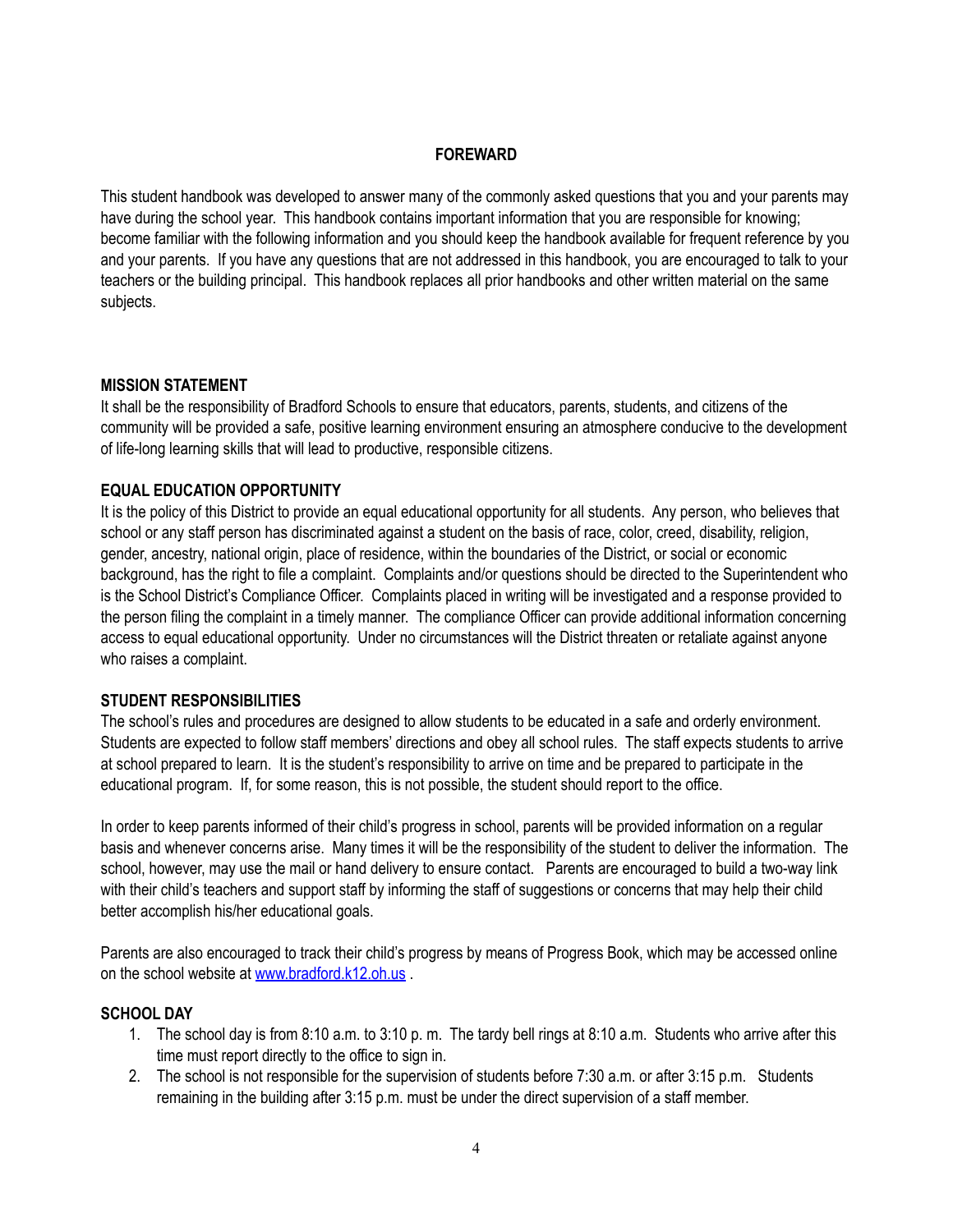- 3. Students who are eating breakfast may enter the building at 7:40 a.m. Breakfast is served from 7:45 to 8:05 a.m.
- 4. Students who are not eating breakfast should report to the small gymnasium. Students will be dismissed from this area in time to arrive in their classroom on time.
- 5. No students or parents will be permitted to stop by the classrooms before or after school unannounced. All visitors must report to the office.

## **EMERGENCY CLOSING AND DELAYS**

If the school must be closed or the opening delayed because of inclement weather or other conditions, the school will notify the various radio and television stations within the area. Bradford Schools will also utilize the One Call System that notifies parents of delays and/or cancellations. Parents and students are responsible for knowing about emergency closings and delays. Parents are asked to inform the school office whenever there are changes in the telephone numbers so the One Call System can be updated.

## **ARRIVAL AND DISMISSAL PROCEDURES**

## **Arrival:**

## **Car Riders-**

Parents that are driving their children to school must use the Children's Home Road Driveway and drop off their child at the doors closest to the playground. The hours for drop off are 7:45-8:00. There are arrows on the blacktop to follow for dropping your child off. Pull up to the door and your child can unload in front of the doors at the playground.

## **Walkers and Bicycles-**

Students that are walking should not arrive at the crosswalks at St. Rt. 721 and Children's Home Road before 7:25. Crossing guards will not be available until that time and will be available to cross students until 7:55. Walkers and bicycle riders must enter through the front doors. Students must abide by and follow all the rules of the crossing guards.

## **Bus Riders-**

Students who ride the bus will be dropped off at the front entrance and should go directly to the small gymnasium unless they are eating breakfast. They are not permitted on the playground or in front of the school.

## **ENTER THE FRONT DOORS BETWEEN 8:10-2:30 P.M. ONLY. THIS AREA IS FOR BUS LOADING AND UNLOADING.**

## **Dismissal:**

### **Car Riders-**

If you are picking up your child at the end of the day, go to the same location as the morning drop off and follow the same arrows. Dismissal time is at 3:10.

If you have not already received a pick up number, you will need to get a number from the office for dismissal for your elementary child. This number will be given to you and must be displayed in the front window of your vehicle. This system is very smooth and has been safe so that students can only go with people with whom you have given

permission to pick them up.

Please make sure that you have a number when you pick up your child. For safety reasons, students should only be picked up at school and not walk to another location for pick up.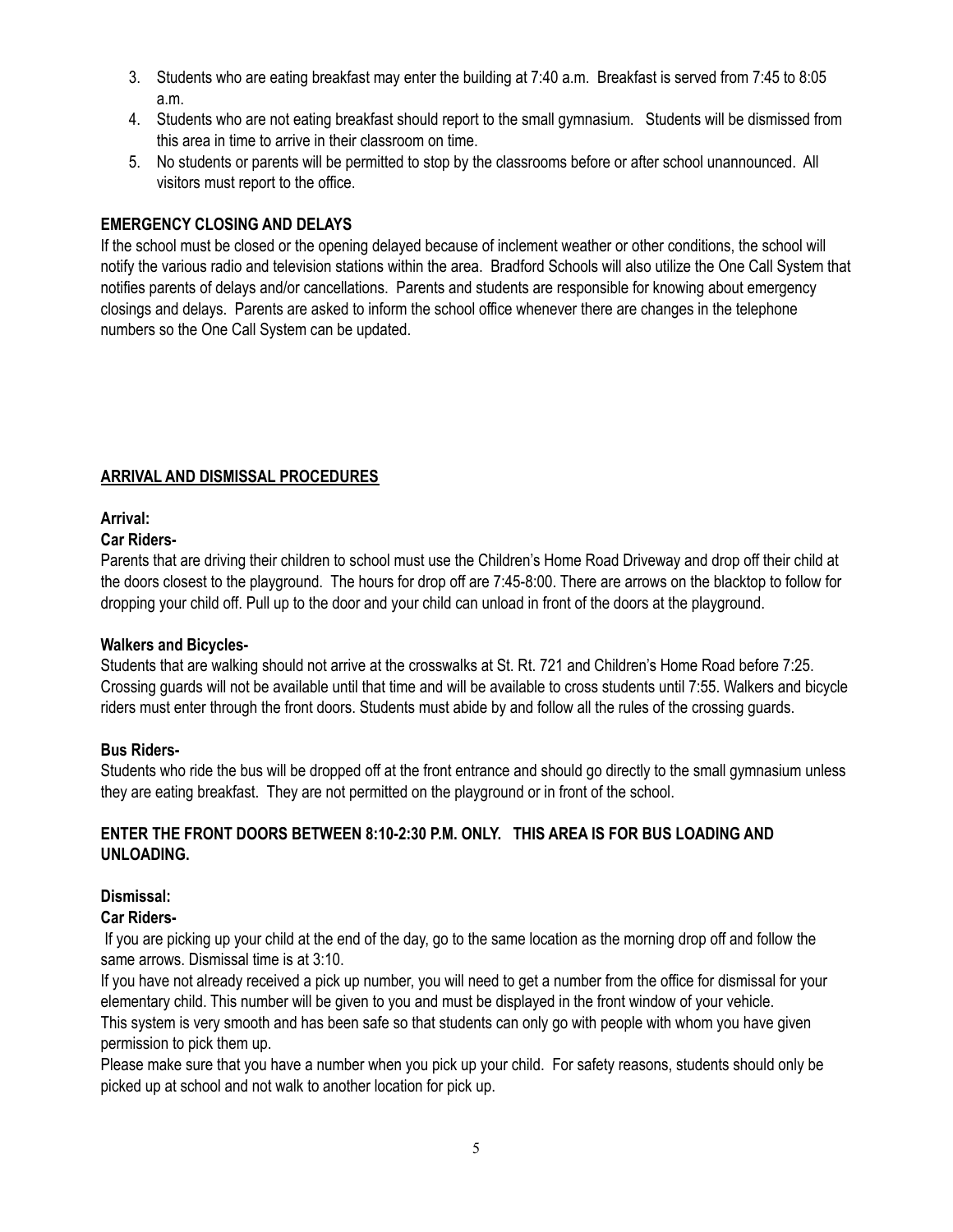## **Walkers and Bicycles-**

Students who are walking home will be dismissed at 3:05 from the front doors and should leave promptly. Crossing guards will be available from 3:05-3:20 at the Children's Home Road intersection to safely help your child cross the street.

\*\*\*\* The school is not responsible for the supervision of students after 3:15 p.m. Students remaining in the building must be under the direct supervision of a staff member. Any student remaining after school for tutoring, clubs etc. is to remain with the teacher in charge. Entering the staff lounge, gym, or classrooms, or roaming or playing in the hallway is prohibited. If you re-enter the building after school, you must check in at the office.

## **DISMISSAL TIME SAFETY**

- 1. Students with bikes should walk their bikes while on the sidewalk until they get to the intersection of SR 721 and Children's Home Road.
- 2. Students crossing SR 721 by foot should only do so at the supervised crossing area (SR 721 and Children's Home Road). Students should NOT cross the road in front of the school as it is not supervised.
- 3. Students may not re-enter the building. Afternoon supervision will be in place at the south entrance of the school until 3:20 p.m. Crossing guards will only be on duty until 3:20 p.m.
- 4. The school is not responsible for the supervision of students after 3:15 p.m. Students remaining in the building must be under the direct supervision of a staff member. Any student remaining after school for tutoring, lessons, etc. is to remain with the teacher in charge. Entering the staff lounge or roaming or playing in hallways is prohibited.

## **STUDENT SAFETY**

- 1. The safety of children at school is a primary concern of the school staff. Visitors to the building are carefully monitored. Therefore state law requires all visitors to report to the office before visiting classrooms. Visitors will be issued a visitor's pass in the office.
- 2. A full-time School Resource Officer is in the building every day during school hours.
- 3. Teachers will instruct students not to accept gifts or automobile rides from strangers. The students will also be instructed to tell teachers, their parents, police, or school patrols of any suspicious strangers.
- 4. Safety is very important in the school community. Students should obey all traffic laws when walking or riding bicycles.
- 5. Parents are expected to reinforce the school rules about safety crossing streets, fighting, and avoiding other dangerous practices.
- 6. Crossing guards will be helping elementary students cross the street both before and after school. All students are to obey the crossing guards.

## **BICYCLE SAFETY/PROCEDURES:**

Riding a bicycle to school is a privilege, not a right. Improper use of the bicycle on the way to or from school could result in loss of this privilege. All bicycles must be parked in the racks provided.

## **SECTION I – GENERAL INFORMATION**

## **ENROLLING IN THE SCHOOL**

Students are expected to enroll in the school district in which they live, unless enrolling under the District's open enrollment policy.

Students that are new to the District are required to enroll with their parents or legal guardian. When enrolling, the parents will need to bring:

1. an original birth certificate or similar document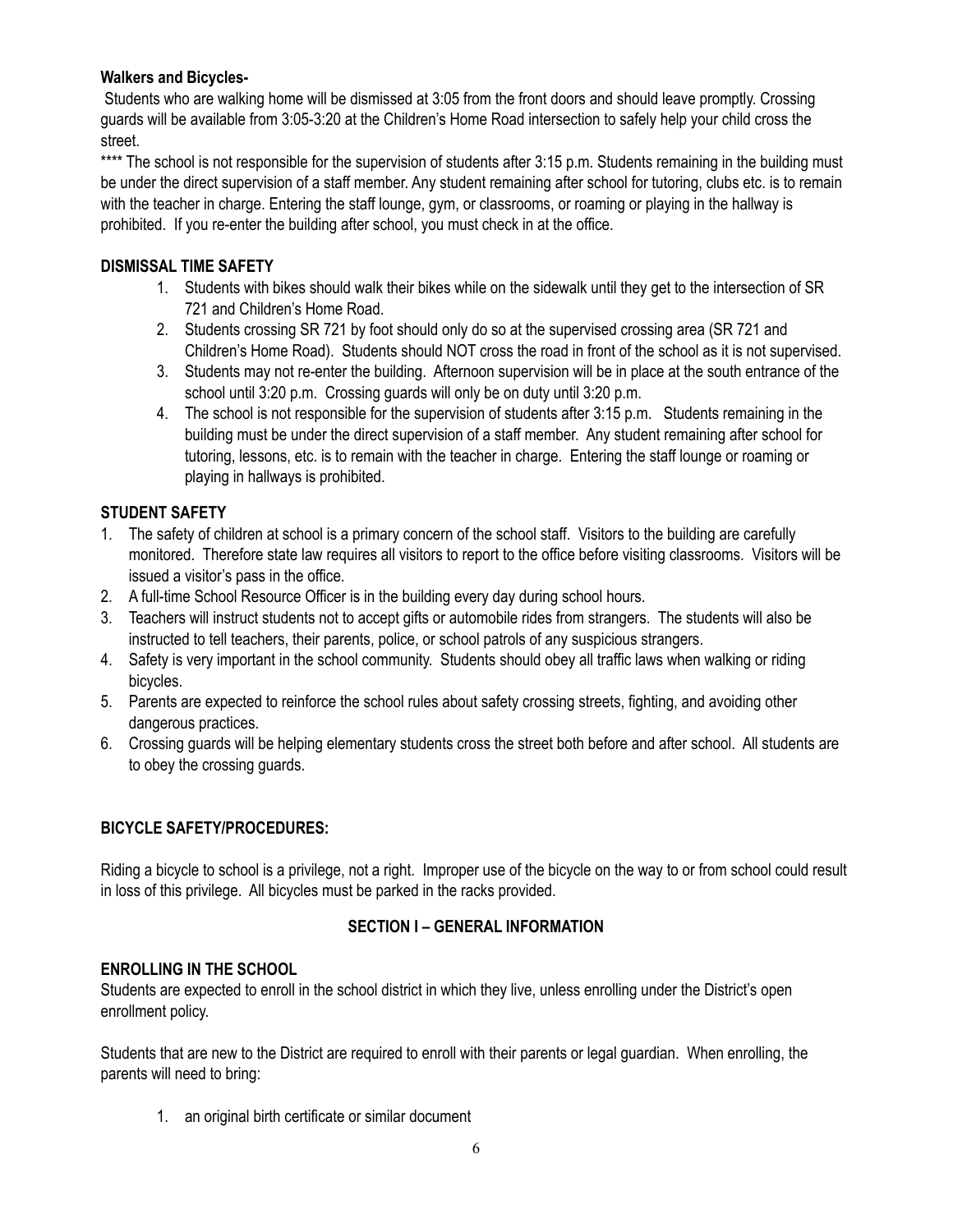- 2. social security card or passport
- 3. court papers allocating parental rights and responsibilities, or custody (if appropriate)
- 4. proof of residency
- 5. proof of immunizations
- 6. All enrollment forms will then be filled out on Finalforms on our website, Bradford.k12.oh.us

Under certain circumstances, temporary enrollment may be permitted. If that is done, the parents will be told what records are needed to make the enrollment official.

A student who has been suspended or expelled by another public school in Ohio may be temporarily denied admission to the District's schools during the period of suspension or expulsion even if that student would otherwise be entitled to attend school in the District. Likewise, a student who has been expelled or otherwise removed for disciplinary purposes from a public school in another state and the period of expulsion or removal has not expired, may be temporarily denied admission to the District's schools during the period of expulsion or removal or until the expiration of the period of expulsion or removal which the student would have received in the District had the student committed the offense while enrolled in the District. Prior to denying admission, however, the Superintendent shall offer the student an opportunity for a hearing to review the circumstances of the suspension or expulsion and any other factors the Superintendent determines to be relevant.

## **SCHEDULING AND ASSIGNMENT**

The Principal will assign each student to the appropriate classroom and the program in which the student will be participating. Any questions or concerns about the assignment should be discussed with the Principal.

## **EARLY DISMISSAL**

No student will be allowed to leave school prior to dismissal time without parent/guardian permission in verbal, written or in person. No student will be released to a person other than a custodial parent(s) or guardian without a permission note signed by the custodial parent(s) or guardian.

## **CHANGE OF STUDENT INFORMATION**

Please notify the office if you change your address, phone number, place of employment or child care provider. We need this for our records.

Also, parents have an obligation to inform the elementary school any time the custody of a child changes.

Copies of court orders are to be given to the principal and will be placed in the child's file. Confidentiality is maintained. *Non-custodial parents are to contact the office if requesting any type of school information.*

## **WITHDRAWAL/TRANSFER FROM SCHOOL**

No student under the age of eighteen (18) will be allowed to withdraw from school without the written consent of his/her parents and in compliance with State law.

If a student plans to transfer to another school, the parent must notify the principal. School records will be transferred within fourteen (14) days to the new school district.

## **STUDENT WELL-BEING**

Student safety is the responsibility of both students and staff. All staff members are familiar with emergency procedures such as fire and tornado drills and accident reporting procedures. If a student is aware of any dangerous situation or accident, s/he should notify a staff person immediately. State law requires that all students have an emergency medical authorization completed, signed by a parent or guardian, on file in the school office. This form must be completed on the Final Forms link on the school website, [www.bradford.k12.oh.us](http://www.bradford.k12.oh.us) *If a student does not have this form completed, they will not be allowed to participate in school field trips.*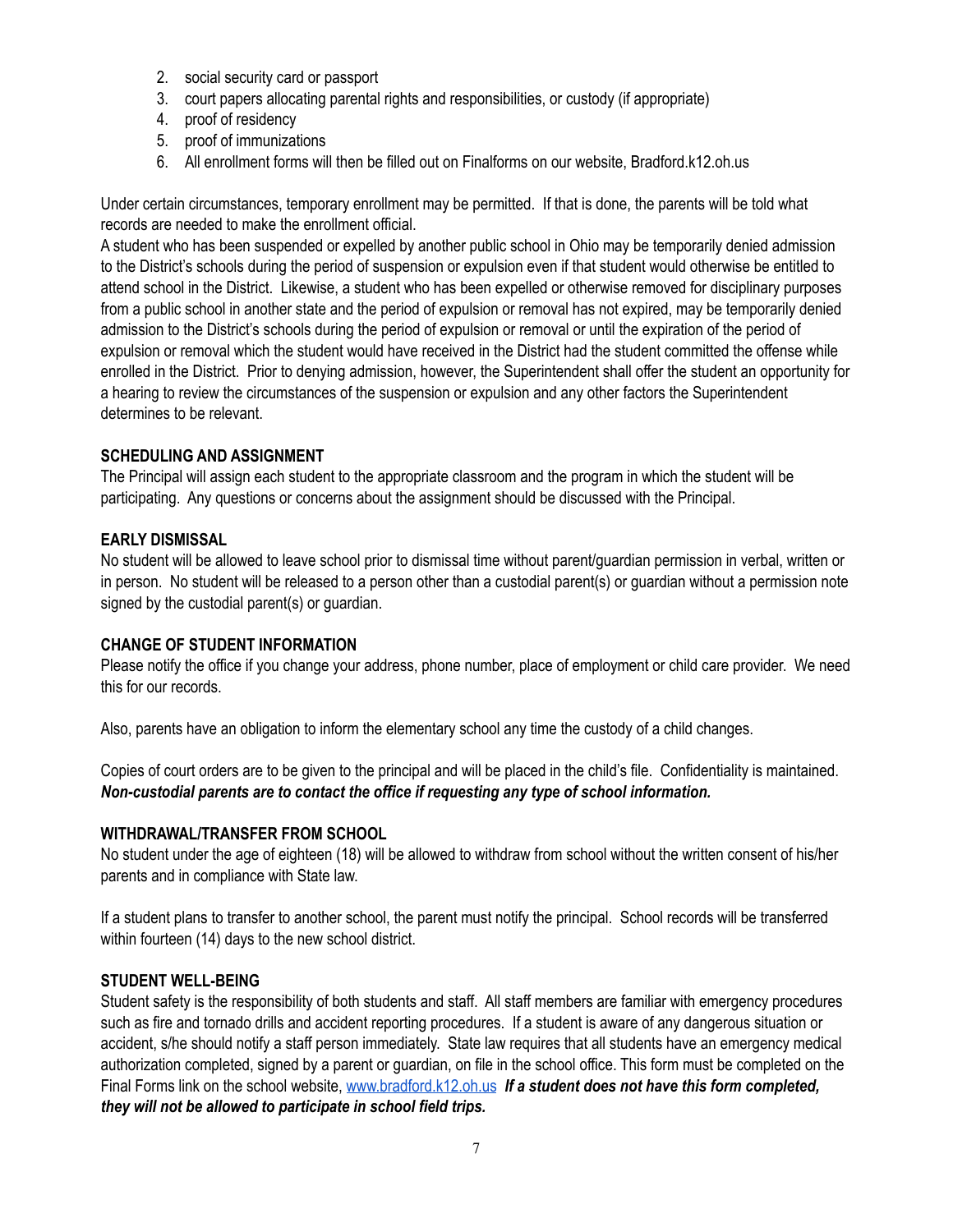Students with specific health care needs should submit those needs, in writing and with proper documentation by a physician, to the school office.

## **INJURY AND ILLNESS**

All injuries must be reported to a teacher or the office. If the injuries are minor, the student will be treated and may return to class. If medical attention is required, the office will follow the school's emergency procedures. A student who becomes ill during the school day should request permission from the teacher to go to the office. The office staff or school nurse will determine whether or not the student should remain in school or go home. Parents should encourage their student to follow this process of being evaluated in the office first before calling home. Reminder-use of cell phones including texting during school hours is prohibited. No student will be released from school without proper parental permission.

## **IMMUNIZATIONS**

Each student must have the immunizations required by law or have an authorized waiver. If a student does not have the necessary shots or waivers, the principal may remove the student or require compliance with a set deadline. This is for the safety of all students and in accordance with State law. Any questions about immunizations or waivers should be directed to the Superintendent of Schools.

## **EMERGENCY MEDICAL AUTHORIZATION**

The Board has established a policy (5341) that every student must have an Emergency Medical Authorization Form completed and signed by his/her parent(s) and on file in the school office. This form is required. The school has made the form available to every parent at the beginning of each school year or at the time of enrollment. Failure to return the completed form to the school may jeopardize a student's educational program and result in disciplinary action. Please remember to contact the school with any change in phone numbers. If your child is injured it is imperative that the school be able to contact the parent as soon as possible.

## **USE OF MEDICATIONS**

In those circumstances where a student must take prescribed medication during the school day, the following guidelines are to be observed.

- Parents should, with their physician's counsel, determine whether the medication schedule can be adjusted to avoid administering medication during school hours.
- The appropriate form must be filed with the respective building principal before the student will be allowed to begin taking any medication during school hours.
- **●** Medications must be registered with the Nurse's Office and Principal's Office.
- Medication that is brought to the office will be properly secured.
- Medication **MAY NOT** be sent to school in a student's lunch box, pocket, or other means on or about his/her person. *Medications must be brought to and from school by a parent or other responsible adult.*
- Any unused medication unclaimed by the parent will be destroyed by school personnel when a prescription is no longer to be administered or at the end of a school year.
- The parents shall have sole responsibility to instruct their child to take the medication at the scheduled time.

● A log for each prescribed medication shall be maintained which will note the personnel giving the medication, the date, and the time of day. This log will be maintained along with the physician's written request and the parent's written release.

● Medications must be provided in the containers in which they were dispensed by the prescribing physician or pharmacist.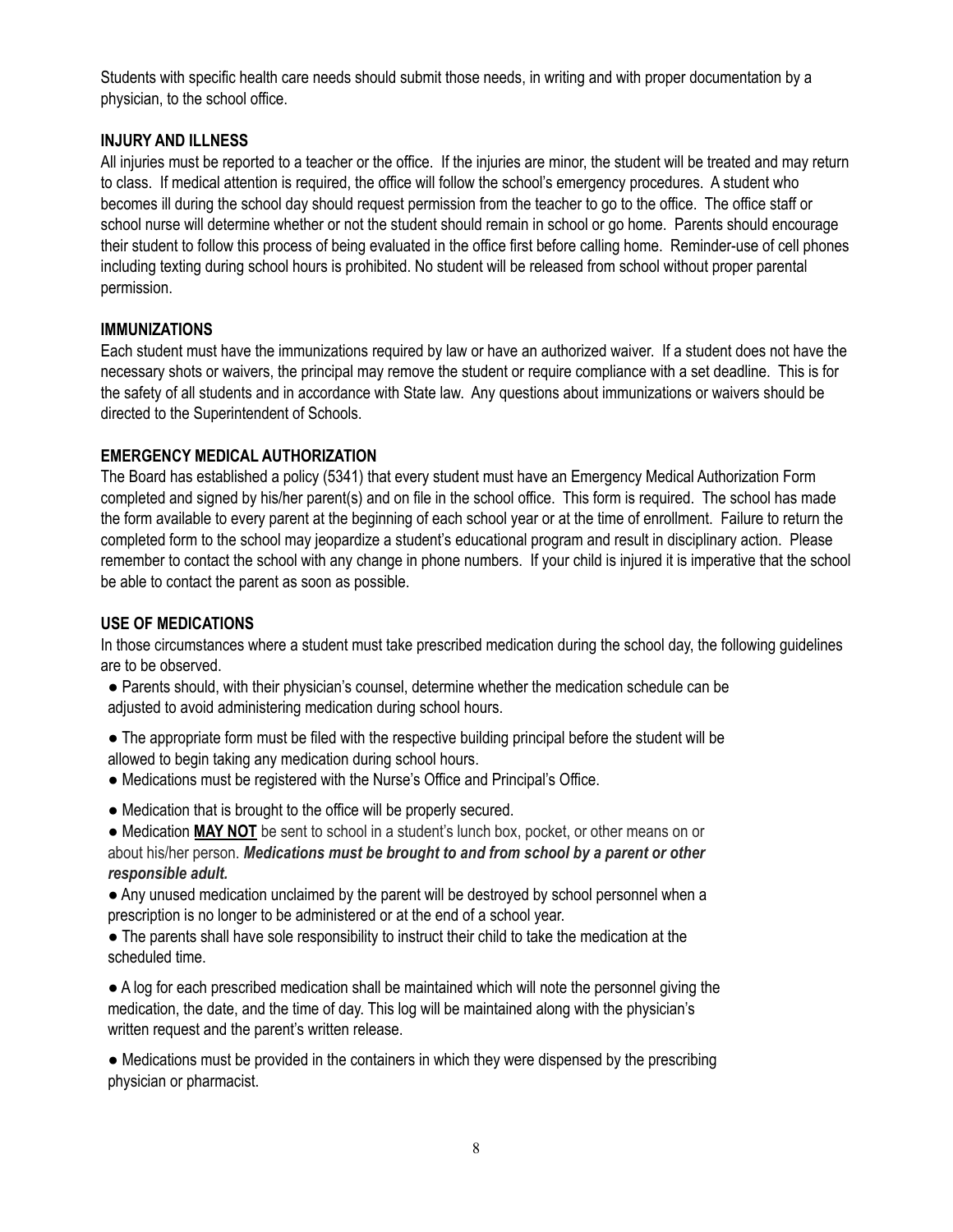## **NON-PRESCRIBED (OVER THE COUNTER) MEDICATIONS**

No staff member will be permitted to dispense non-prescribed, over-the-counter (OTC) medication to any student without parental authorization. The administration of routine or as needed OTC is not practiced at the school. If you feel your child requires the use of an OTC during the school day you must contact the school nurse to discuss the available options. If it is determined by the school nurse that OTC medication will be made available to your child during the school day, the appropriate forms will be made available for parental authorization (no physician authorization is necessary). It may also be determined that he student may self-administer/possess OTC medication. However, parental authorization is required and the appropriate form must be on file in the office.

If a student is found **using or possessing** a non-prescribed medication without parent authorization, s/he will be brought to the school office and the parents will be contacted for authorization. The medication will be confiscated until written authorization is received and disciplinary action may be enacted.

## Any student who distributes a medication of any kind to another student or is found to possess a medication other than the one authorized is in violation of the school's Code of Conduct and will be disciplined in *accordance with the drug-use provision of the Code.*

A student may possess and use a metered dose inhaler or a dry powder inhaler to alleviate asthmatic symptoms or before exercise to prevent the onset of asthmatic symptoms, at school or at any activity, event, or program sponsored by or in which the student's school is a participant if **the appropriate form is filled out and on file in the Office.** A student who is authorized to possess and use a metered dose or dry powder inhaler may not transfer possession of any inhaler or other medication to any other student.

## **CONTROL OF CASUAL-CONTACT COMMUNICABLE DISEASES**

Because a school has a high concentration of people, it is necessary to take specific measures when the health or safety of the group is at risk. The school's professional staff has the authority to remove or isolate a student who has been ill or has been exposed to a communicable disease or highly-transient pest, such as lice. Specific diseases include: diphtheria, scarlet fever, strep infections, whooping cough, mumps, measles, rubella, and other conditions indicated by the Local and State Health Departments. Any removal will be only for the contagious period as specified in the school's administrative guidelines.

#### **CONTROL OF NONCASUAL-CONTACT COMMUNICABLE DISEASES**

In the case of non-casual-contact communicable diseases, the school still has the obligation to protect the safety of the staff and students. In these cases, the person in question will have his/her status reviewed by a panel of resource people, including the County Health Department, to ensure that the rights of the person affected and those in contact with that person are respected. The school will seek to keep students and staff persons in school unless there is definitive evidence to warrant exclusion.

Non-casual-contact communicable diseases include sexually transmitted diseases, AIDS (Acquired Immune Deficiency Syndrome), ARC-AIDS Related Complex, HIV (Human Immunodeficiency), Hepatitis B, and other disease that may be specified by the State Board of Health.

As required by Federal law, parents will be requested to have their child's blood checked for HIV and HBV when the child has bled at school and students or staff members have been exposed to the blood. Any testing is subject to laws protecting confidentiality.

#### **INDIVIDUALS WITH DISABILITIES**

The Americans with Disabilities Act (A.D.A.) and Section 504 or the Rehabilitation Act provide that no individual will be discriminated against on the basis of a disability. This protection applies not just to the student, but to all individuals who have access to the District's programs and facilities.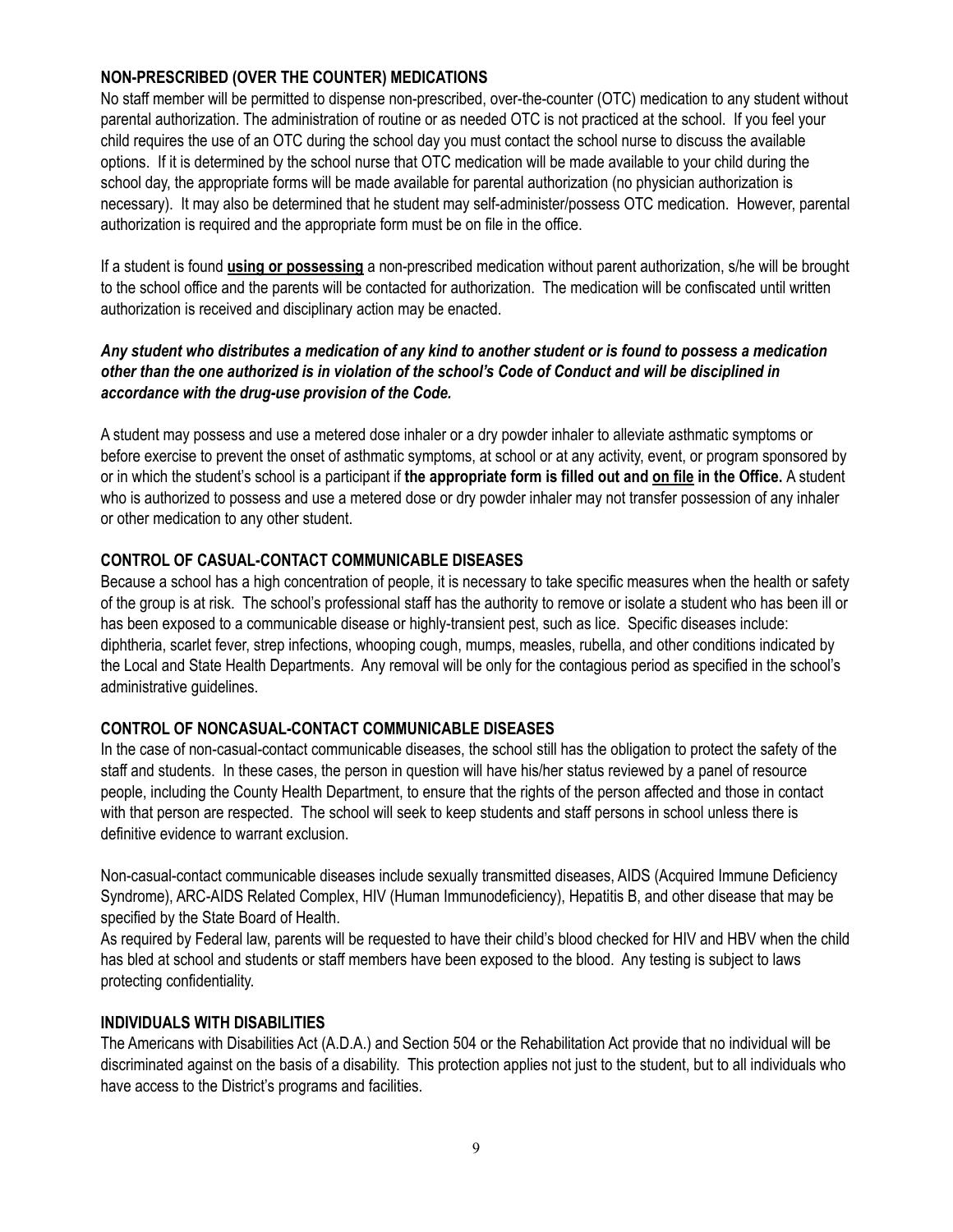A student can access special education services through the proper evaluation and placement procedure. Parent involvement in this procedure is required. More importantly, the School wants the parent to be an active participant. To inquire about the procedure or programs, a parent should contact the elementary at 448-2811.

## **STUDENT RECORDS**

## **FAMILY RIGHTS AND PRIVACY ACT (FERPA)**

The Family Educational Rights and Privacy Act (FERPA) (20 U.S.C. 1232g; 34CFR Part 99) is a Federal law that protects the privacy of student education records. The law applies to all schools that receive funds under an applicable program of the U.S. department of Education.

FERPA gives parents certain rights with respect to their children's education records. These rights transfer to the student when he or she reaches the age of 18 or attends a school beyond the high school level. Students to whom the rights have transferred are "eligible students."

Parents or eligible students have the right to inspect and review the student's education records maintained by the school. Schools are not required to provide copies of records unless, for reasons such as great distance, it is impossible for parents or eligible students to review the records. Schools may charge a fee for copies.

Parents or eligible students have the right to request that a school correct records which they believe to be inaccurate or misleading. If the school decides not to amend the record, the parent or eligible student then has the right to a formal hearing. After the hearing, if the school still decides not to amend the record, the parent or eligible student has the right to place a statement with the record setting forth his or her view about the contested information.

Generally, schools must have written permission from the parent or eligible student in order to release any information from a student's education record. However, FERPA allows schools to disclose those records, without consent, to the following parties or under the following conditions (34CFR 99.31):

- School officials with legitimate educational interest;
- Other schools to which a student is transferring;
- Specified officials for audit or evaluation purposes;
- Appropriate parties in connection with financial aid to a student;
- Organizations conducting certain studies for or on behalf of the school;
- Accrediting organizations;
- To comply with a judicial order or lawfully issued subpoena;
- Appropriate officials in cases of health and safety emergencies; and
- State and local authorities, within a juvenile justice system, pursuant to specific State law.

Schools may disclose, without consent, "directory" information such as a student's name, address, telephone number, date and place of birth, honors and awards, and dates of attendance. However, schools must tell parents and eligible students about directory information and allow parents and eligible students a reasonable amount of time to request that the school not disclose directory information about them.

## **STUDENT FEES, FINES AND CHARGES**

Students will be given a bill to take home for workbooks, weekly readers, other academic materials, fees and supplies they will be using. Bills are expected to be paid within two weeks unless other arrangements have been made with the elementary principal. Failure to pay bills will cause the student's report card to be held at school until payment is received. After the second week of school, all book bills are to be paid in the elementary office. Fees may be waived in situations where there is financial hardship, by completing the sharing information portion on the free and reduced lunch form at the beginning of the year.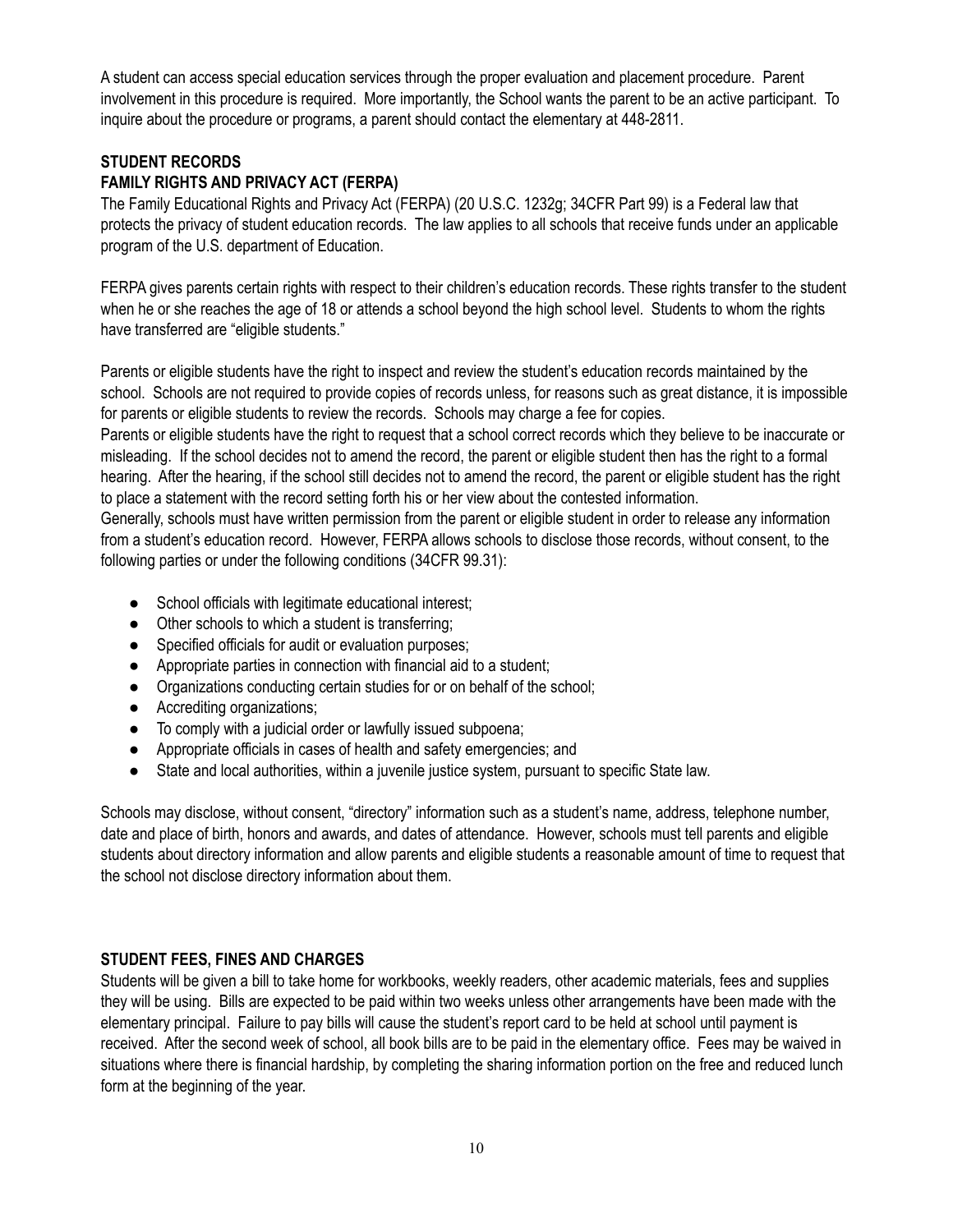Students using school property and equipment can be fined for excessive wear and abuse of or loss of the property and equipment.

Late fines can be avoided when students return borrowed materials promptly. They may be needed by others.

## **STUDENT FUND-RAISING**

Students participating in school-sponsored groups and activities will be allowed to solicit funds from other students, staff members, and members of the community in accordance with school guidelines. The following general rules will apply to all fund-raisers.

● Students involved in the fund-raiser are not to interfere with students participating in other activities in order to solicit funds, or to sell food items in the cafeteria during lunch.

● A student will not be allowed to participate in a fund-raising activity for a group in which s/he is not a member without the approval of the student's counselor or activity sponsor.

● No student may participate in fund-raising activities off school property without proper supervision by approved staff or other adults.

● No student may participate in a fund-raising activity conducted by a parent group, booster club, or community organization on school property without the approval of the principal.

• No student is permitted to sell any item or service in school without the prior approval of the building principal. Violation of this may lead to disciplinary action.

## **STUDENT VALUABLES**

Students are encouraged not to bring items of value to school. Items such as jewelry, expensive clothing, electronic equipment, and the like, are tempting targets for theft and extortion. The school is not responsible for their safe-keeping and will not be liable for any loss or damage to personal valuables.

## **MEAL SERVICE**

The School participates in the National School Lunch Program and makes lunches available to students for a fee. Ala carte items are available. Students may also bring their own lunch to school to be eaten in the school's cafeteria. **NO** outside food from other restaurants will be permitted to be delivered to the cafeteria for consumption. No student shall be allowed to leave school premises during the lunch period. No pop or soda type beverages are allowed at lunch. Students are not permitted to use the school's microwave ovens due to health issues.

Students may charge for lunches with permission of the cashier it they forget their lunch money. Students may only have  $(2)$  two charges per week or  $(2)$  total charges. No ala carte charges will be permitted. The  $3<sup>rd</sup>$  charge will result in PBJ (peanut butter and jelly) and milk at the regular meal charge until charges are paid. All lunch charges must be paid in full in mid-May by a date specified by the cafeteria.

Applications for the School's Free and Reduced-Priced Meal program are distributed to all students. If a student does not receive a Free and Reduced Meal Form and believes s/he is eligible, contact the Principal or the Food Service Director. Applications may be received at any time during the school year based upon the family's eligibility status in the event that income status changes after the beginning of the school year. **Parents must apply each year for this program.** If you need assistance completing the form, please contact our office. If a student does not receive one and believes s/he is eligible, contact the elementary office. Applications may be received at any time during the school year based upon the family's eligibility status in the event that income status changes after the beginning of the school year.

## **FIRE AND TORNADO DRILLS/BUILDING LOCK-DOWN**

The School complies with all fire safety laws and will conduct fire drills in accordance with State law. Specific instructions on how to proceed will be provided to students by their teachers who will oversee the safe, prompt, and orderly evacuation of the building.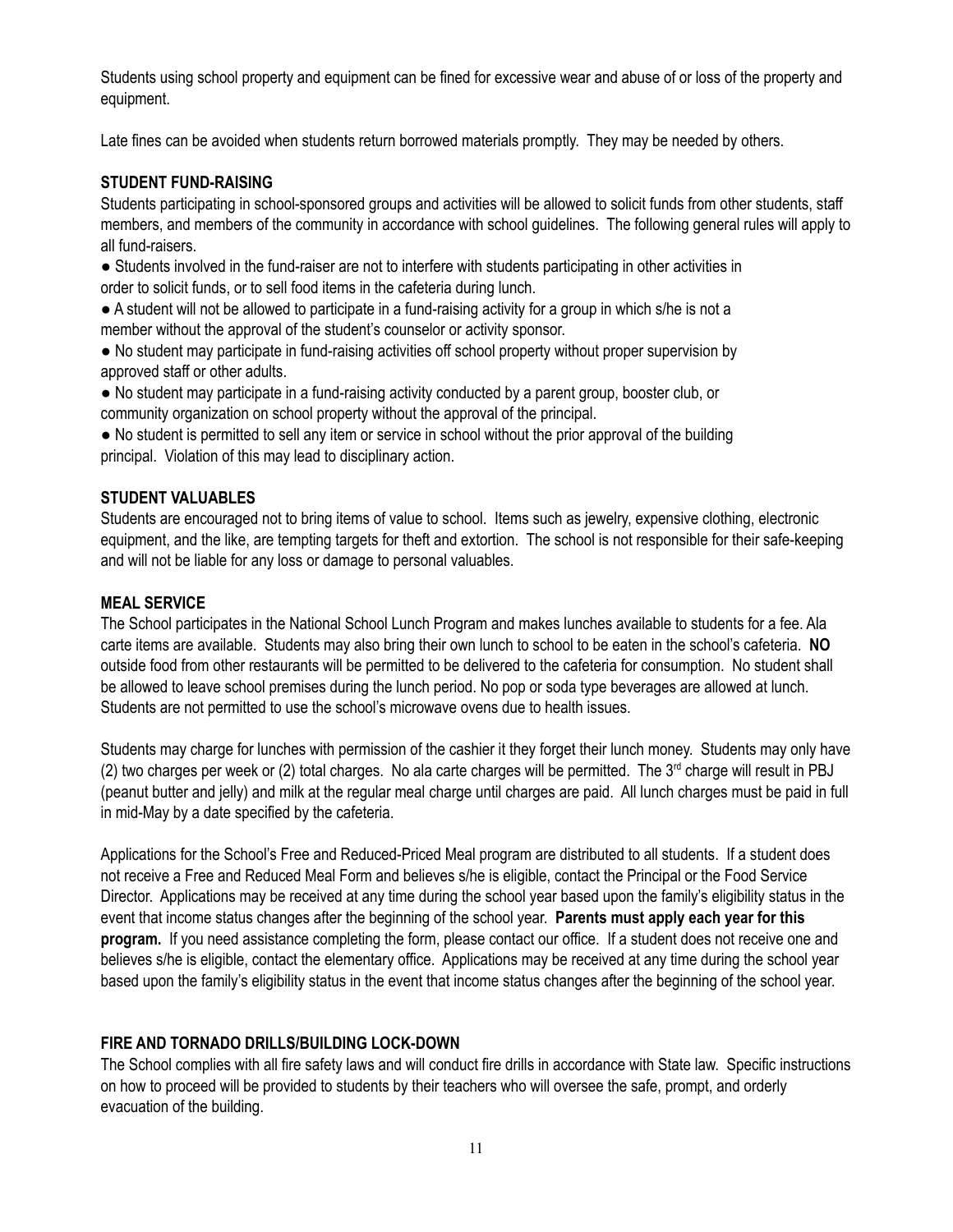Tornado drills will be conducted during the tornado season using the procedures prescribed by the State.

Building Lock-Down drills may be conducted throughout the school year. Students are required to strictly follow all guidelines.

During any drill procedures or practice, all students will follow all directions. Failure to abide by drill guidelines may result in disciplinary action against the offending student(s).

## **VISITORS**

Parents are welcome at the school in a visitor capacity. In order to properly monitor the safety of students and staff, each parent visitor must report to the **Main Office** upon entering the school to sign in and obtain a pass. Any visitor found in the building without signing in shall be requested to come to the office and obtain permission to be in the building. If a person wishes to confer with a member of the staff, s/he should call for an appointment prior to coming to the school in order to prevent any inconvenience. Reminder, the school doors are locked during the day. You will need to use the buzzer system by the main doors to gain entrance to the building. **Students may not bring visitors to school.**

## **USE OF THE LIBRARY**

The library is available to students throughout the school day unless otherwise instructed. Passes may be obtained from a student's teacher or from the librarian. Books on shelves may be checked out for a period of time to assist with the educational process. To check out any materials, contact the librarian. All materials checked out of the library must be returned in a timely manner. All lost books must be returned or paid in full before a student may receive diplomas.

## **USE OF SCHOOL EQUIPMENT AND FACILITIES**

Students must receive the permission of the teacher before using any equipment or materials in the classroom and the permission of the principal to use any other school equipment or facility. Students will be held responsible for the proper use and safekeeping of any equipment or facility they are allowed to use. Use of the facility after school will require a site facility agreement.

## **LOST AND FOUND**

Lost and found items are located in the office. Unclaimed items will be given to charity.

## **USE OF TELEPHONES**

Office / School telephones are not to be used for personal calls. Any student use of school phones must have prior approval by the Office. Except in an emergency, students will not be called to the office to receive a telephone call. Possession of a cell phone is permissible however use of cell phones during school hours is prohibited and will be kept in their bookbags on silent mode at all times.

## **ADVERTISING OUTSIDE ACTIVITIES**

No announcements or posting of outside activities will be permitted without the approval of the principal.

## **VOLUNTEERS**

Community members are always welcome to do volunteer work in the school. There are many areas of need, including tutoring, teacher help, room parents and more. Call the elementary office if you have questions.

## **COLLECTABLES**

Box Tops for Education and aluminum can tabs are saved each year. The school receives 10 cents for each box top, which is used to purchase physical education equipment and items for Wellness Week. The can tabs are donated to the Ronald McDonald House charity. These items can be sent to school with your children or dropped off in the office.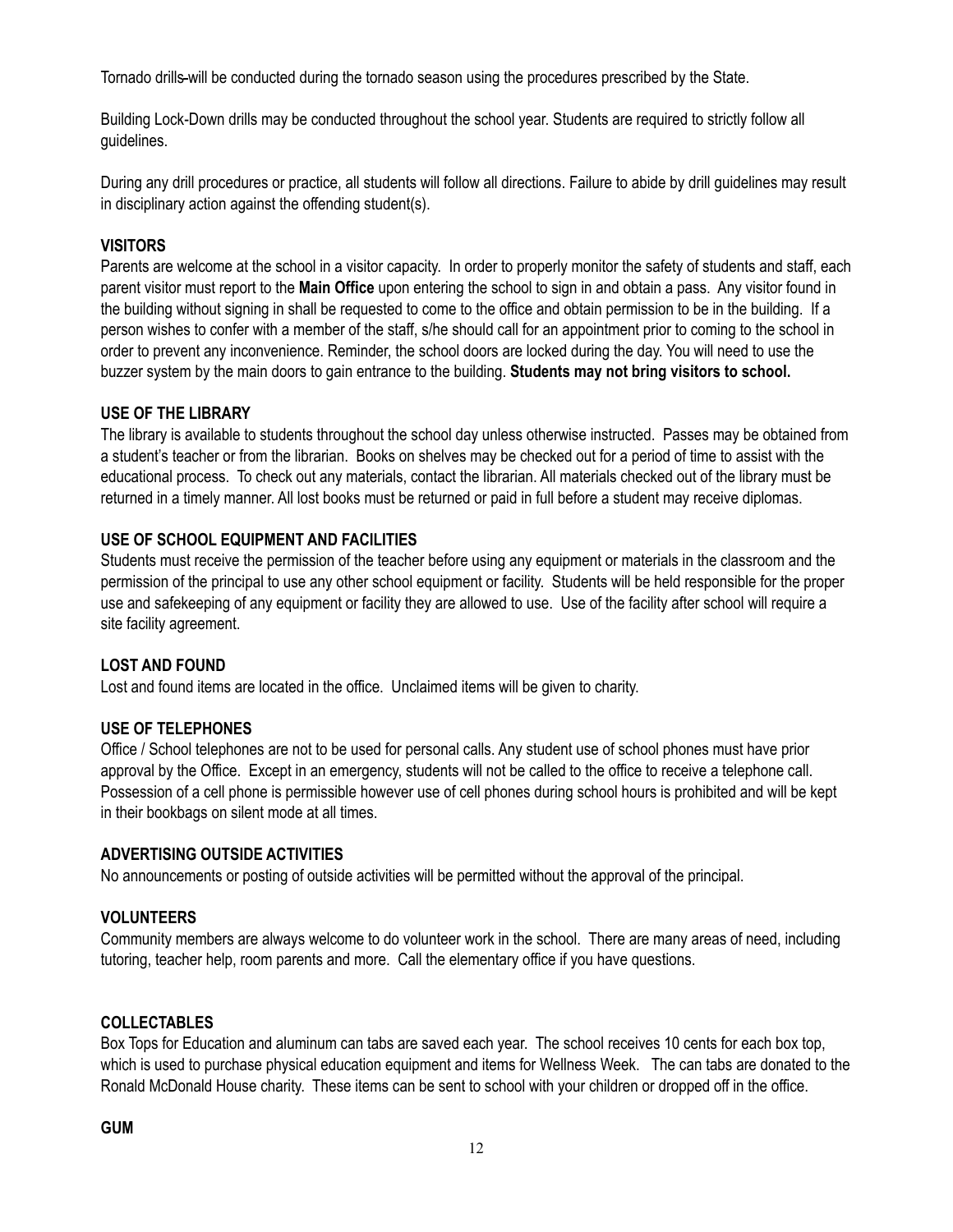Chewing gum at any time is not permitted.

## **SECTION II – ACADEMICS**

## **FIELD TRIPS**

Field trips are academic activities that are held off school grounds. There are also other trips that are part of the school's co-curricular and extra-curricular program. No student may participate in any school-sponsored trip without parental consent and a current emergency medical form on file in the office. The Student Code of Conduct applies to all field trips.

Attendance rules apply to all field trips. While the district encourages the student's participation in field trips, alternative assignments will be provided for any student whose parent does not give permission to attend.

## **Students who violate school rules may lose the privilege to go on field trips.**

Unless approved by the administration, the number of parent chaperones will not exceed 4 per classroom. Younger siblings are not allowed to attend scheduled school field trips.

## **GRADES**

Bradford Elementary has a standard grading procedure, as well as additional notations that may indicate work in progress or incomplete work. The purpose of a grade is to indicate the extent to which the student has acquired the necessary learning. In general, students are assigned grades based upon test results, homework, projects and classroom participation. Each teacher may place a different emphasis on these areas in determining a grade and will so inform the students at the beginning of the course work. If a student is not sure how his/her grade will be determined, s/he should ask the teacher. Students in kindergarten and first grade will receive marks based on educational standards. Students in grades 2-5 will use the grading system below:

| The school uses the following grading system for grades 2-5: | The school uses the following grading system for grades K and 1: |
|--------------------------------------------------------------|------------------------------------------------------------------|
| $A = Excellent achievement$                                  | $M =$ Mastery                                                    |
| $B = Good$ achievement                                       | $P =$ Progressing                                                |
| $C = Satisfactory achievement$                               | BB = Below Basic                                                 |
| $D =$ Minimum-Acceptable achievement                         |                                                                  |
| $F =$ Failure                                                |                                                                  |
| l = Incomplete                                               |                                                                  |

## **Grading Periods**

Students shall receive a report card at the end of each nine-week period indicating their grades for each course of study for that portion of the academic term. Interim reports will be sent mid-way through each term.

When a student appears to be at risk of failure, a reasonable effort will be made to notify the parents so they can talk with the teacher about what actions can be taken to improve poor grades.

## **3rd Grade Reading Guarantee**

Ohio's Third Grade Guarantee ensures that every struggling reader gets the support he or she needs to be able to learn kindergarten through grade three, schools will evaluate all children to determine if they are reading as well as they should be. If a child appears to be falling behind in reading, the school will immediately start a reading improvement plan.

**Reading Improvement Plan** (RIMP) - This plan will address each student's unique reading problems. Schools will monitor the plan to make sure the student's reading is improving and achieve.

## **Retentions:**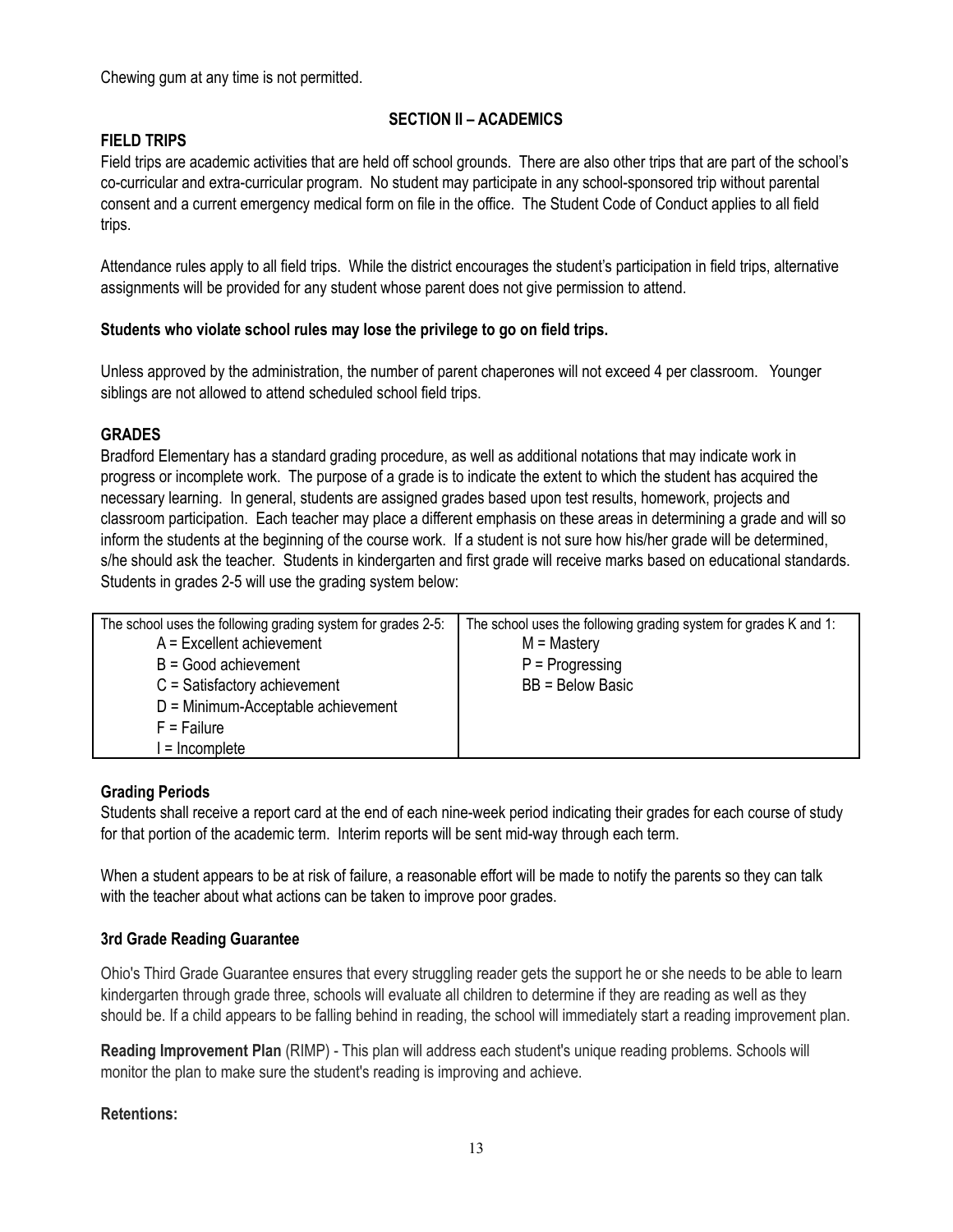The student will take the AIR (American Institute of Research) Ohio state test in the fall and spring of the child's 3rd grade year. Students that do not receive a promotion score on the AIR or on a vendor approved assessment as set by the State of Ohio will be retained in reading for the following school year.

## **PROMOTION AND RETENTION**

Optimal school achievement is obtained when students experience success in their daily activities and build upon successful experiences as they encounter new learning situations. All aspects of the student must be considered as grade placements are made.

## **DEFINITIONS**

- A. **Promotion:** Occurs when a student is doing the caliber of work (grade level) that indicates the student should has met the criteria established in Policy 5410 and restated below.
- B. **Placement:** Occurs when a student is not doing the caliber of work that indicates the student should be promoted to the next grade. However, the Student Intervention Team recommends and the building administrator concurs, that it is in the student's best interest to move to the next grade.
- C. **Retention:** Occurs when a student is not doing the caliber of work that indicates the student should be promoted to the next grade, based on the recommendation of the Student Intervention Team with the concurrence of the building administrator. A retention in reading can also occur if a third grade student does not pass the requirements of the Third Grade Reading Guarantee.
- D. A **Student Intervention Team** is to be appointed by the principal each year to consider situations in which student may not be promoted to the next grade or may not graduate. Such a team should include classroom teachers, counselors and other support staff, and building principal. Final decision on student promotion, placement, or retention rest with the building principal.

To implement Board Policy, the following guidelines are to be utilized:

## **Elementary Level:**

A. Criteria for consideration

When the Student Intervention Team is convened, the following criteria shall be considered:

- 1. Current level of achievement
- 2. Potential for success at the next level
- 3. Emotional, physical, social maturity
- B. Time Line for Elementary Grade Placement Changes
	- 1. Before Parent/Teacher Conferences: Principal will review grade placement procedures with teachers
	- 2. October-January: Teacher should inform parents of student progress.
	- 3. Early March: Teacher will notify principal, if an alternative grade placement or retention is being considered. The Student Intervention Team may be convened by the principal.
	- 4. Early April: If placement or retention is still being considered, parents should be notified by this time and commitment to the decision secured.
	- 5. May-June: Decision on placement or retention is made and student grade placement recommendation is completed.

## **PARENT/TEACHER CONFERENCES**

Individual conferences will be conducted whenever the teacher or parents think there is a need. Regularly scheduled conferences will be held with every parent in November, and again during the second semester with selected parents. You will be notified during the school year of the upcoming conference dates.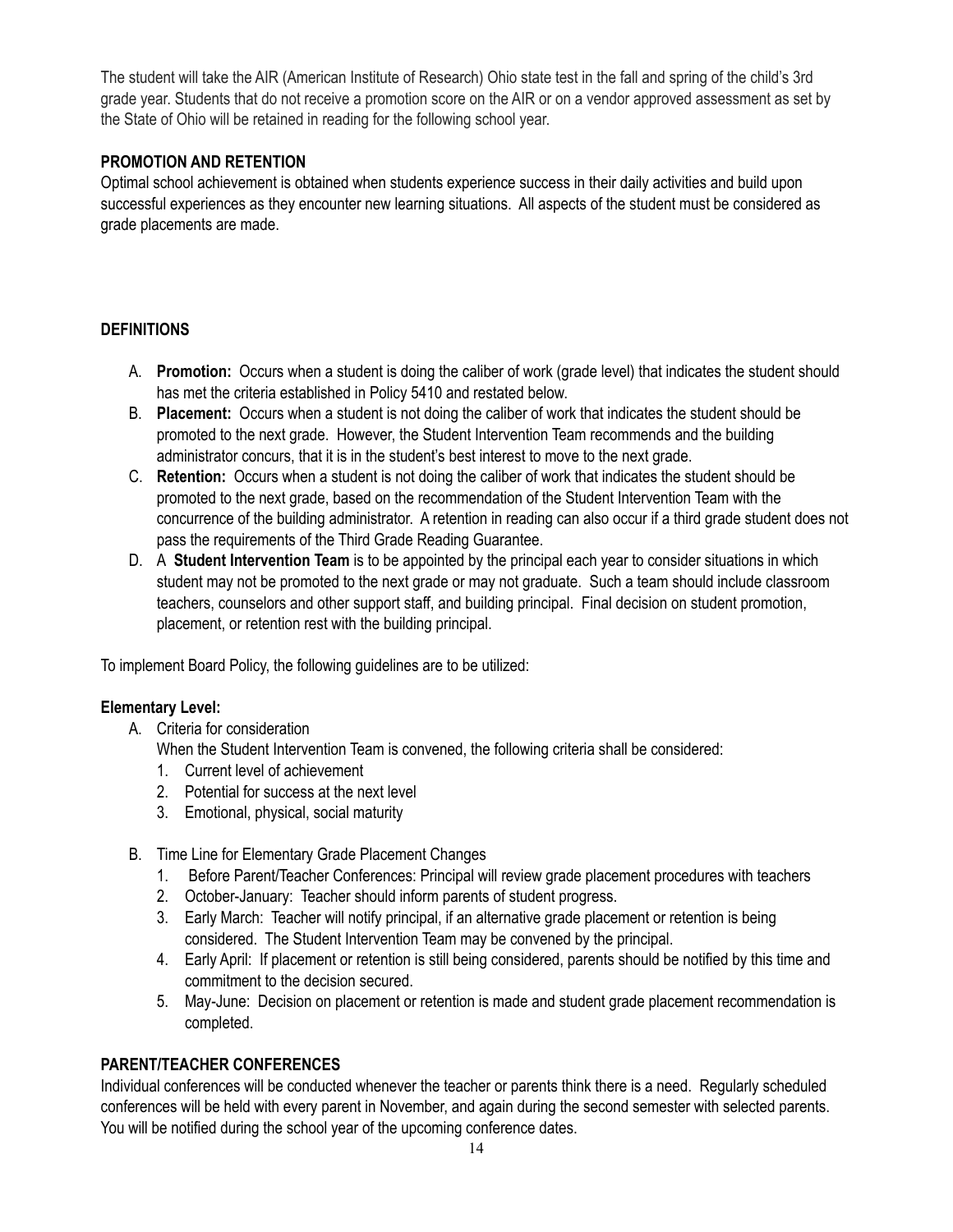## **PHYSICAL EDUCATION**

Tennis shoes are required for all physical education classes.

## **SPECIAL CLASSES**

The Bradford school system strives to meet the individual needs of our students. We are proud that we are able to offer a variety of special classes to help meet student needs. Written permission is necessary for students to participate in any of these classes.

## **SPECIAL SERVICES**

Requests for the services listed below can be made by calling the elementary office.

**Speech Therapist** – Services are available to elementary students two to three times per week to work on speech problems. The speech and hearing therapist conducts evaluations to determine if a student qualifies for speech and hearing services.

**Psychologist** – Services are available for elementary students who are having learning difficulties. Written parental permission is required to receive this service.

**Guidance Counselor** – Counseling services are provided for any student, if in the judgement of the teacher, the student's ability to learn and participate in class is being affected. If a parent does not wish their child to be counseled, the child's teacher is to be notified. The availability of this service may change from time to time.

## **RECOGNITION OF STUDENT ACHIEVEMENT**

Students who have displayed significant achievements during the course of the year are recognized for their accomplishments. Areas that may merit recognition include, but are not limited to, academics, performing arts, citizenship and volunteerism. Recognition for such activities is initiated by the staff and coordinated by the principal and school secretary.

Students in grades K-5 are rewarded for positive behavior by following the 5 "R's", which are be Respectful, Responsible, Resolve Conflict, Ready to Learn, and Reach Above and Beyond. This will be done by using the PAX behavior system. Also, a "Charlie Brown" Citizenship Award, Engineer's Awards, The Right Track Award, and attendance awards will be awarded to deserving students each semester.

Honor and merit rolls have been established to recognize third, fourth and fifth graders for outstanding academic performance. Students who show improvement will also be recognized quarterly. Students also receive a certificate signed by their teacher and the principal.

## **HOMEWORK**

The assignment of homework can be expected. "Homework" shall refer to those assignments to be prepared outside of the school by the student or independently while in attendance at school. Homework is also a part of the student's preparation for the AIR Assessments.

## **COMPUTER TECHNOLOGY AND NETWORKS**

Before any student may enhance his/her school career through participation in the school's computer network, s/he and his/her parents must sign an agreement, which defines the conditions under which the student may participate. Failure to abide by all of the terms of the agreement may lead to termination of the student's computer account and possible disciplinary action as outlined in the Student Code of Conduct or referral to law enforcement authorities. One to one chrome books will be loaned each year to students to be used at school. Parents are required to sign a user agreement form.

## **STUDENT ASSESSMENT/PROFICIENCY TESTING**

All students will be expected to pass the appropriate AIR assessments. Grades tested include: third, fourth, and fifth grade.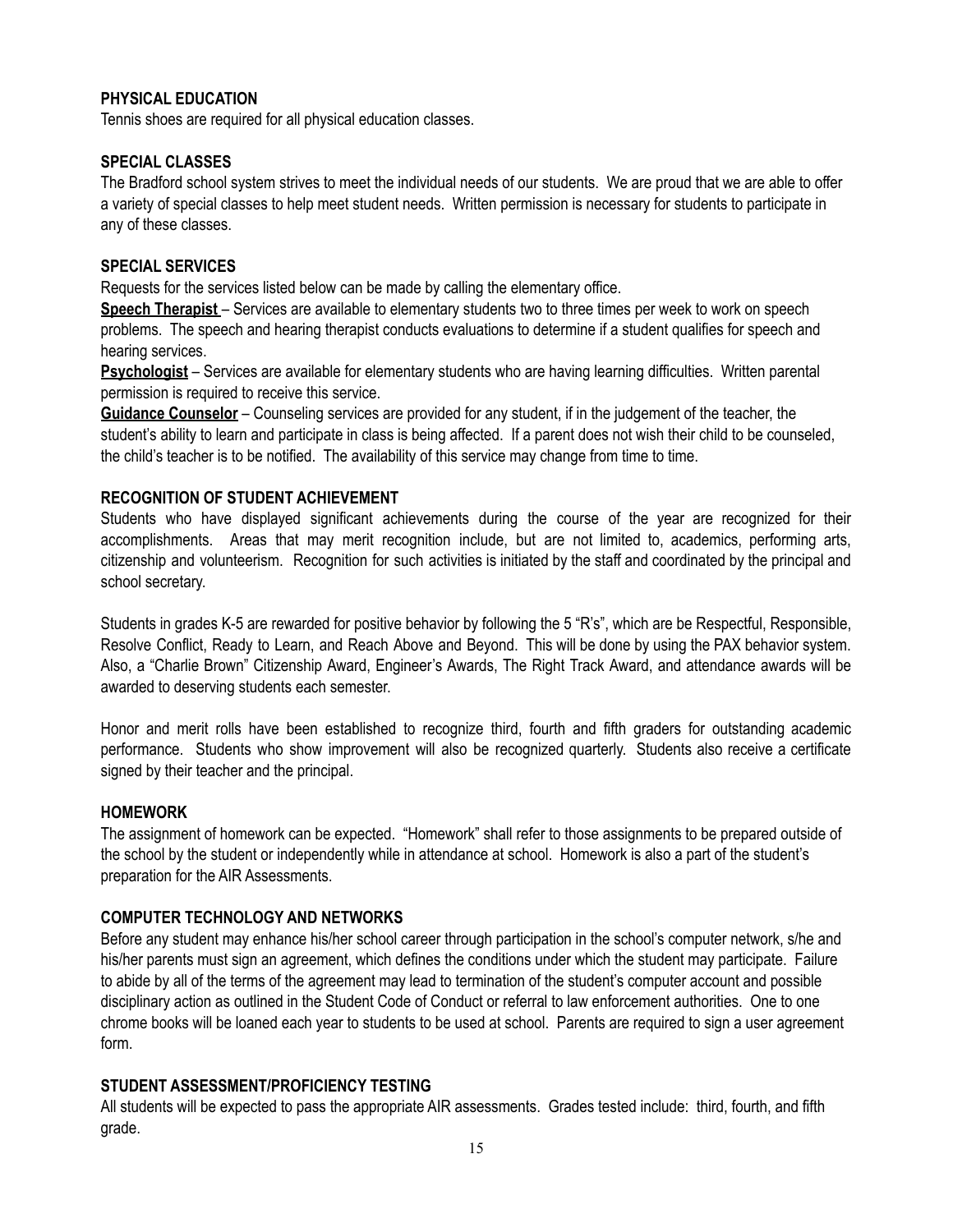Additional group tests are given to students to monitor progress and determine educational mastery levels. These tests are used to help the staff determine instructional needs. Classroom tests will be used to assess student progress and assign grades. These are selected or prepared by teachers to assess how well the students have achieved specific objectives.

## **SCHEDULING AND ASSIGNMENT**

The principal will assign each student to the appropriate classroom and the program in which the student will be participating. Any questions or concerns about the assignment should be discussed with the Principal.

## **SECTION III – STUDENT ACTIVITIES**

## **SCHOOL-SPONSORED CLUBS AND ACTIVITIES**

Extra-curricular activities do not reflect the school curriculum, but are made available to students to allow them to pursue additional worthwhile activities such as: Student Council, Baking Club, Environmental Club, and Century Club. All students are permitted to participate in the activities of their choosing, as long as they meet the eligibility requirements. Participation in these activities is a privilege and not a right, and students may be prohibited from all or part of their participation in such activities by authorized school personnel without further notice, hearing and/or appeal rights in accordance with Board Policy 5610.05.

## **NON-SCHOOL-SPONSORED CLUBS AND ACTIVITIES**

Non-school-sponsored student groups organized for religious, political, or philosophical reasons may meet during non-instructional hours. The application for permission can be obtained from the Principal. The application must verify that the activity is being initiated by students, attendance is voluntary, that no school staff person is actively involved in the event, that the event will not interfere with school activities and that non-school persons do not play a regular role in the event. School rules will still apply regarding behavior and equal opportunity to participate.

Membership in any fraternity, sorority, or other secret society as prescribed by law is not permitted. All groups must comply with school rules and must provide equal opportunity to participate.

No non-district sponsored organization may use the name of the school or school mascot.

## **STUDENT ATTENDANCE AT SCHOOL EVENTS**

The School encourages students to attend as many school events held after school as possible, without interfering with their schoolwork and home activities. Enthusiastic spectators help to build school spirit and encourage those students who are participating in the event.

However, in order to ensure that students attending evening events as nonparticipants are properly safeguarded, it is strongly advised that students be accompanied by a parent or adult chaperone when they attend the event. The school is not responsible for supervising unaccompanied students nor will it be responsible for students who arrive without an adult chaperone.

All student spectators must keep in mind that all school rules apply to any school-related function, both academic and athletic, be it a home event or an away contest.

## **SECTION IV – STUDENT CONDUCT**

#### **ATTENDANCE POLICY**

Because good school attendance is a requisite for high academic achievement, it is essential for students and their parents to support Ohio's compulsory attendance laws. The educational program offered by this District is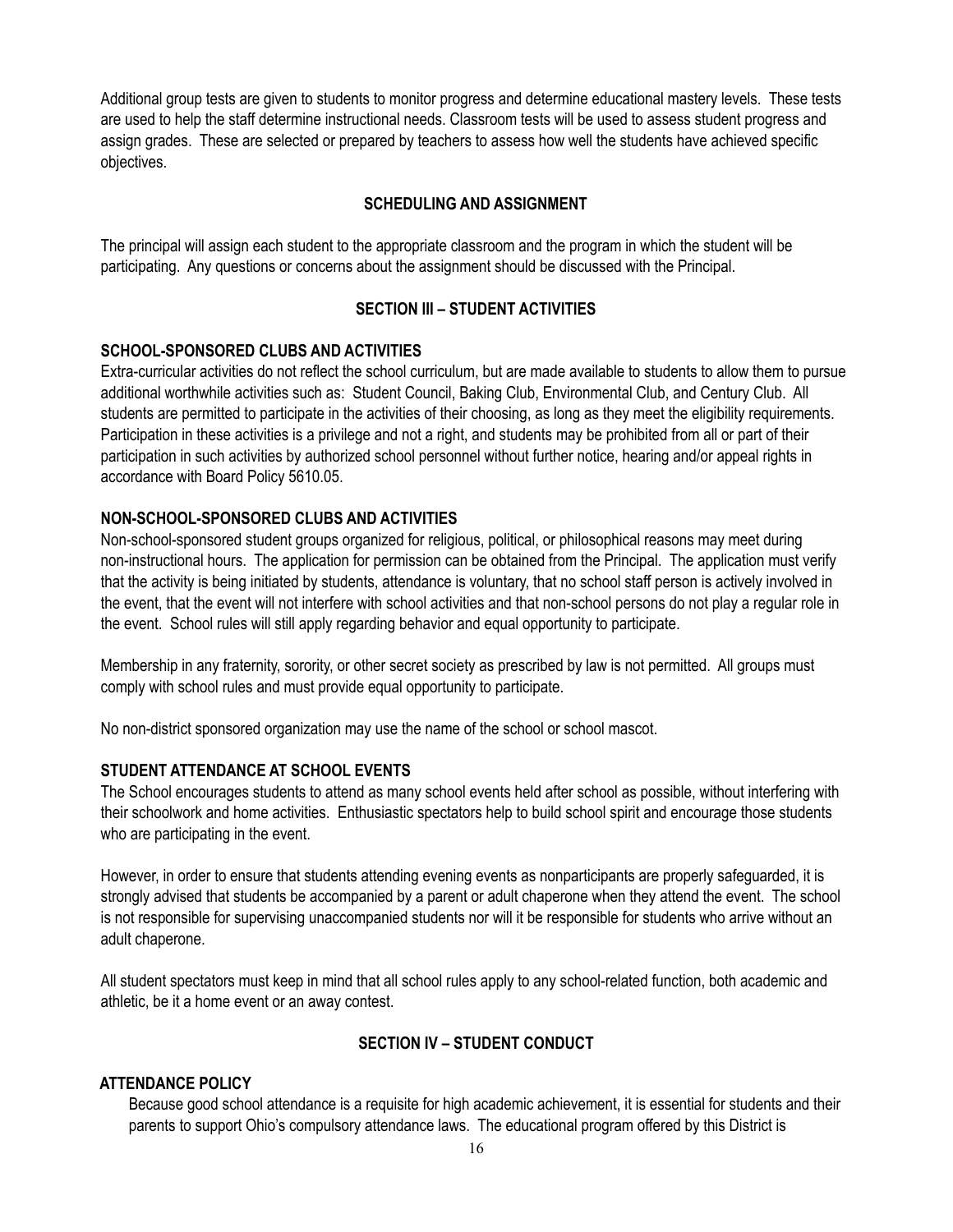predicated upon the presence of the student and requires continuity of instruction and classroom participation. Attendance shall be required of all students enrolled in the schools during the days and hours that the school is in session or during the attendance sessions to which he/she has been assigned.

As used in this policy, "parent" shall include a parent, guardian, or other individual having care of the student. Parents will be notified if the student is absent with or without legitimate excuse from school for 38 or more hours in a month, or 65 or more hours in a school year. "Habitually truant" students are students who have missed 30 consecutive hours without a legitimate excuse, a student who misses 42 hours a month without a legitimate excuse or a student who misses 72 hours a year without a legitimate excuse. Under HB 410, "habitually truant" students whose absences are unexcused must be assigned a "district intervention team." The team is required to develop an intervention plan to help the student improve their attendance. Failure to cooperate could result in a court complaint being filed. Parent involvement in the plan is required.

## A. *EXCUSED ABSENCE*

When a student is absent from school, a parent is to phone the school by 9 a.m. to explain the reason for the absence. If this phone call is not made, upon returning to school the student must bring a written excuse from the parent/guardian and present it to the office/ attendance office. Failure to provide an appropriate excuse within five school days will classify the absence as unexcused.

The Board of Education reserves the right to verify reasons given and to investigate the cause of each single or prolonged absence.

All make-up work will be completed within the same number of school days as absences plus one school day. The Board considers the following factors to be reasonable legitimate excuses for time missed at school:

- 1. Personal illness.
- 2. Illness in the family.
- 3. Quarantine of home.
- 4. Death of relative.
- 5. Work at home due to absence of parents or guardian. Any absence arising from this shall not extend beyond the period for which the parents were absent.
- 6. Observance of a religious holiday.
- 7. Medical or dental appointment.
- 8. Traveling out of state to attend a Board-approved enrichment or extra-curricular activity (applies to absences up to 24 hours).
- 9. Emergency set of circumstances that in the judgment of the Superintendent of Schools constitutes a good and sufficient cause for absence from school. This would include students who are receiving instructional services during an out-of-school suspension. This would also include, but is not limited to:

a. College visitations – seniors are permitted one day to visit colleges before the end of the third grading period. Juniors are permitted to take one college day during the second semester. Arrangements for these visits must be completed in advance and be approved by the counselor and principal or his designee. College visits count as excused absences.

b. Family vacations – Family vacations need to be taken with immediate family and need to be arranged at least one week in advance. The student must make all arrangements with the teachers in writing before the vacation. A student has the number of days of the vacation plus one day to complete all make-up work, plus tests. The loss of instructional time may negatively impact a student's grade.

- c. Court appearances.
- d. Other special circumstances deemed excused by the Superintendent of Schools.

Attendance need not always be within the school facilities. A student will be considered to be in attendance if present at any place where school is in session by authority of the Board.

The Board shall consider each student assigned to a program of other guided learning experiences to be in regular attendance for the program provided that he/she reports to such staff members, he/she is assigned for guidance at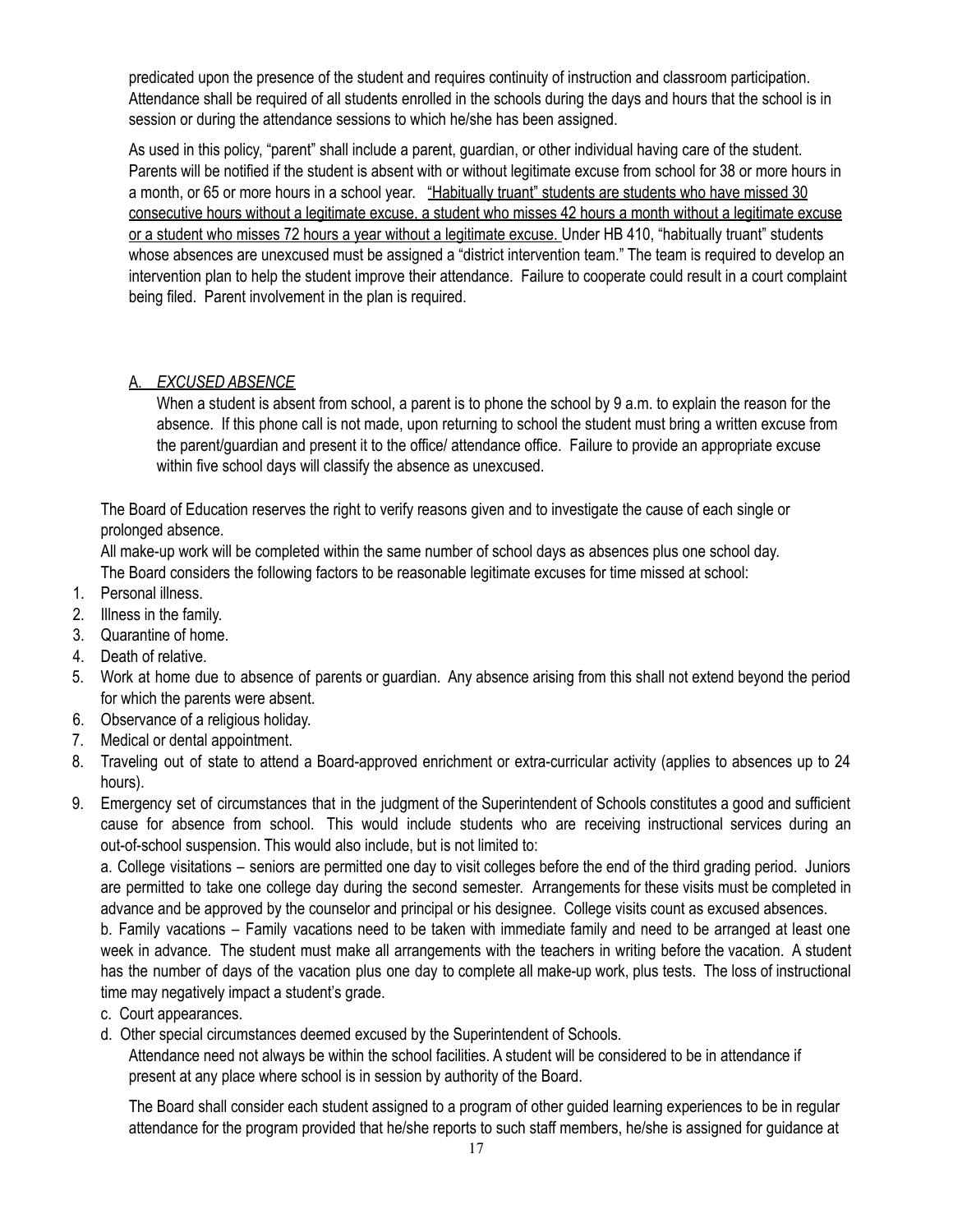the place in which he/she is conducting study, and he/she regularly demonstrates progress toward the objectives of the course of study.

## B. *TRUANCY*

Students are considered "habitually truant" when the student is absent for at least:

- 30 or more consecutive hours without a legitimate excuse.
- 42 or more hours in one month without a legitimate excuse
- 72 or more hours in one school year without a legitimate excuse.

When a student becomes "habitually truant" the parent will be required to attend a parent involvement program (Attendance Intervention Meeting) and help develop an Absence Intervention Plan. Failure of the student to make satisfactory progress per the plan will require further court involvement. After sixty five (65) hours of excused absences the Bradford Board of Education may require a doctor's statement for further absence due to personal illness. If past history of poor attendance exists, a doctor's note may be required before the 65 hour threshold.

A student shall not be considered truant under this policy if:

- 1. he/she is enrolled in and attending another public or non-public school;
- 2. he/she is receiving an approved program of home instruction;
- 3. he/she is fourteen years of age or older and performing necessary work directly and exclusively for his/her parents or guardian or;
- 4. he/she has been suspended or expelled from school

## **NOTIFICATION OF ABSENCE**

If your child is absent from school, report the absence by calling the elementary office (for all students in grades K-5) before 9:00 a.m. on the day of the absence (937-448-2811). Absence messages may be left on the school voice mail if it is necessary for you to call before school hours. Please give your name, the child's name, teacher, and the reason for the absence. If you have not reported the absence, the school will attempt to call you to inquire about the absence. Phone calls will be logged and recorded on our attendance register along with the reason for the absence.

Students with a health condition that causes repeated absence are to provide the school office with an explanation of the condition from a registered physician.

If an absence can be foreseen and the "good cause" must be approved by the principal, the parent should arrange to discuss the matter as many days as possible before the absence will occur so that arrangements can be made to assist the student in making up any missed school work.

Parent notes may be used to excuse no more than 65 hours of absences during the school year. Written notification will be mailed home when this level is reached and the parents will be required to provide a doctor's statement to excuse further absences. Any absence after this point without a doctor's statement will result in an un-excused absence and the student will be considered truant.

## **TARDINESS**

A pupil is tardy to school if he/she is not in his/her seat at 8:10 a.m. when school officially begins. Most cases of tardiness to school are considered to be unexcused, including car trouble and over-sleeping. Excused tardies are only for reasons listed for excused absences.

Note: Hours of school missed due to tardies will be applied to the accumulated number of hours of unexcused absence in relation to ORC 3313.663, ORC 2151.011 (B) (17) and HB 410.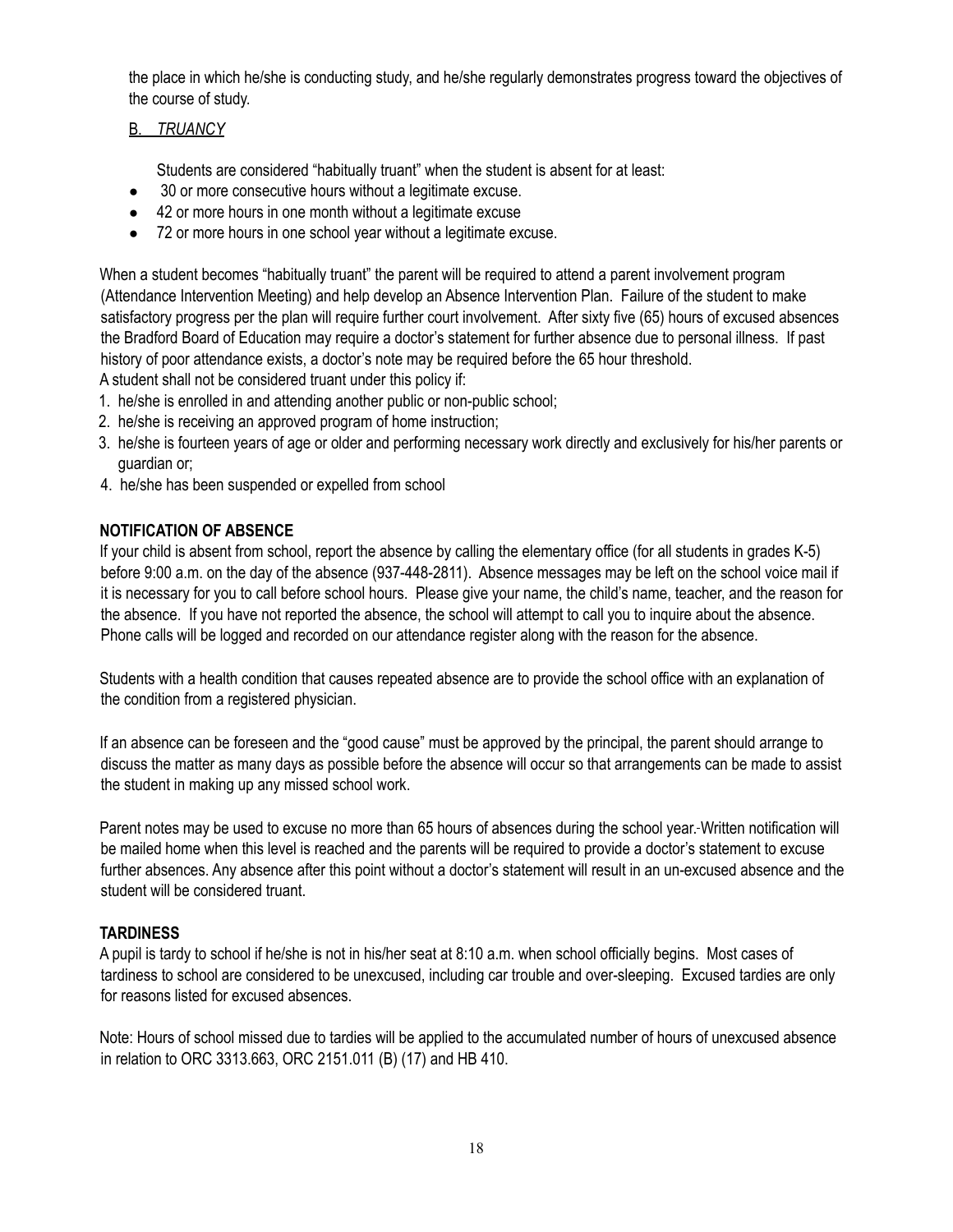## **APPOINTMENT DURING THE SCHOOL DAY**

A student may be excused from school for an appointment by bringing a doctor's excuse to the office. Absences due to appointments will be judged as excused or unexcused according to the absence policy.

Any student who is scheduled for an appointment at the beginning of the school day is asked to make prior arrangement with the office/attendance office so the tardiness can be excused. Whenever possible, parents should make dental and medical appointments when school is not in session. Students must sign out and back in (where applicable) when they leave school for excused business.

Students must not enter or leave the building without signing in at the office/attendance office. In the interest of student safety, school personnel must speak directly to the parent for the student to sign out once he/she has arrived on school property unless the appointment has been pre-arranged.

To receive credit for an entire day's attendance, the student must be in school for seven hours (8 a.m. to 3 p.m.) (excluding lunch).

## **CODE OF CONDUCT**

## 1. **Expected Behaviors**

Each student shall be expected to:

- Abide by national, state, and local laws as well as the rules of the school and classroom.
- Respect the rights of others.
- Act courteously to adults and fellow students.
- Be prompt to school and attentive in class.
- Work cooperatively with others when involved in accomplishing a common goal regardless of the other's ability, gender, race, or ethnic background.
- Complete assigned tasks on time and as directed.
- Help maintain a school environment that is safe, friendly, and productive.
- Act at all times in a manner that reflects pride in self, family, and in the school.

## 2. **Student Dress Code at Bradford Elementary School**

Students are expected to dress appropriately at all times. Our goal is to provide a safe, friendly, comfortable yet businesslike atmosphere for all students. All students are expected to use good judgment in their personal appearance and dress. School dress should be such that it ensures the health, welfare and safety of the students and our school. At no time should dress and grooming be such that it distracts from the teaching and learning process or insults or demeans other people.

With the above statements in mind, the following rules apply:

- All shirts must have sleeves no muscle type shirts, tank tops, crop tops, halter-tops, tube-tops, cut-off T-shirts and items that expose any area of the midriff or undergarments, or T-shirts that expose the underarm area are allowed. This rule applies to male and female students equally.
- Immodest dress resulting in over exhibitionism will not be permitted, including clothing that shows undergarments. Example—extremely tight fitting or abbreviated clothing and all types of see-through materials.
- No hats or hoods are allowed.
- No shirts, tops, and or T-shirts that expose any skin in the torso / body area. No skin of the torso area should be exposed when arms are raised, when the wearer is seated, and/or when the wearer bends or stretches.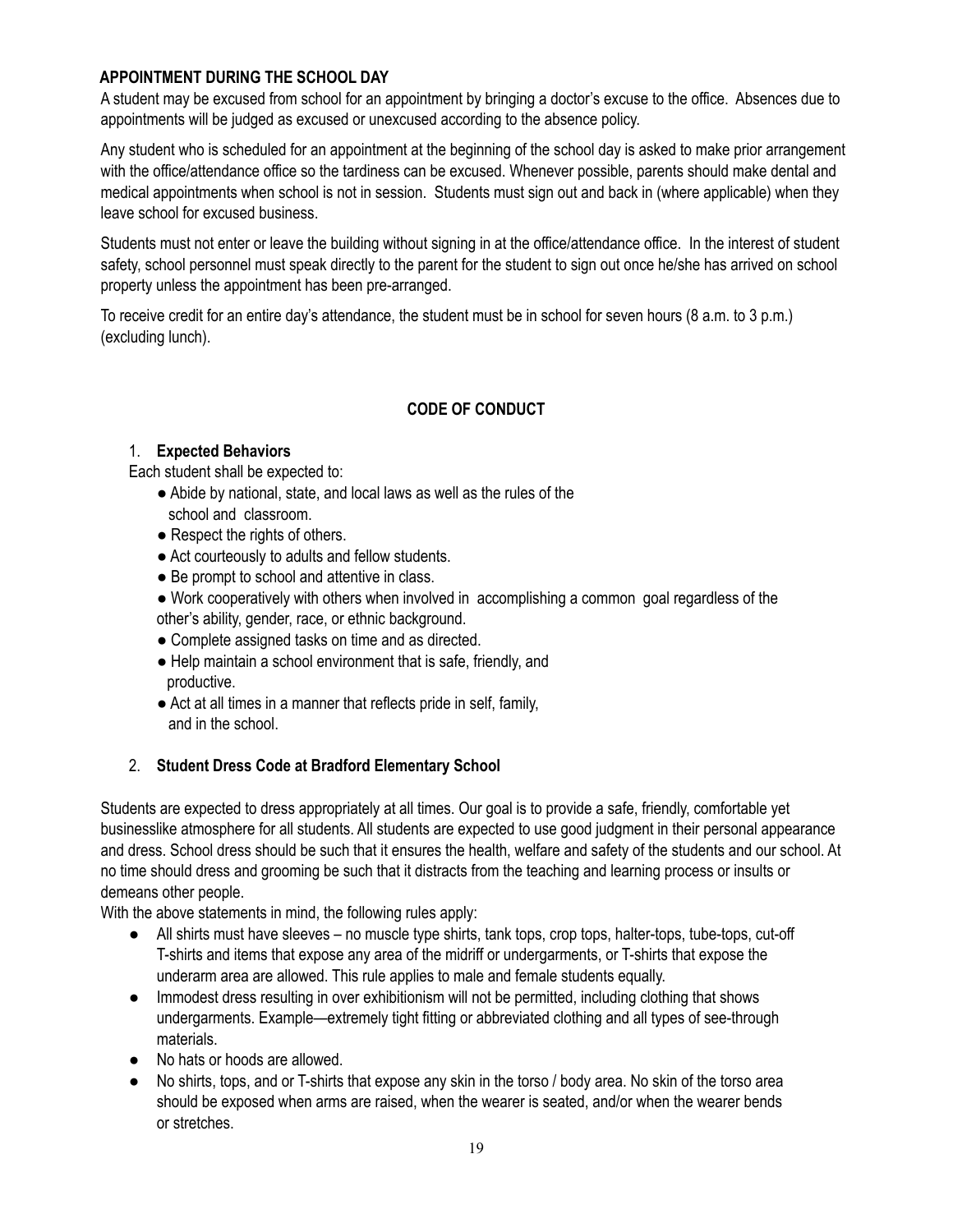- Sunglasses are not permitted except upon a doctor's prescription.
- Shoes must be worn at all times. We strongly discourage wearing flip-flops, thongs, or shower shoes to school due to safety concerns. Shoes that do not stay securely on the foot are a hazard moving in the hallways and do not provide protection in lab classes. Students may be required to wear appropriate shoes in lab classes for their safety.
- No house-slipper type footwear is allowed.
- No pajama-type bottoms or pants are allowed.
- No clothing with satanic messages or symbols is allowed.
- No clothing which states, suggests or promotes the use of alcohol, tobacco, drugs, illegal substances, sexual innuendos, gangs, ethnic slurs or remarks, obscene or profane words or that promotes school violence is allowed.
- No chains are to be worn.
- Pants are to be worn at the waist. No drooping of pants. Pants that show any undergarments are not allowed. Excessively ragged or holey pants are not permitted. Holes in pants must be located at or below the knee. Example – drooping pants worn under long shirts are not allowed.
- If a shirt would be raised to normal waist height, underwear should not be seen.
- Shorts are permitted if they are not distracting by being overly tight or revealing. Too small athletic shorts or biking (Spandex) shorts, or cut-offs (unhemmed) are not permitted.
- All shorts and skirts that are worn must be of the length that they extend below the fingertips of the wearer's arms when the arms are pointed directly to the ground along the sides of the body.
- Heavy coats are not to be worn during the school day and must be placed in lockers until a student is leaving the building.
- Streaking, tipping or highlighted coloring that is not a distraction is acceptable as determined by the administration.
- Clothing styles change often and it should be understood that the dress code may be modified at any time to cover examples that may be deemed inappropriate for the school environment and that such decisions are at the discretion of the school administration. The administration reserves the right to determine if a violation of the dress code has occurred.
- Variation from the dress code may be approved by the administration for special occasions.

Students who are representing the school at an official function, field trip, or public event may be required to follow specific dress requirements. Usually this applies to athletic teams, cheerleaders, bands, and other such groups.

The Student Dress Code and Student Code of Conduct apply to all students in attendance at any school event or function whether that event or function is a "Home" or "Away" contest.

## 3. **Care of Property**

Students are responsible for the care of their own personal property. The school will not be responsible for personal property. Valuable such as jewelry or irreplaceable items should not be brought to school.

Damage to or loss of school equipment and facilities wastes taxpayers' money and undermines the school program. Therefore, if a student does damage to or loses school property, the student or his/her parents will be required to pay for the replacement or damage. If the damage or loss was intentional, the student will be subject to discipline according to the Student Discipline Code.

## **ZERO TOLERANCE**

No form of violent, disruptive or inappropriate behavior, including excessive truancy.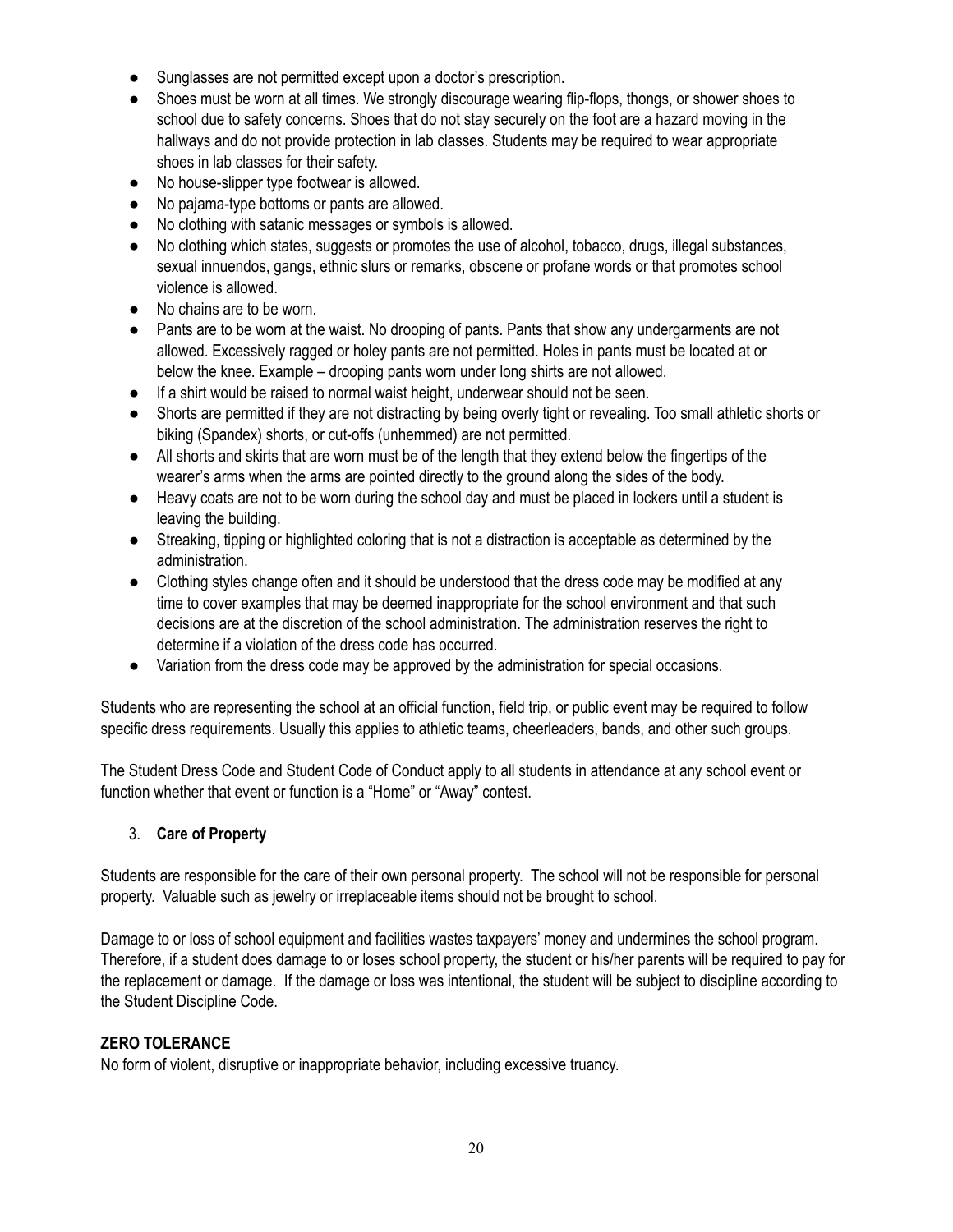## **STUDENT DISCIPLINE CODE**

## **(Ohio Revised Code 3313.66)**

A goal of the Bradford Exempted Village Schools is to maintain a disciplined, drug-free and safe school climate. This code of conduct is the established set of rules and regulations for Bradford Elementary and Junior-Senior High School. The Student Discipline Code includes the types of misconduct that will subject a student to disciplinary action and is included in the Code of Conduct.

Each of the behaviors described below may subject the student to disciplinary action including, but not limited to, detention, in-school discipline, suspension and/or expulsion from school. Furthermore, any criminal acts committed at school, school related events or functions, and or related to the school will be reported to law enforcement officials. The school Code of Conduct will apply and certain criminal acts may result in permanent exclusion from school.

## **1. Use of drugs and/or alcohol**

A student will not possess, use, transmit or conceal, or be under the influence of, any alcoholic beverage, controlled substance including, but not limited to, narcotics, mood altering drugs, counterfeit controlled substances, look-alikes, over the counter medication such as excessive doses of cold medications, stimulants or depressants, anabolic steroids or drug related paraphernalia on school grounds, on school buses, and at any interscholastic competition, extra-curricular event, or other school-sponsored event – whether that event is a home or away event.

If a principal has a reasonable individualized suspicion, s/he may request the student in question to submit to a search of his/ her belongings and locker and any appropriate testing, including but not limited to, a breathalyzer test or urinalysis. The student will be taken to a private administrative or instructional area on school property with at least one other member of the teaching or administrative staff present as a witness to the test.

If a student refuses to take the test, s/he will be advised that such denial leaves the observed evidence of alcohol use un-refuted thus leading to disciplinary action. The student will then be given a second and final opportunity to take the test.

#### **2. Use of tobacco**

The use of tobacco products is a danger to a student's health and to the health of others. The school prohibits the possession, consumption, purchase or attempt to purchase, and/or use tobacco products in school, on school grounds, on school buses, and at any interscholastic competition, extra-curricular event, or other school-sponsored event – whether that event is a home or away event. Tobacco products include, but are not limited to lighters, matches, cigarettes, cigars, pipe tobacco, chewing tobacco, snuff or any other matter or substance that contains tobacco. Smoking clove cigarettes is also prohibited. The use of any electronic cigarettes or vaping devices (including JUULs) and materials are also prohibited.

## **3. Use and/or possession of a firearm**

Bringing a firearm (as defined in the Federal Gun-Free Schools Act of 1994) on school grounds, on school buses, and at any interscholastic competition, extra-curricular event, or other school-sponsored event – whether that event is a home or away event will result in a mandatory one (1) year expulsion under Ohio law.

Firearm is defined as any weapon (including a starter gun) which will or is designed to or may readily be converted to expel a projectile by the action of an explosive; the frame or receiver of any such weapon; any firearm muffler or firearm silencer; or any destructive device (as defined in the federal Gun-Free Schools Act of 1994).

## **4. Use and/or possession of a weapon**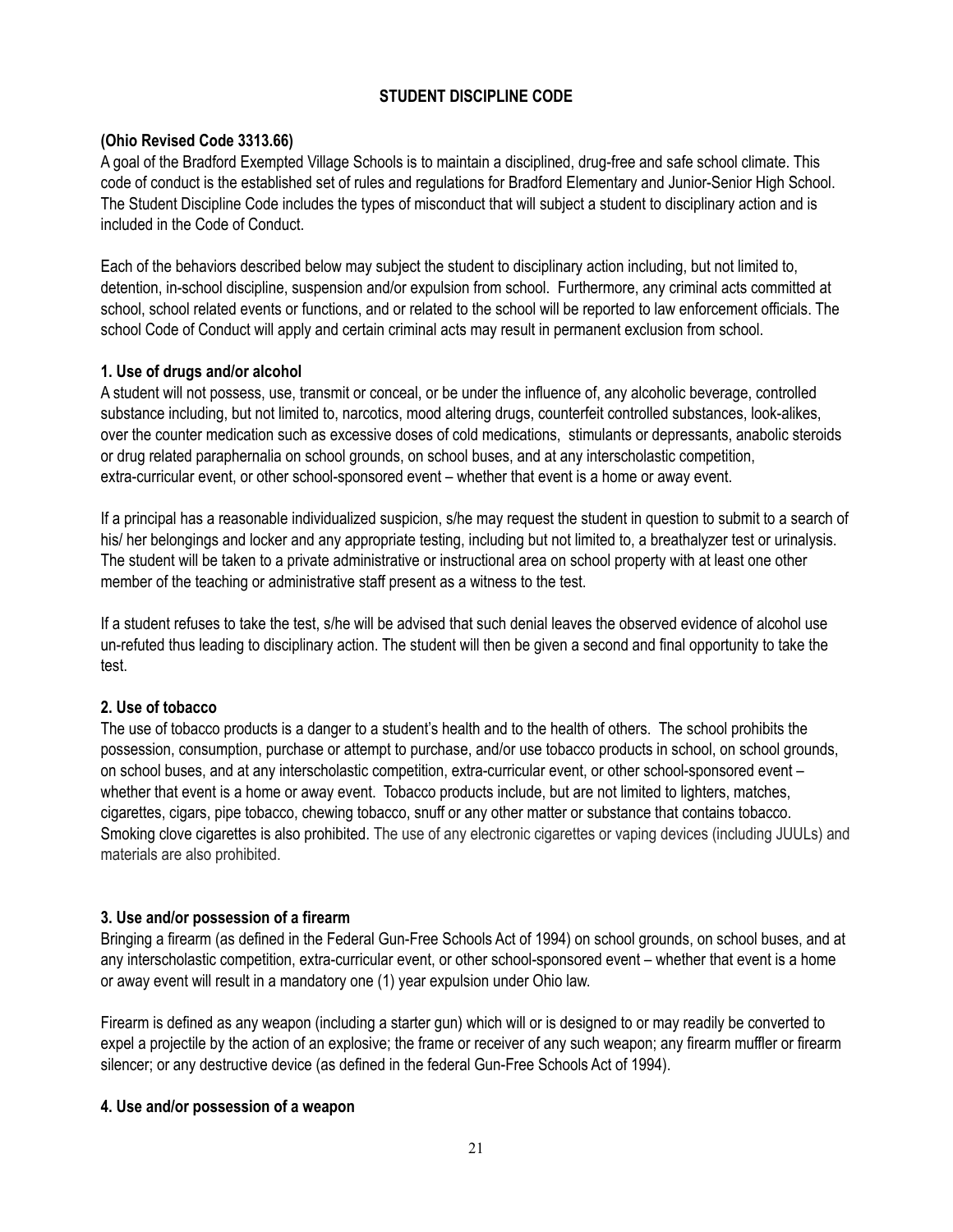A weapon is any device which may be used for offensive or defensive purpose, including but not limited to conventional objects such as guns, pellet guns, bullets, shotgun shells, knives, knife-type instruments, razors, or club type implements. It may also include any toy that is presented as a real weapon or reacted to as a real weapon. Possession and/or use on school grounds, on school buses, and at any interscholastic competition, extra-curricular event, or other school-sponsored event – whether that event is a home or away event may subject a student to expulsion and possible permanent exclusion. A knife is defined as any cutting instrument consisting of a sharp blade fastened to a handle.

## **5. Use of an object as a weapon**

Any object that is used to threaten, harm, or harass another may be considered a weapon. This includes but is not limited to padlocks, pens, pencils, laser pointers, jewelry, and so on.

## **6. Knowledge of dangerous weapons or threats of violence**

Because the Board believes that students, staff members, and visitors are entitled to function in a safe school environment, students are required to report knowledge of dangerous weapons or threats of violence to the principal. Failure to report such knowledge may subject the student to discipline.

## **7. Purposely setting a fire**

Anything, such as fire, that endangers school property and its occupants will not be tolerated. Setting off fire alarms or sprinkler systems will not be tolerated and disciplinary action will result. Arson is a felony.

## **8. Physically assaulting a staff member/student/ or other district personnel**

Physical assault of a staff member, student, or other person associated with the District, which may or may not cause injury, will not be tolerated. Assault of a staff member may result in charges being filed and subject the student to disciplinary action including expulsion.

## **9. Fighting**

This shall include inciting and/or encouraging others to fight. A student shall not behave in such a way as could cause physical injury to other members of the school community. If self defense in fighting can be clearly determined, then the degree of punishment to the student who is acting in self defense shall be taken into consideration. Immediate disciplinary action will be taken.

## **10. Verbally threatening a staff member/student/or other district personnel**

Any statement or non-contact action that a staff member, student, or other person associated with the District feels to be a threat will be considered a verbal assault as well as profanity directed toward a staff member in a threatening tone.

11. Misconduct against a school official or employee or the property of such a person, regardless of where it **occurs.** Examples of misconduct include but are not limited to harassment (of any type), vandalism, assault (verbal and/or physical), and destruction of property.

#### **12. Misconduct off school grounds**

Misconduct by a student that occurs off of school property but is connected to activities, incidents, and or individuals that are connected with the District will not be tolerated and disciplinary action may result.

#### **Misconduct is defined as any violation of the Student Discipline Code.**

## **13. Extortion**

Extortion is the use of threat, intimidation, force, or deception to take, or receive something from someone else. Extortion is against the law.

## **14. Gambling**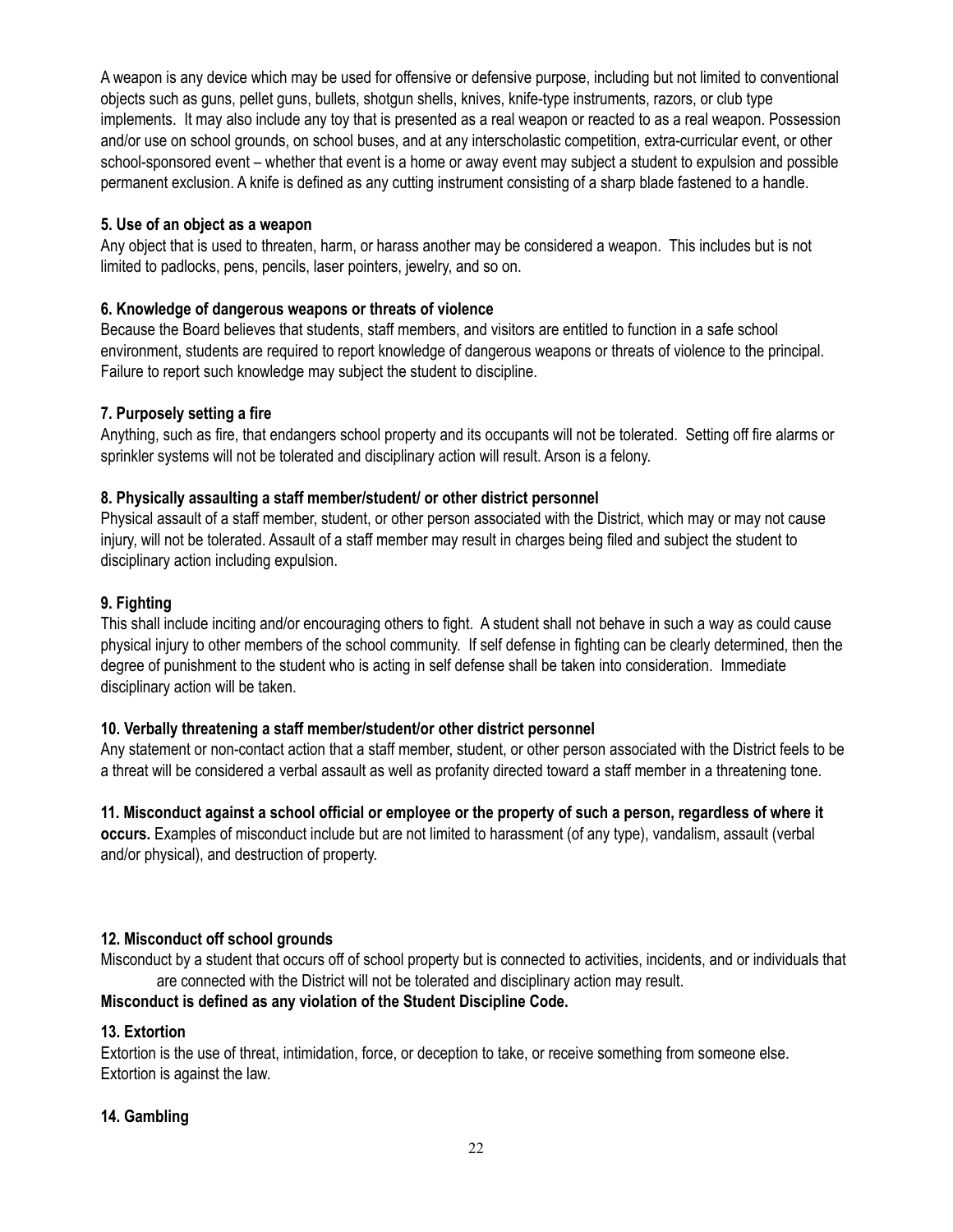Gambling includes casual betting, betting pools, organized-sports betting, and any other form of wagering. Students who bet on an activity in which they are involved may also be banned from that activity.

## **15. Falsification of school work, identification, forgery**

Forgery of any kind is not permitted. Forgery of hall/bus passes and excuses as well as false I.D.'s are forms of lying and are not acceptable and may result in disciplinary action. Plagiarism and cheating are also forms of falsification and may subject the student to academic penalties as well as disciplinary action. Using an online or computer translator to complete foreign language homework is another example of falsification.

## **16. False alarms and false reports**

A false emergency alarm or report endangers the safety forces that are responding to the alarm/report, the citizens of the community, and the persons in the building. What may seem like a prank is a dangerous stunt that is against the law. Setting off any alarm or system in the District or calling the school or any individual associated with the school to report a false alarm or bomb threat is strictly forbidden and will result in the notification of law enforcement officials in addition to disciplinary action including possible expulsion.

## **17. Explosives**

Explosives, fireworks, and chemical-reaction objects such as smoke bombs, small firecrackers, and poppers are forbidden and dangerous.

## **18. Trespassing**

Although schools are public facilities, the law does allow the District to restrict access to school property. When a student has been removed, suspended, expelled, or permanently excluded, the student is not allowed on school property or to attend any school related event without the prior authorization of the principal.

## **19. Theft**

When a student is caught stealing**,** s/he will be disciplined and may be reported to law enforcement officials. Students are encouraged not to bring anything of value to school without prior authorization from the building Principal. **The school is not responsible for personal property.**

#### **20. Insubordination and/or Disobedience or Lack of Cooperation**

By refusing to comply with reasonable directions of school personnel, students will face disciplinary action. Disrespect shown to any school personnel or disobedience will subject violators to discipline for insubordination. Students are subject to the authority of all adult school staff, including – but not limited to - elementary personnel, custodians, bus drivers, cafeteria personnel, aides, and substitute teachers.

#### **21. Damaging property**

Vandalism and disregard for school property will not be tolerated.

#### **22. Persistent absence or tardiness**

Attendance laws require students to be in school all day or have a legitimate excuse. It is also important to establish consistent attendance habits in order to succeed in school and in the world-of-work. Penalties can range from detention, in-school discipline, alternative school assignment, denial of student parking privileges, and or a referral to court and/or revocation of the student's driver's license.

**23. Leaving school building, property, or assigned area** Students who leave a designated area prior to specified dismissal time without official permission such as a classroom, assembly, lunch, etc will be subject to disciplinary action.

**24. Being present in restricted areas** (including but not limited to: locker rooms when not changing for a Phys. Ed. Class, any maintenance closet, the elementary hall or restrooms, teacher's desks or closets, the office workrooms.) Students are expected to leave the building and grounds at the end of the school. Unless a student is in a supervised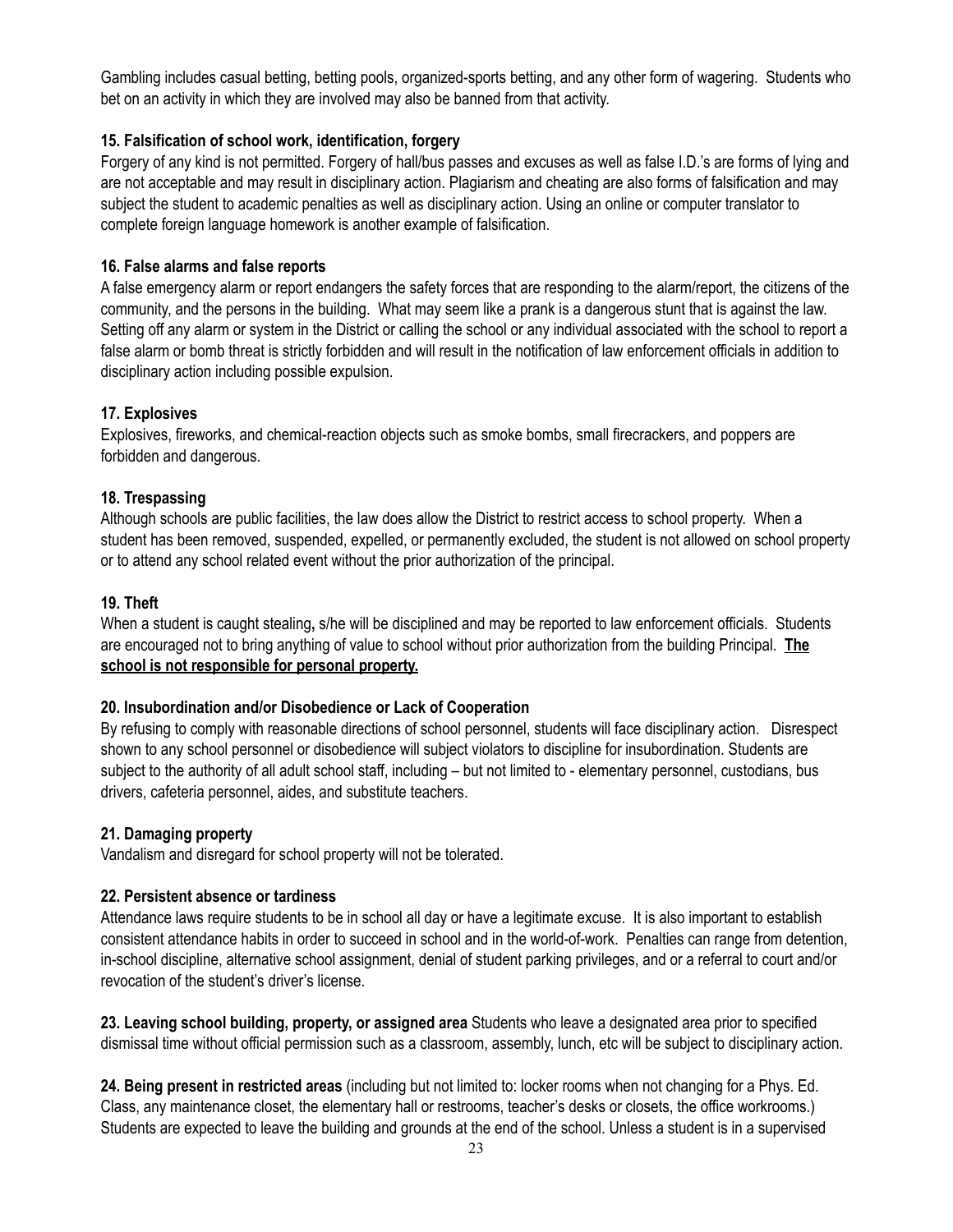after school activity, he/she should not be in the building after 3:00 pm. Loitering on the grounds or wandering the halls after school hours may result in disciplinary action.

## **25. Use of Profane, Indecent, Inappropriate, or Obscene Language**

This includes either written or verbal. It shall also include, but not be limited to, the use of obscene gestures, pictures, writing or messages on clothing or signs.

## **26. Unauthorized use of school or private property**

Students are expected to obtain permission to use any school property or any private property located on school premises. Any unauthorized use shall be subject to disciplinary action.

**27**. **Violations of the Computer/Technology Acceptable Use Policy**

See Policy listed below.

## **28. Flagrant Violations or Repeated Offenses**

This is for any of the school rules or accepted standards of school behavior.

## **29. Commission of an immoral act**.

This includes any behavior to be rude and inappropriate.

**30. Horseplay** or behaving in an unsafe manner in halls, classrooms, or gym.

**31. Disrespect to any school staff member** such as inappropriate language, gestures, written notes, or mocking the staff member.

## **32. Refusing to accept discipline**

When a student refuses to accept the usual discipline for an infraction, the refusal can result in a sterner action. This includes failure to accept discipline by missing detentions or other assigned disciplinary actions and not working constructively during detentions, Extended Detention or In School Suspensions.

## **33. Aiding or abetting violation of school rules**

If a student assists another student in violating any school rule, they will be disciplined. Students are expected to resist peer pressure and exercise sound decision-making regarding their behavior.

## **34. Public Display of Affection**

Affection between students is personal and not meant for public display. This includes touching, petting, kissing, or any other contact that may be considered sexual in nature. Students who engage in unacceptable public displays of affection in the school or on school property are subject to intervention by staff and, if necessary, disciplinary action. Disciplinary action may include but not be limited to: a record of the incident will be documented, warning to the students, a letter sent home, detentions, Extended Detentions, or In School Suspensions.

## **35. Use or possession of electronic equipment**

Most electronic equipment necessary in school is supplied by the school. Students are NOT allowed to *use or possess* any electronic device in their pocket, purse, book bag, etc during the school day. If these items are brought to school, they are to remain out of sight until school is released for the day. Such devices include, but are not limited to radios, "boom-boxes", portable TV's, electronic toys, pagers, cellular telephones, palm-pilots, blackberry devices, I-pods/MP3 players, CD players, head-sets, beepers or other paging devices.

**CELL PHONES** – The use of cell phones during school hours is prohibited. Bringing a cell phone to school is permissible, provided it remains out of view and without being a disruption between the hours of 8:00am-3:05pm.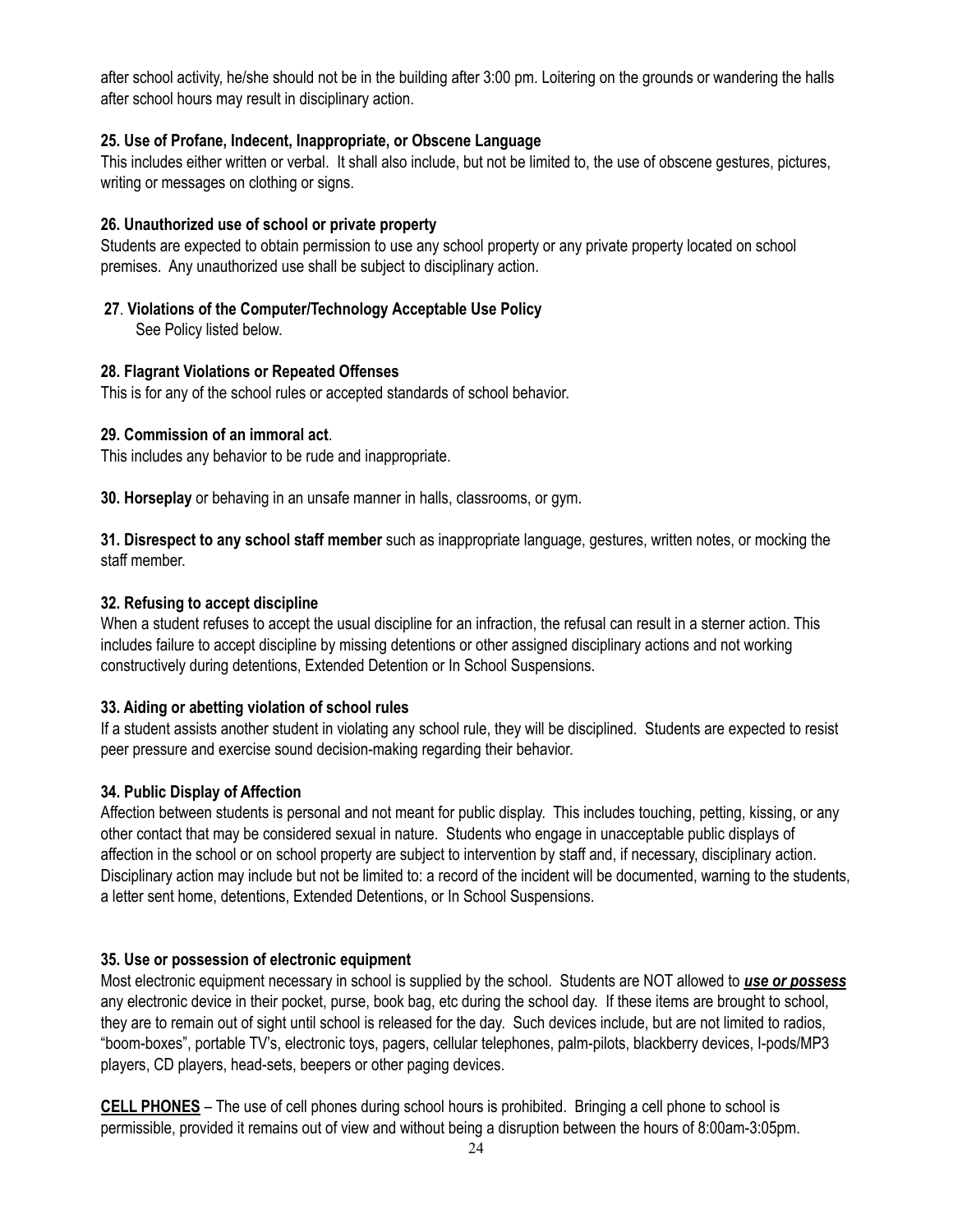Student may not use or have cell phones during detentions, Extended Detentions or study tables. The phone should be turned off and kept in a secure place not visible to other students or staff. The school shall not be held responsible for the theft of any cell phone. Student bus riders are allowed to use electronic equipment with permission of the Bus Driver. Violations will result in the following actions: (1st offense) phone will be taken till the end of the day and a possible detention issued, (2nd offense) parent of student must come to school to pick-up the phone and a possible Extended Detention will be issued, (3rd offense) the phone will be taken and returned only to the parent after a conference and student will receive In-School Suspension. Further violations of the cell phone policy will be dealt with by issuing Out-of-School Suspensions. This disciplinary action can and will also apply to students who allow other students to use their phone. Failure to turn over a cell phone to school employees when requested is insubordination, and will result in a more severe penalty.

**TEXTING** – Text messages sent to other people during school hours is prohibited, and will result in disciplinary action. Text messages sent to students which contain inappropriate content or threatening comments could also result in disciplinary action.

**SEXTING** – The sending of inappropriate pictures (exposed body parts, pornography, etc) taken with camera phones or downloaded off the internet is prohibited. A student will face disciplinary action from the school for taking these types of pictures, obtaining these pictures, or distributing these pictures on school property, during school hours, or while participating in a school activity that is either home or away. The student(s) involved will also be referred to the Sheriff Department.

#### **36. Violation of individual school/classroom rules**

Each learning environment has different rules for students. Individual classroom rules are for the safe and orderly operation of that environment. Students will be oriented to specific rules for each class, all of which will be consistent with the policy of the school.

### **37. No food or beverages**

No liquids are to be carried from class to class, or consumed in class other than water. No food / beverage of any kind are permitted to be carried out of the auditeria after lunch. Other than a student's designated lunch time, a student should not try to purchase food from the cafeteria during other periods. This also includes gum.

#### **38. Violation of bus rules**

Please refer to Section V on transportation for bus rules.

## **39. Disruption of the educational process**

Any actions or manner of dress that interfere with school activities or disrupt the educational process are unacceptable. Such disruptions include**,** but are not limited to, delay or prevention of lessons, assemblies, field trips, athletic and performing arts events.

## 40. Any other form of behavior which is detrimental to a proper school and/or school activity atmosphere as

prescribed by the Administration and as outlined in the student/parent handbook for the building in which the student is enrolled.

#### **41. Indecent Exposure**

This includes exposing female chest, going into the restroom or locker room of the opposite sex, urinating other than in restrooms, exposing buttocks or "mooning". This applies at all school activities, on school bus, or during the school day. Pulling on other students' clothes resulting in exposing under garments is inappropriate and can result in a suspension depending on the circumstances (i.e., done to opposite sex, in presence of opposite sex).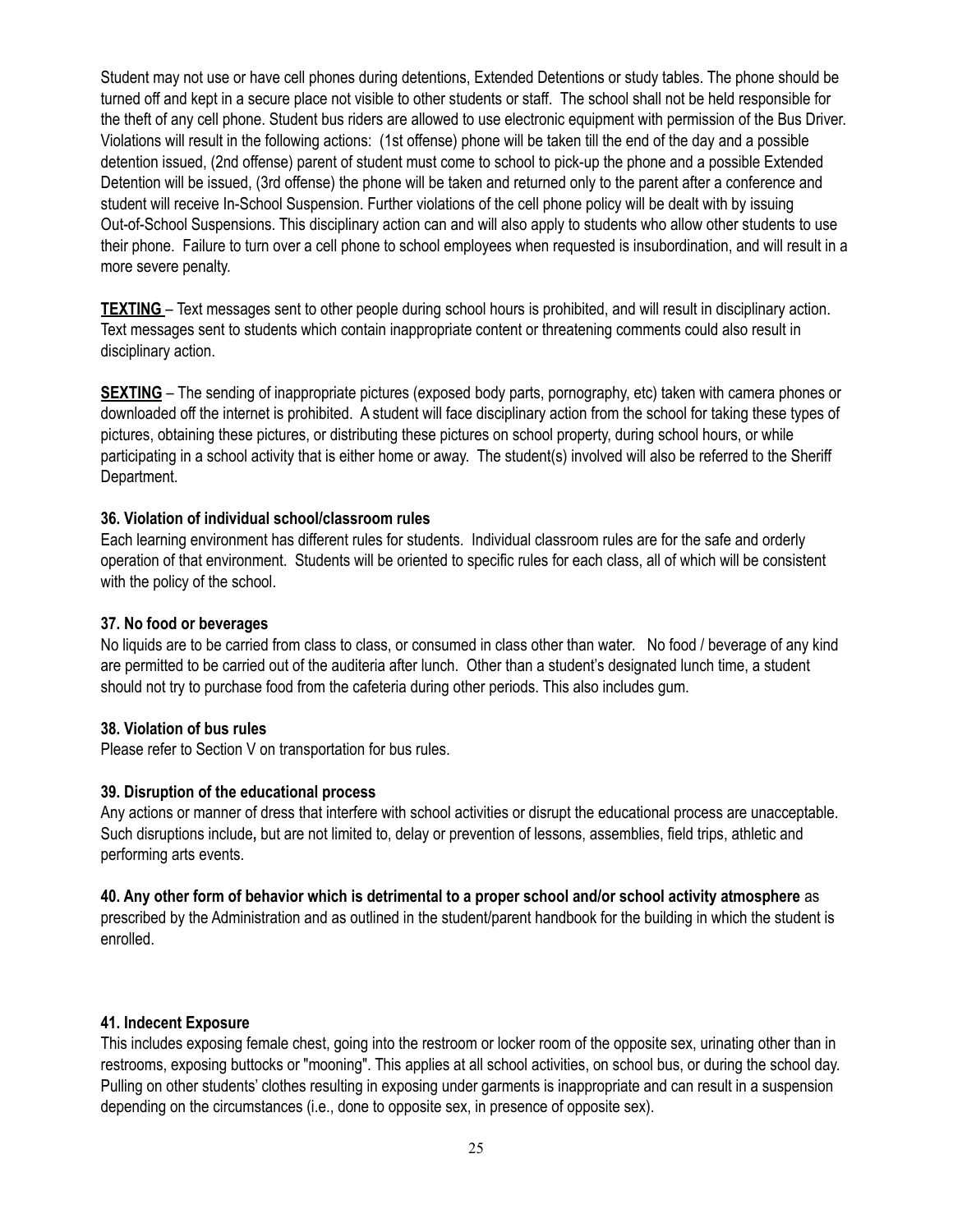## **42. Hazing**

Hazing by any individual, school group, club, or team is not permitted. This includes any form of initiation that causes or creates a risk of causing mental or physical harm, no matter how willing the participant may be. Hazing activities are prohibited at any time in school facilities, on school property, and/or off school property but connected to activities or incidents that have occurred on school property. This ban on hazing is a "twelve month" ban, meaning events that occur during typically non-school times (summer trips, camps, events) are included.

## **43. Violent Conduct**

Committing an act at school, on other school property, at an interscholastic competition, extracurricular event, or any other school program, or directing an act at a Board official or employee, regardless of where or when that act may occur, or their property and the act would be a criminal offense if committed by an adult and results in serious physical harm to person(s) may result in expulsion for a period of up to one (1) school year.

## **44. Bomb Threats**

Making a bomb threat against a school building or any premises at which a school activity is being held at the time the threat is made may result in expulsion for a period of up to one (1) school year.

## **45. Harassment/Intimidation/Bullying**

Harassment, intimidation, or bullying behavior by any student in the Bradford Exempted Village School District is strictly prohibited, and such conduct may result in disciplinary action, including suspension and/or expulsion from school. "Harassment, intimidation, or bullying", in accordance with R.C. 3313.666 means any intentional written, verbal, graphic or physical act including electronically transmitted acts i.e., Internet, cell phone, personal digital assistant (PDA), or wireless hand-held device, either overt or covert, by a student or group of students toward other students, including violence within a dating relationship, with the intent to harass, intimidate, injure, threaten, ridicule, or humiliate. Such behaviors are prohibited on or immediately adjacent to school grounds, at any school-sponsored activity, on school provided transportation, or at any official school bus stop that a reasonable person under the circumstances should know will have the effect of:

- a. Causing mental or physical harm to the other students including placing an individual in reasonable fear of physical harm and/or damaging of students' personal property; and,
- b. Is sufficiently severe, persistent, or pervasive that it creates an intimidating, threatening, or abusive educational environment for the other students.

#### **Sexual Harassment**

**Verbal:** The making of written or oral sexual innuendoes, suggestive comments, jokes of a sexual nature, sexual propositions, or threats to or by a fellow student, staff member, or other person associated with the District, or third parties (visiting speaker, athletic team member, volunteer, parent, etc.).

**Nonverbal:** Causing the placement of sexually suggestive objects, pictures, or graphic commentaries in the school environment or the making of sexually suggestive or insulting gestures, sounds, leering, whistling, and the like to or by a fellow student, staff member, or other person associated with the District, or third parties.

**Physical Contact:** Threatening or causing unwanted touching, contact, or attempts at same, including patting, pinching, brushing the body, or coerced sexual activity, with or by a fellow student, staff member, or other person associated with the District, or third parties.

## **Gender/Ethnic/Religious/Disability/Height/Weight Harassment**

**Verbal:** Written or oral innuendoes, comments, jokes, insults, threats, or disparaging remarks concerning a person's gender, national origin, religious beliefs, etc. toward or by a fellow student, staff member, or other person associated with the District, or third parties. Conducting a "campaign of silence" toward or by a fellow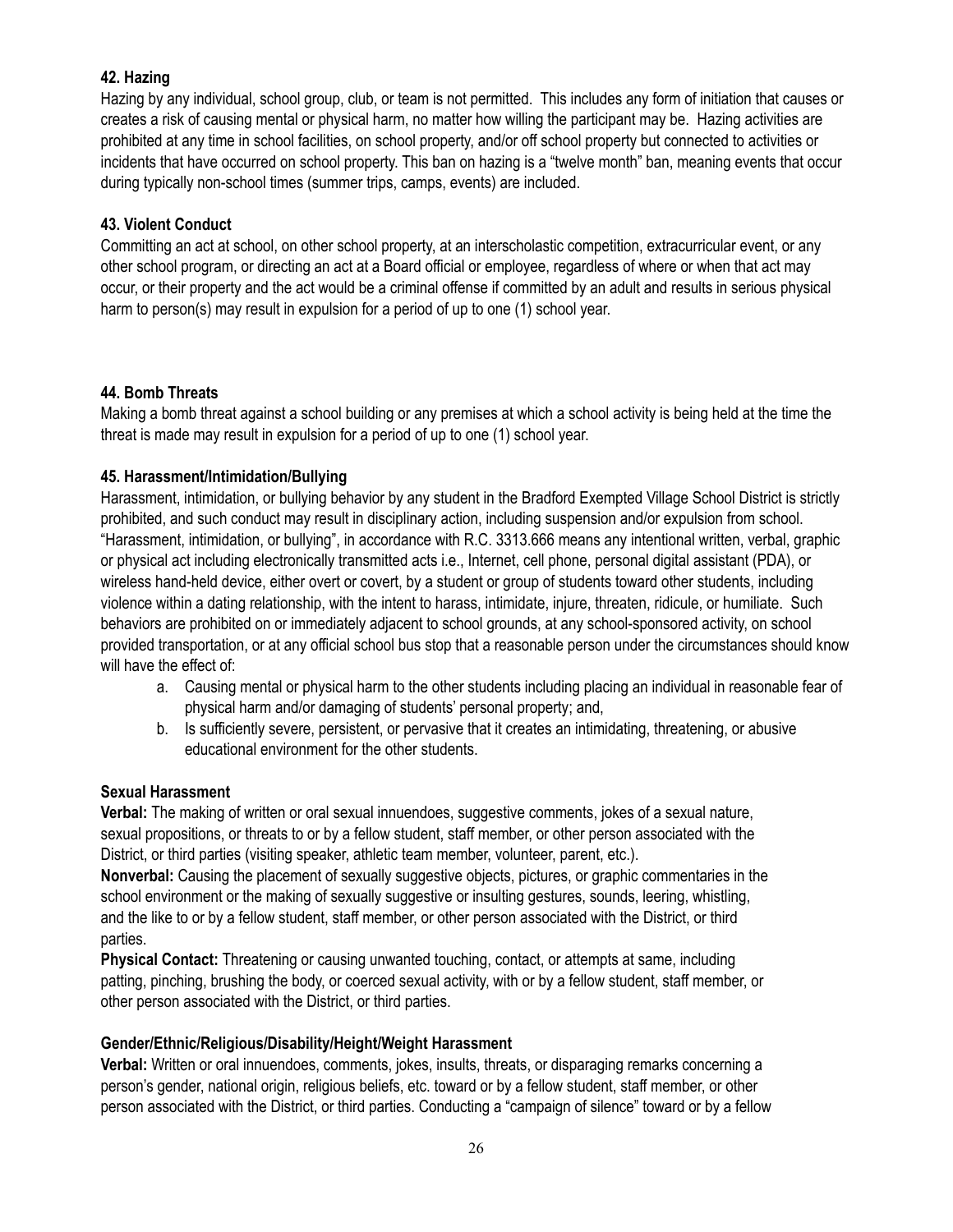student, staff member, or other person associated with the District, or third parties by refusing to have any form of social interaction with the person.

**Nonverbal:** Placing objects, pictures, or graphic commentaries in the school environment or making insulting or threatening gestures toward or by a fellow student, staff member, or other person associated with the District*,* or third parties.

Physical: Any intimidating or disparaging action such as hitting, pushing, shoving, hissing, or spitting on or by a fellow student, staff member, or other person associated with the District*,* or third parties.

## **Reporting Harassment**

Any student who believes that s/he is the victim of any of the above actions or has observed such actions taken by another student, staff member, or other person associated with the District*,* or by third parties should contact a staff member, guidance counselor, or the principal immediately.

The student may make contact either by a written report, telephone or personal visit. During this contact, the reporting student should provide the name of the person(s) whom s/he believes to be responsible for the harassment and the nature of the harassing incident(s). A written summary of each such report will be prepared promptly and a copy forwarded to the principal.

Each report shall be investigated in a timely and confidential manner. While a charge is under investigation, no information will be released to anyone who is not involved with the investigation, except as may be required by law or in the context of a legal or administrative proceeding. No one involved is to discuss the subject outside of the investigation.

If an investigation reveals that any harassment complaint is valid, then appropriate remedial and/or disciplinary action will be taken promptly to prevent the continuance of the harassment or its recurrence.

Given the nature of harassing behavior, the school recognizes that false accusations can have serious effects on innocent individuals. Therefore, all students are expected to act responsibly, honestly, and with the utmost candor whenever they present harassment allegations or charges.

Some forms of sexual harassment of a student by another student may be considered a form of child abuse which will require that the student-abuser be reported to the proper authorities.

Under no circumstances will the school tolerate threats or retaliation against anyone who raises or files a harassment complaint.

## Title IX Information

It is the policy of the Board of Education to maintain an education and work environment that is free from all forms of unlawful harassment, including sexual harassment. This commitment applies to all School District operations, programs, and activities. All students, administrators, teachers, staff, and all other school personnel share responsibility for avoiding, discouraging, and reporting any form of unlawful harassment. This policy applies to unlawful conduct occurring on school property, or at another location if such conduct occurs during an activity sponsored by the Board.

The Board will vigorously enforce its prohibition against discriminatory harassment based on race, color, national origin, sex (including sexual orientation and transgender identity), disability, age, religion,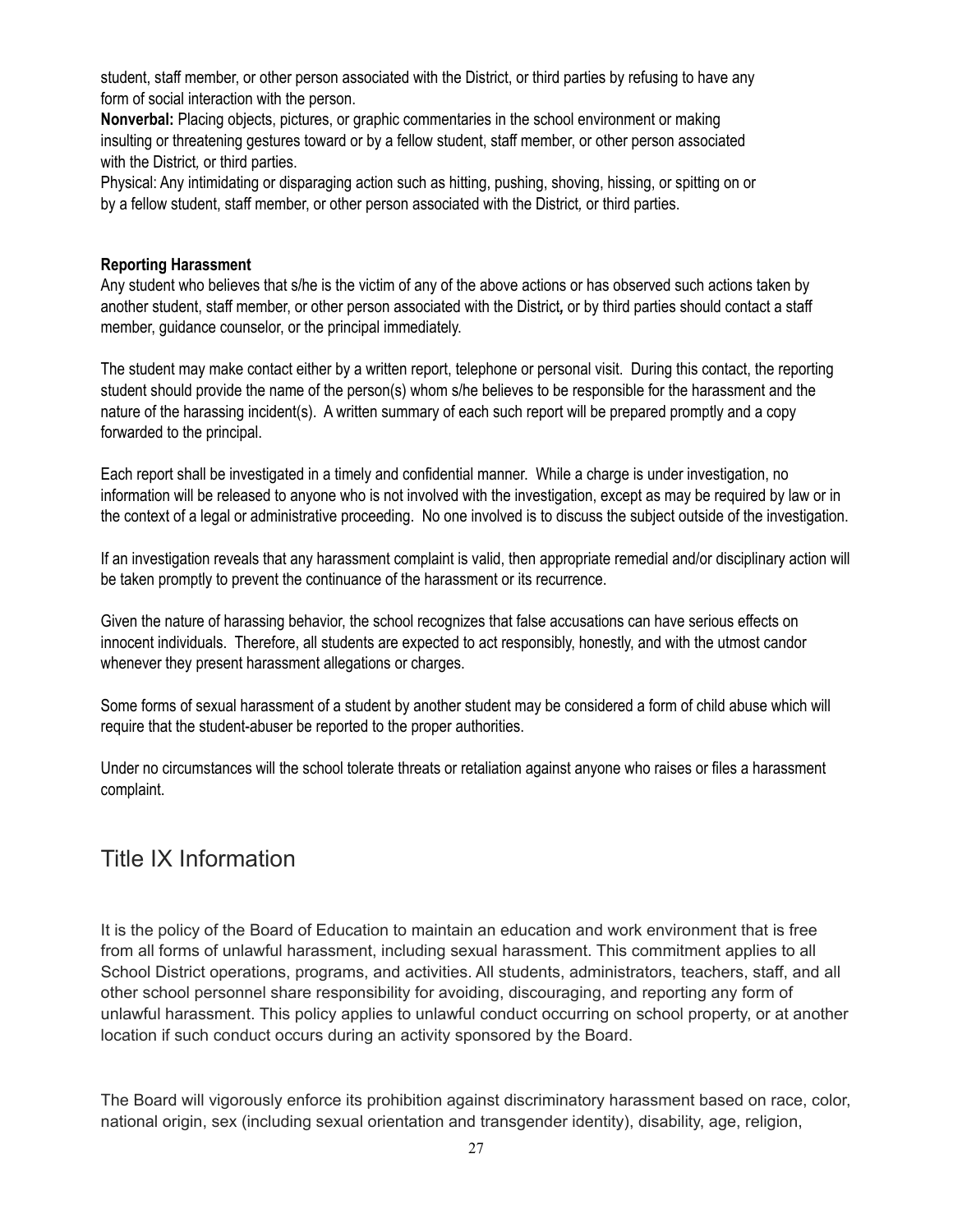ancestry, or genetic information (collectively, "Protected Classes") that are protected by Federal civil rights laws, and encourages those within the School District community as well as third parties, who feel aggrieved to seek assistance to rectify such problems. The Board will investigate all allegations of harassment and in those cases where unlawful harassment is substantiated, the Board will take immediate steps to end the harassment, prevent its reoccurrence, and remedy its effects. Individuals who are found to have engaged in unlawful harassment will be subject to appropriate disciplinary action.

The following staff members are in charge of investigating any Title IX complaints:

Title IX Coordinator - Chloe Thompson

Investigators - Michelle Lavey and Bob Daugherty

Decision maker(s) - Chris Barr and Joe Hurst (appeals)

## **CHEMICAL ABUSE POLICY**

The Bradford Schools recognize that use by students of mood altering chemicals represents inappropriate behavior that interferes with the learning process and may indicate a chemical dependency. It is, therefore, the policy of the Bradford Schools to intervene with students whenever behavior is observed which suggests chemical use. Chemical abuse by students is a cultural phenomenon that can best be addressed by cooperative efforts of the Bradford Schools, parents/guardians, and the entire community. The Bradford Schools will assist in identifying chemical abuse, will help in referring the student/family for professional assistance, and will assist by supporting those students who are recovering.

The Bradford Schools recognize that student chemical abuse is often accompanied by inappropriate behavior that may violate discipline policies. In all cases, discipline policies will be enforced and violations of law reported. A summary of the consequences for violations of this policy follows:

#### A. First Offense

- 1. 10 day suspension
- 2. Driver's license suspension for 90 days
- 3. These penalties will be reduced if student/family agrees to have a professional evaluation and follow the recommendations given.

## B. Second Offense

- 1. 10 day suspension and recommendation to Superintendent for expulsion
- 2. Driver's license suspension until student's eighteenth birthday
- C. Third Offense
	- 1. 10 day suspension and recommendation to Superintendent for expulsion
	- 2. The Superintendent will initiate expulsion procedures.

#### **Sale or Distribution of Controlled Substances**

- A. The principal will contact the parents or legal guardian of the student.
- B. The principal must notify the local police department, and submit all evidence and other pertinent information.
- C. The principal will recommend to the superintendent that the student be expelled.

#### **Being under the influence of Alcoholic Beverages or Mind Altering Substances**.

Under no circumstances are students to consume any alcohol or drugs before coming to school or any school activity. Possession (including in your vehicle or locker), use, consumption, sale, offer, or transfer of alcoholic beverages, drugs, look-alike drugs or paraphernalia on school property(this includes parking lot and school buses) during the school day, (including lunch) AT SCHOOL ACTIVITIES, or during non-school hours is forbidden. This is regardless of the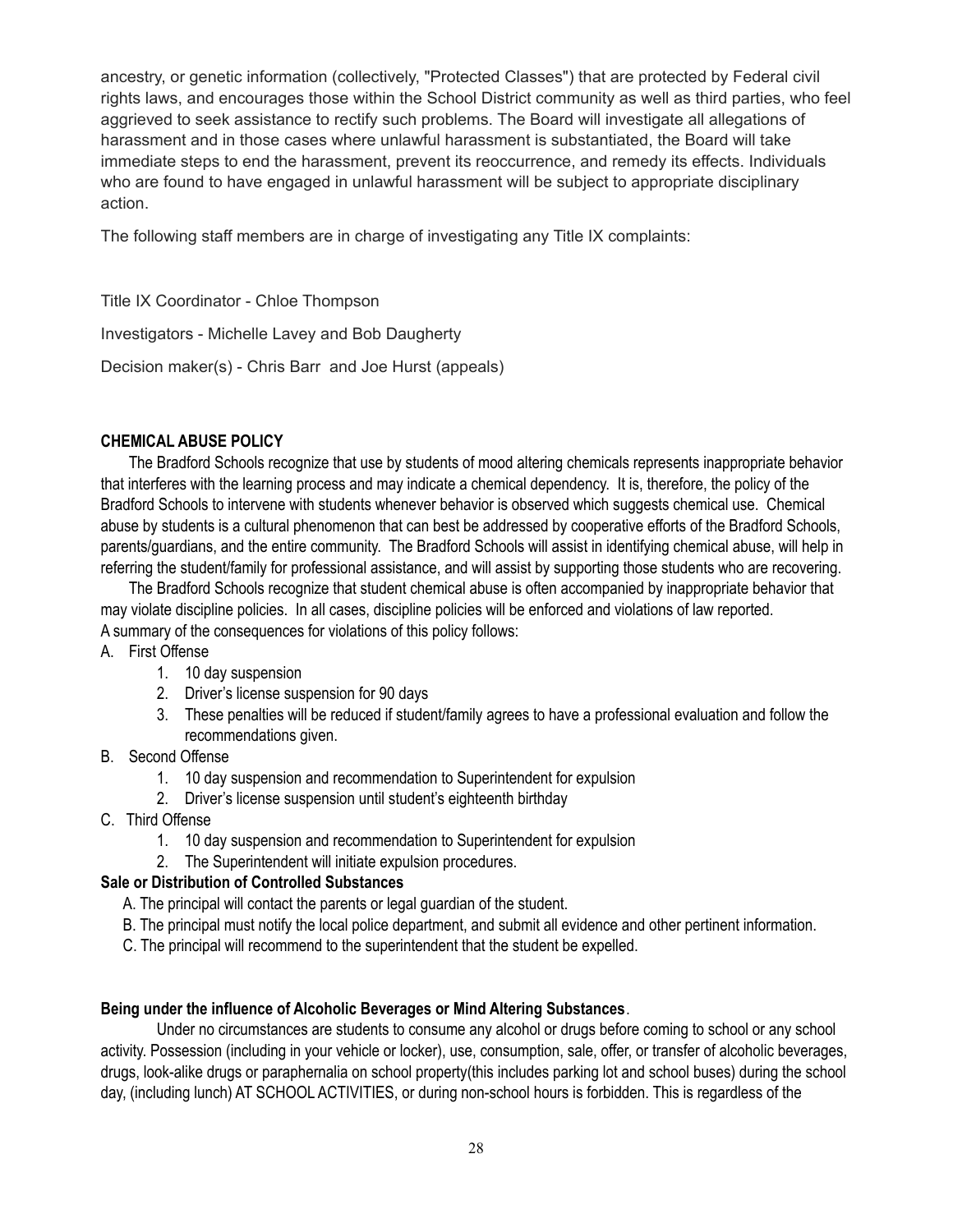amount involved. A student found to show signs of consumption of alcohol or drugs during school may be suspended for 10 days and recommended for expulsion.

This will also be true for students involved in distributing/selling drugs.

Students in school or at school activities who give cause for suspicion or showing signs of consumption of alcohol may be asked to take a breathalyzer test. Refusal to take the test will result in the normal punishment for consumption of alcohol.

Showing signs of consumption is defined as manifesting signs of chemical misuse such as staggering, reddened eyes, odor of chemicals, nervousness, memory loss, abusive language, or any other behavior not normal for the particular pupil.

Counterfeit (look-alike) drugs, steroids, and possession (including having in your locker) of drug paraphernalia (i.e., roaches, pipes, rolling papers, lighters etc.) are subject to the same regulations and penalties as stated above.

## **HAZING POLICY**

(1) A student shall not engage in any act which frightens, harasses, degrades, disgraces, or tends to frighten, degrade or disgrace, any person by written, verbal, or gesture means during any period of time when the student is properly under the authority of school personnel.

(2) No student shall engage in any form of sexual harassment which consists of unwelcome sexual advances, requests for sexual favors, and other inappropriate verbal or physical conduct of a sexual nature when made by any student to another student when such conduct has the purpose or effect of substantially interfering with an individual's academic performance or creating an intimidating hostile educational environment.

(3) The provisions in items one and two above also applies to student conduct towards staff members and their families on and off school grounds.

## **COMPUTER NETWORK ACCEPTABLE USE POLICY**

(1) A student shall not use or modify any computer technology (hardware, software, peripherals, connections etc.) provided by the school without authorization from school authorities.

(2) No student shall install, copy, delete, transmit, upload/download or modify in any way files or violate copyright laws or use any software outside the rights granted to him/her. No student shall have in possession or use destructive/ invasive programs e.g. games, pictures, music, and videos. (3) No student shall use computer technology in ways that violate the law or violate the rights of others: e.g.

- 1. Viewing, copying, transmitting or deleting files.
- 2. Engaging in harassing, threatening, or degrading behavior.
- 3. Viewing pornographic, sexist, hatred or racist material.
- 4. Using others login/password.

(4) No student shall attempt to access any portion of the school's computer networks outside the regular connections, or from any unauthorized external or internal means.

(5) Bradford Schools shall provide appropriate computer technology for student use and to deliver the curriculum of the school. Students are not permitted to use/possess their own personal computer hardware, software or peripherals on school grounds or at school sponsored events without prior approval from the administration or technology coordinator. No student shall have the expectation of privacy for computer files, hardware, software, peripherals, etc.

(6) Students shall have on file a signed Acceptable Use Policy and adhere to the provisions set forth by the policy. A copy of the Form is available on school website.

## **DISCIPLINE**

.

Two (2) types of discipline are possible, informal and formal.

1. **INFORMAL DISCIPLINE** takes place within the school. It includes change of seating or location; teacher detention, After-School Office Detention; In-School Discipline; and Extended Detention..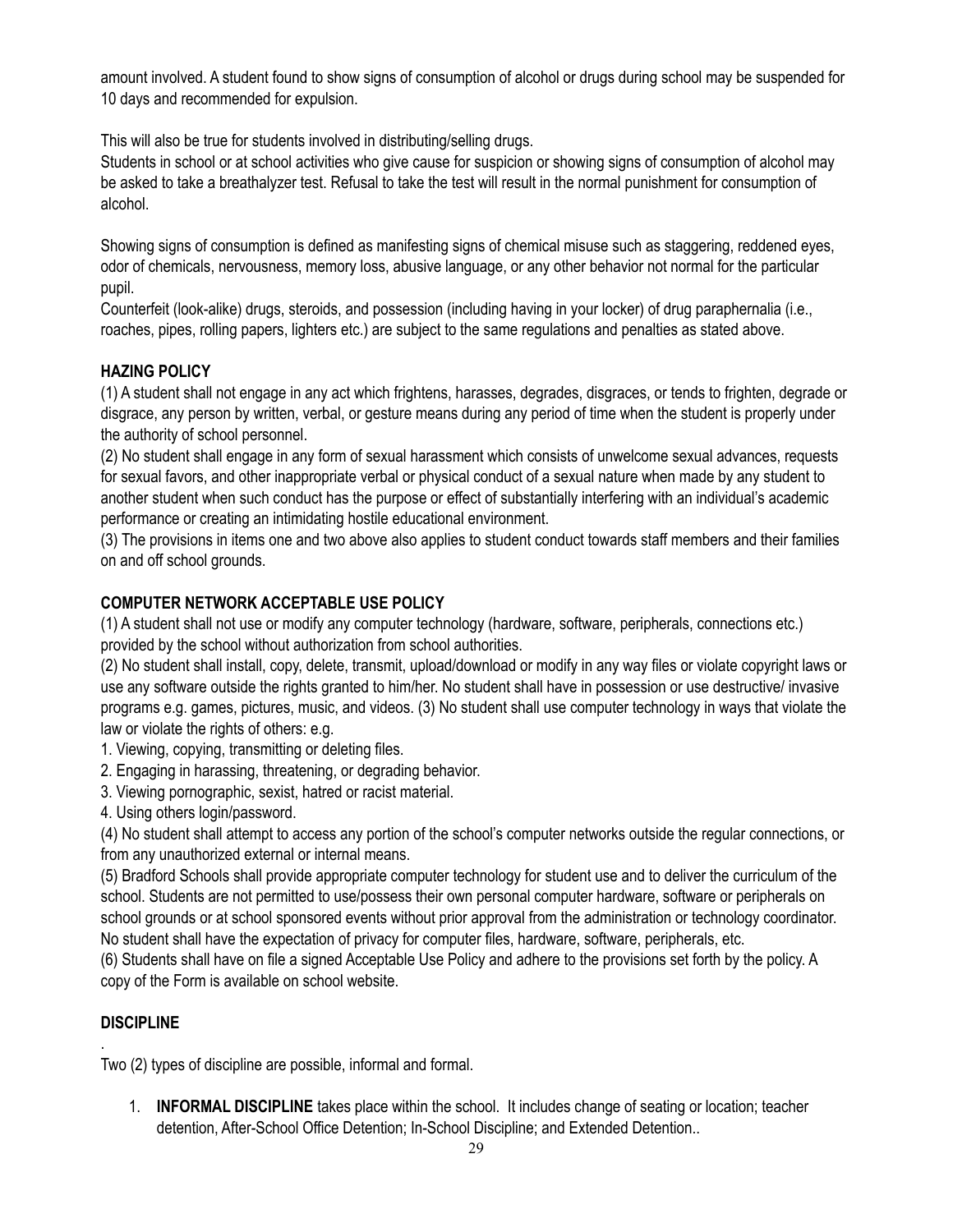**Detentions:** A student may be detained after school or asked to come to school early by a teacher or administrator, after giving the student and his / her parents one day's notice. After school detentions will be served from 3:00-3:30pm. The student or his / her parents are responsible for transportation after serving detentions. While in detention, students may be required to complete assignments. Failure to properly complete such assignments may result in extra detention time and or further disciplinary action.

**In-School Discipline: Extended Detention** will be in session for a three-hour period. Assigned students will attend a continuous three (3) hour period during which time they will be permitted one break. Each student shall arrive with sufficient educational materials to be busy during this 3 hour study period.

A student missing any portion of his / her time for after School Detention, Extended Detention and may be given additional time to serve or further discipline. Failure to serve In-School Discipline assignment(s) may lead to suspension from school for a period not to exceed 3 days for the first offense. Any such suspension shall be in accordance with District guidelines on suspension and expulsion.

The following rules shall apply to In-School Discipline:

- Students are required to have class assignments and all needed materials.
- Students are not to communicate with each other unless given special permission to do so.
- Students are to remain in their designated seats at all times unless permission is granted to do otherwise.
- Students shall not be allowed to close their eyes put their heads down or sleep.
- No radios, cards, magazines, or other recreational articles shall be allowed in the room.
- No food or beverages shall be consumed.

**In-School-Suspension:** In-School-Suspension allows for students to receive credit for all work assigned that is completed in a timely and satisfactorily manner. Students are required to bring all needed materials to In-School-Suspension. Students must obey all In-School-Suspension rules. Failure to comply with all In-School-Suspension rules or to satisfactorily complete any assignment while in In-School-Suspension may result in further time in In-School-Suspension and or additional disciplinary action.

Transportation to and from Teacher Detention, After School Office Detention, and/or Extended Detention shall be the responsibility of the student/parent.

2. **FORMAL DISCIPLINE** removes the student from school. It includes emergency removal for up to seventy-two (72) hours, suspension for up to ten (10) school days, expulsion for up to eighty (80) school days, and permanent exclusion. Suspensions and expulsions may carry over into the next school year. Removal for less than one (1) school day without the possibility of suspension or expulsion may not be appealed. Suspension, expulsion, and permanent exclusion may be appealed.

Students being considered for suspension, expulsion, or permanent exclusion are entitled to an informal hearing with the building administrator prior to removal at which time the student will be notified of the charges and given the opportunity to respond.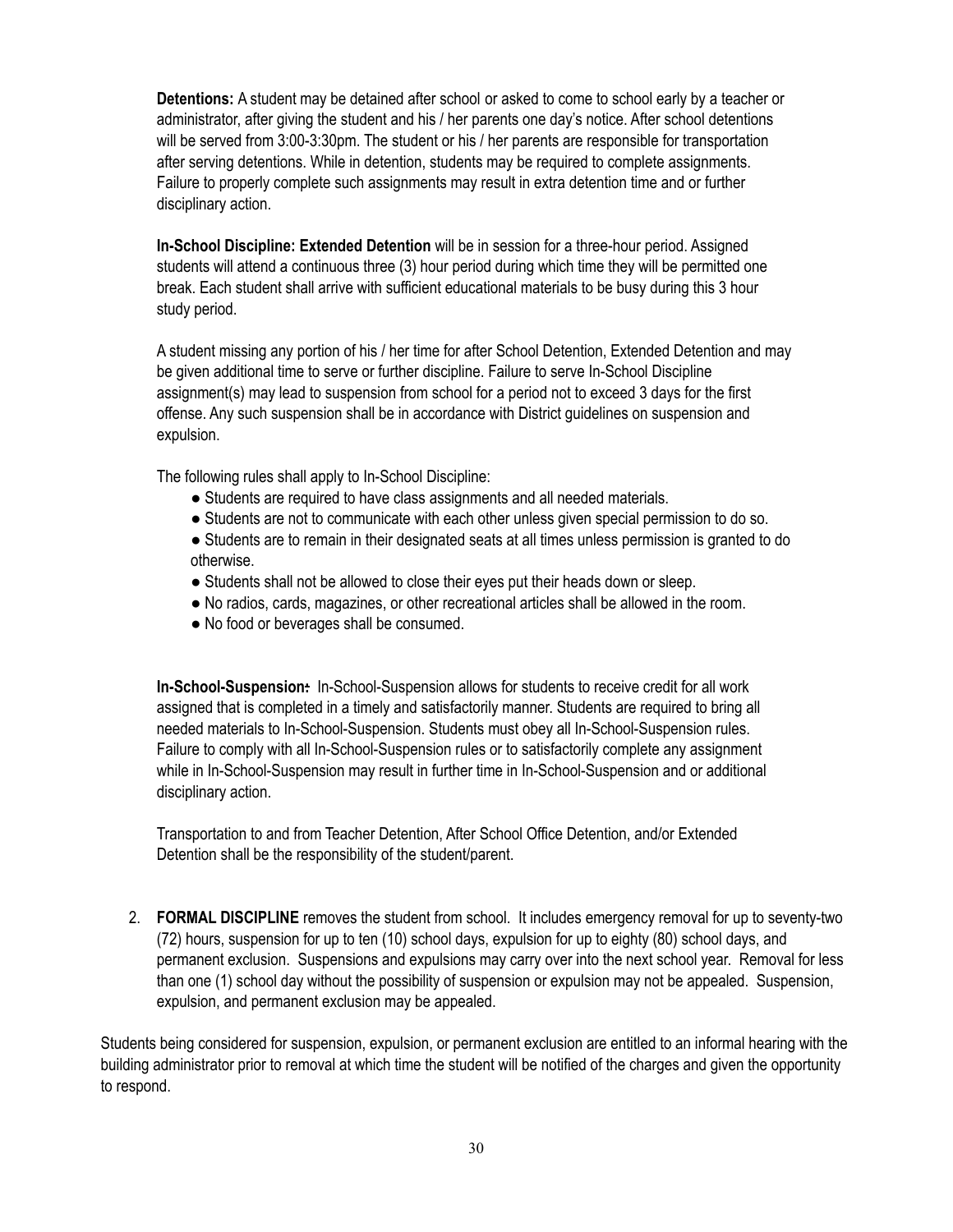Students involved in co-curricular and extra-curricular activities such as band and athletics can lose their eligibility for violation of the school rules. This is especially true for infractions involving drugs, alcohol, tobacco use, or harassment.

If a student commits a crime while under the School's jurisdiction, s/he may be subject to school disciplinary action as well as to action by the community's legal system.

## **DUE PROCESS RIGHTS**

Before a student may be suspended, expelled, or permanently excluded from school, there are specific procedures that must be followed. As long as the in-school discipline is served entirely in the school setting, it will not require any notice or hearing or be subject to appeal.

## **1. Suspension from School**

When a student is being considered for a suspension, the administrator in charge will notify the student of the reason. The student will then be given an opportunity to explain his/her side. After that informal hearing, the Principal [or assistant principal or other administrator] will make a decision whether or not to suspend. If a student is suspended, s/he and his/her parents will be notified, by phone contact if at all possible, and in writing within one (1) day, of the reason for and the length of the suspension. The suspension may be appealed, within ten (10) days after receipt of the suspension notice, to the Superintendent of Schools. The request for an appeal must be in writing.

During the appeal process the student **shall not** be allowed to remain in school.

If the appeal is heard by the Superintendent or the Board designee, the appeal shall be conducted in a private meeting. If the appeal is heard by the Board of Education, the appeal shall be conducted in executive session unless the student or his/her representative requests otherwise. A verbatim transcript will be made and witnesses will be sworn in prior to giving testimony. If the appeal decision is to uphold the suspension, the next step in the appeal process is to the Court of Common Pleas.

## **2. Expulsion from School**

When a student is being considered for expulsion, the student will receive a formal letter of notification addressed to the student and the parents. This written notice will include the reasons for the intended expulsion, notification of the opportunity to appear in person before the Superintendent or the Superintendent's designee to challenge the reasons for the expulsion and/or explain the student's action, and notification of the time and place to appear. Students being considered for expulsion may or may not be removed immediately. A formal hearing will be scheduled no earlier than three (3), nor no later than five (5) school days after the notice is given. Parents may request an extension of time for the formal hearing. The student may be represented by his/her parents, legal counsel, and/or by a person of his/her choice at the hearing.

In accordance with Board Policy 5610, the Superintendent shall initiate expulsion proceedings against a student who has committed an act that warrants expulsion under Board policy even if the student withdraws from school prior to the hearing or decision to impose the expulsion.

The expulsion will be imposed for the same duration that it would have been had the student remained enrolled.

If a student is expelled, the student and the student's parents will receive written notice within one (1) school day of the imposed expulsion.

Within ten (10) days after the Superintendent notifies the parents of the expulsion, the expulsion may be appealed, in writing, to the Board of Education or its designee. The appeal will also be formal in nature with sworn testimony. All opportunity to earn grades or credit ends when a student is expelled. Expulsion for certain violations may result in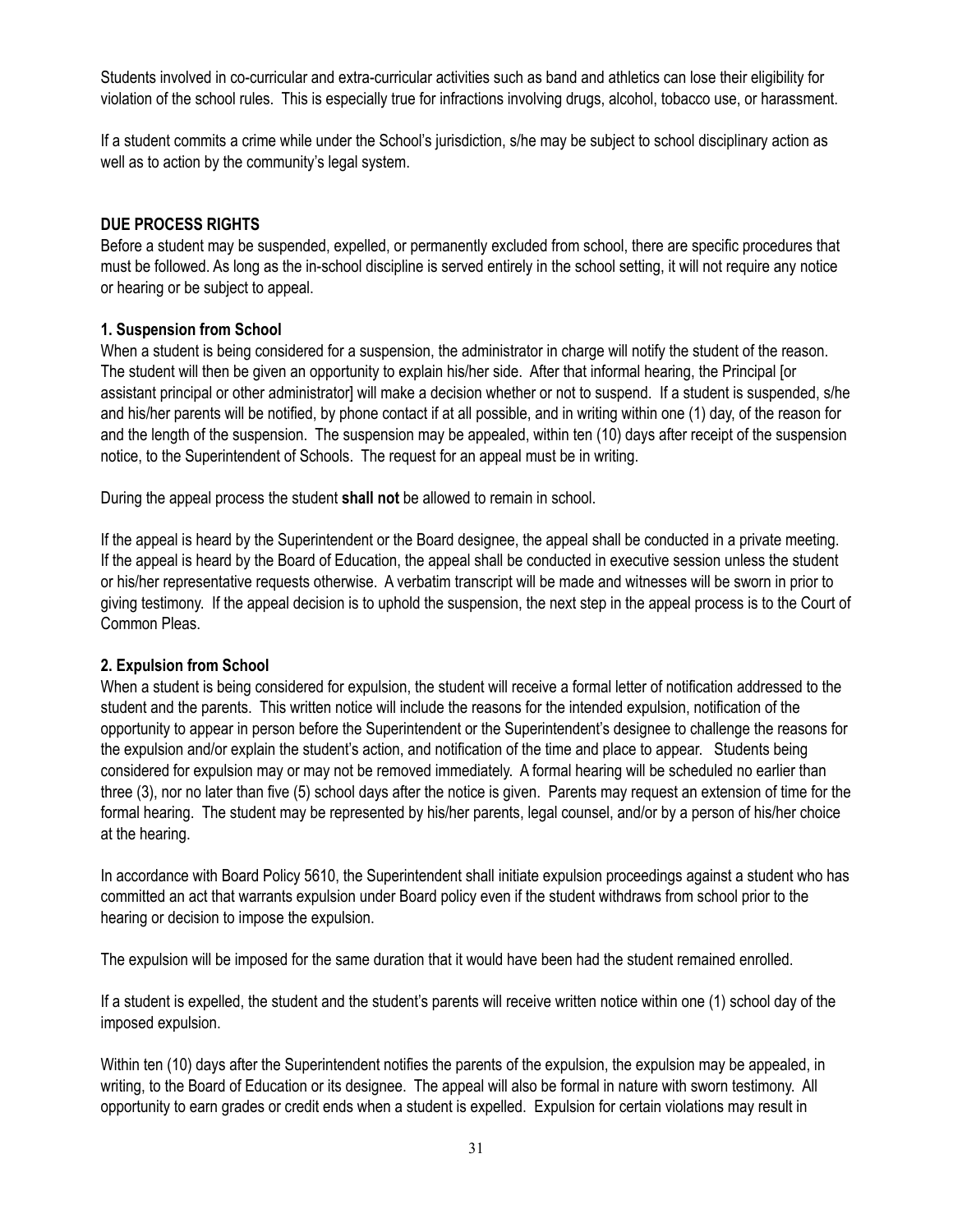revocation of student's driver's license. If the expulsion is upheld, the next step in the appeal process is to the Court of Common Pleas.

## **3. Permanent Exclusion**

When a student, sixteen (16) years of age or older, is being considered for permanent exclusion, it is possible that s/he may never be permitted to return to school anywhere in the state of Ohio. A permanent exclusion may be considered if the student is convicted or adjudicated delinquent for committing one (1) or more of the following crimes while on the property of any Ohio school:

- Conveying deadly weapons onto school property or to a school function;
- Possessing deadly weapons onto school property or at a school function;
- Carrying a concealed weapon onto school property or at a school function;
- Trafficking in drugs onto school property or at a school function;
- Murder, aggravated murder on school property or at a school function;
- Voluntary or involuntary manslaughter on school grounds or at a school function;
- Assault or aggravated assault on school property or at a school function;
- Rape, gross sexual imposition or felonious sexual penetration on school grounds, or at a school function, when the victim is a school employee;
- Complicity in any of the above offenses, regardless of the location.

This process is formal and will usually follow an expulsion with the proper notification to the parents.

## **4. Discipline of Students with Disabilities**

Students with disabilities will be entitled to the rights and procedures afforded by the Individuals with Disabilities Act (I.D.E.A.)**,** the Americans with Disabilities Act (A.D.A.), and/or Section 504 of the Rehabilitation Act of 1973.

## **5. Suspension of Bus Riding/Transportation Privileges**

When a student is being considered for suspension of bus riding/transportation privileges, the administrator in charge will notify the student of the reason. The student will then be given an opportunity to explain his/her side. After that informal hearing, the Principal [or assistant principal or other administrator] will make a decision whether or not to suspend his/her bus riding/transportation privileges for all or part of the school year.

If a student's bus riding/transportation privileges are suspended, s/he and his/her parents will be notified, in writing within one (1) day, of the reason for and the length of the suspension.

## **SEARCH AND SEIZURE**

School authorities are charged with the responsibility of safeguarding the safety and well-being of the students in their care. In the discharge of that responsibility, school authorities may search the person or property (including vehicles, lockers, purses, knapsacks, gym bags, cell phones, PDAs etc.) of a student, with or without the student's consent, whenever they reasonably suspect that the search is required to discover evidence of a violation of law or of school rules. Schools are given expanded powers under the doctrine known as in loco parentis, which means that the school has the right to act in place of the parent. The extent of the search will be governed by the seriousness of the alleged infraction and the student's age. General housekeeping inspection of school property may be conducted with reasonable notice. Student lockers are the property of the District, and random searches of the lockers and their contents may be conducted. Unannounced and random canine searches may also be conducted. **[Note: Signs accurately reflecting this policy MUST be placed in a conspicuous area by the lockers.]**

Anything that is found in the course of a search that may be used as evidence of a violation of school rules or the law and may be taken**,** held or turned over to the police. The school reserves the right not to return items which have been confiscated.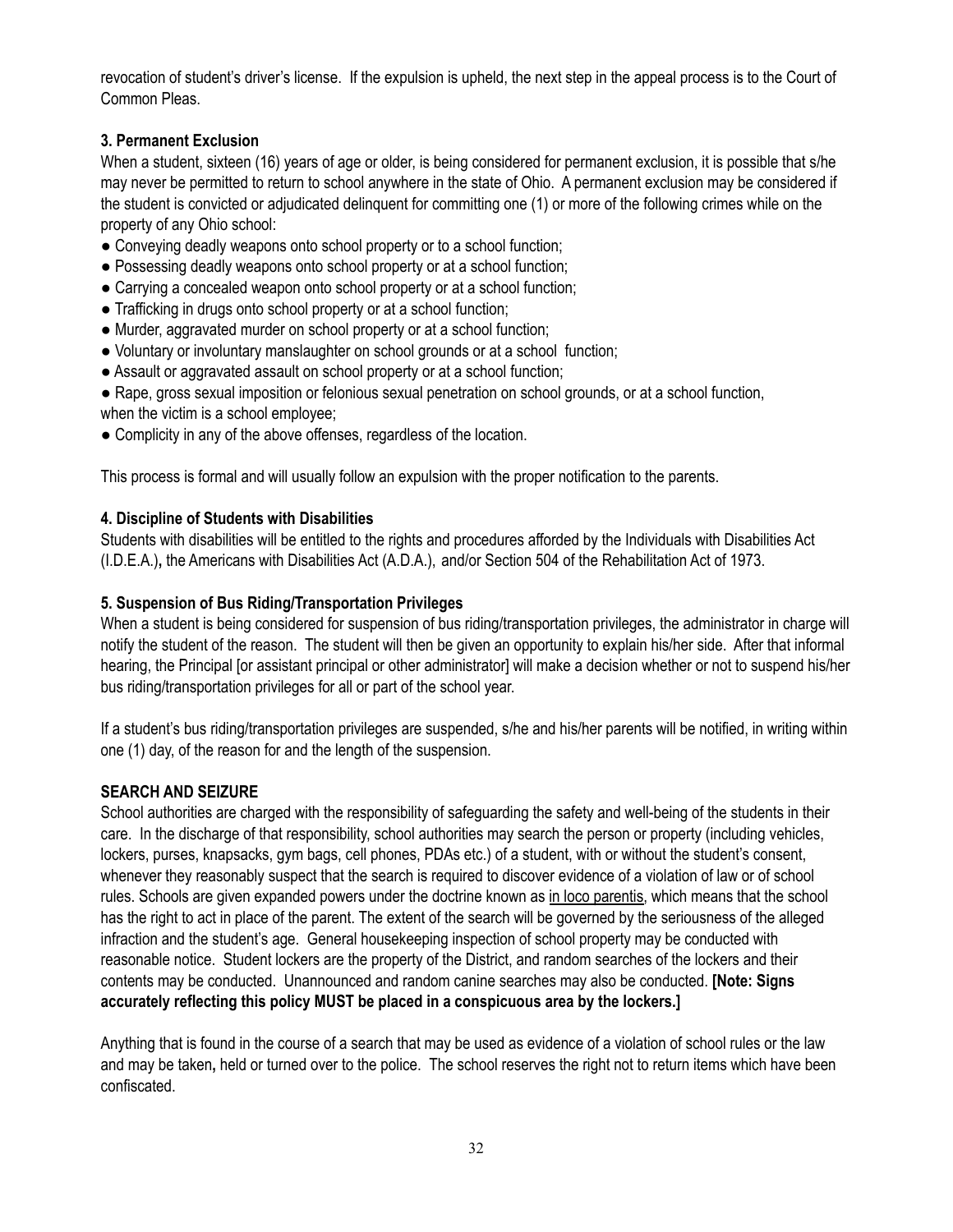## **STUDENT RIGHTS OF EXPRESSION**

The School recognizes the right of students to express themselves. With the right of expression comes the responsibility to do so appropriately. Students may distribute or display, at appropriate times, non-sponsored, noncommercial written material and petitions; buttons, badges, or other insignia; clothing, insignia, and banners; and audio and video materials. All items must meet school guidelines.

## **Material cannot be displayed if it:**

- Is obscene, libelous, indecent or vulgar,
- Advertises a product or service not permitted to minors by law,
- Intends to be insulting or harassing,
- Intends to incite fighting or presents a likelihood of disrupting school or a school event.

## **Material may not be displayed or distributed during class periods, or between classes.**

Permission may be granted for display or distribution during lunch periods and after school in designated locations, as long as exits are not blocked and there is proper access and egress to the building.

Students who are unsure whether or not materials they wish to display meet school guidelines may present ing principal twenty-four (24) hours prior to display.

## *SECTION V – TRANSPORTATION*

## **BUS TRANSPORTATION TO SCHOOL**

Students will ride only assigned buses and will board and depart from the bus at assigned bus stops. Students will not be permitted to ride unassigned buses for any reason other than an emergency, except as approved by the principal. A change in a student's regular assigned bus stop may be granted for a special need, if a note from a parent is submitted to the building principal stating the reason for the request and the duration of the change**,** and the principal approves.

#### **BUS CONDUCT**

Students who are riding to and from school on transportation provided by the school are required to follow all safety rules. This applies to school-owned buses as well as any contracted transportation that may be provided.

The driver is responsible for student safety and may assign seating or direct the student in any reasonable manner to maintain that safety.

The following behaviors are expected of all students:

#### **Prior to loading (on the road and at school), each student shall:**

- Be on time at the designated loading zone;
- Stay off the road at all times while walking to and waiting for the bus;
- Line up single file off the roadway to enter;
- Wait until the bus is stopped before moving forward to enter;
- Don't cross a highway until the bus driver signals it is safe;
- Go immediately to a seat and be seated.

It is the parents' responsibility to inform the bus driver when their child will not be board the bus. The bus will not wait.

#### **During the trip, each student shall:**

- Remain seated while the bus is in motion;
- Keep head, hands, arms, and legs inside the bus at all times;
- Not litter in the bus or throw anything from the bus;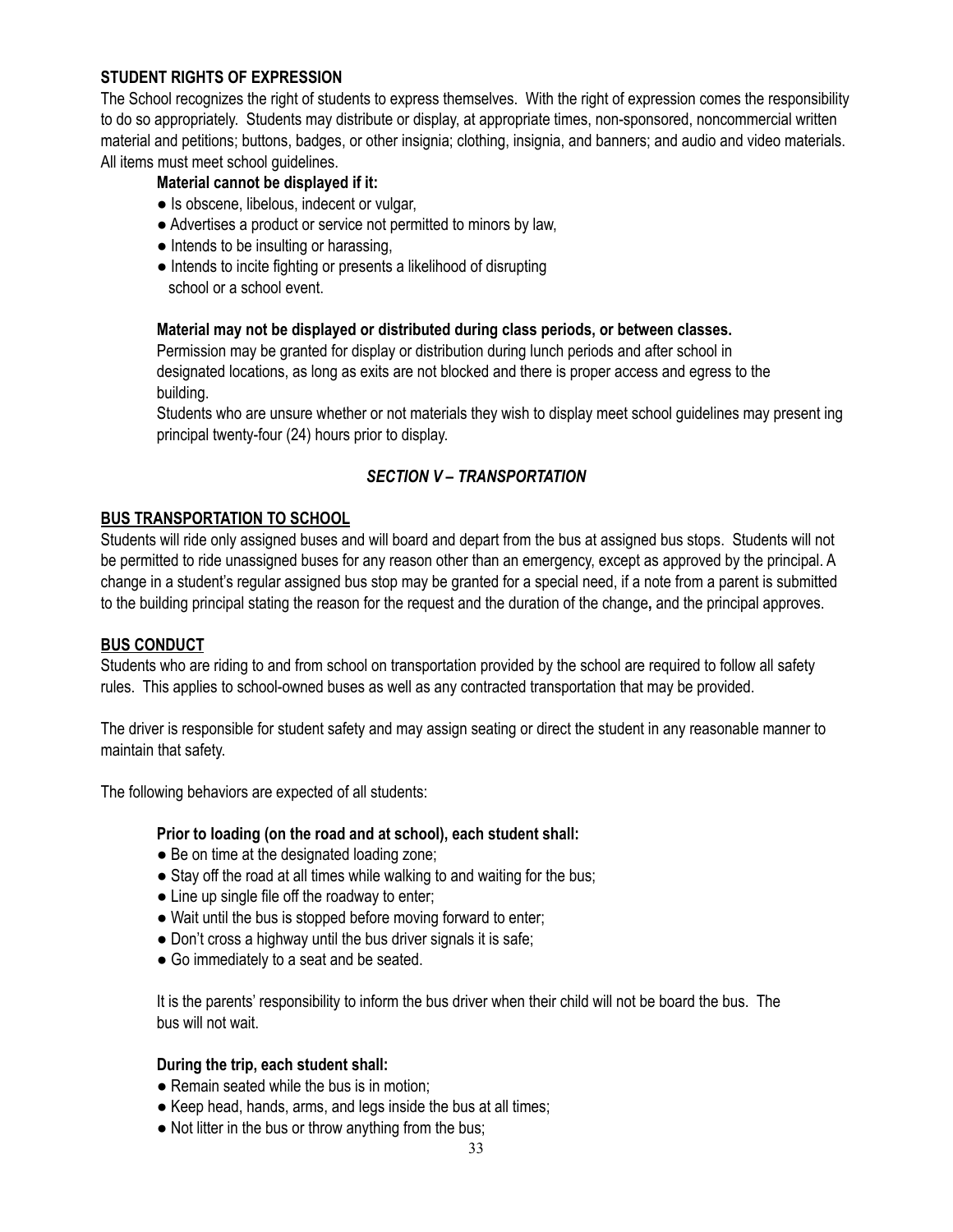- Keep books, packages, coats, and all objects out of the aisle;
- Be courteous to the driver and to other bus riders;
- Not eat or play games, cards, etc.;
- Not tamper with the bus or any of its equipment.

## **Exiting the bus, each student shall:**

- Remain seated until the bus has stopped;
- Cross the road, when necessary, at least ten (10) feet in front of the bus, but only after the driver signals that it is safe;
- Be alert to a possible danger signal from the driver.

The driver will not discharge students at places other than their regular stop at home or at school unless s/he has proper authorization from school officials.

## **PENALTIES FOR INFRACTIONS**

A student who becomes a behavior problem on the bus shall be disciplined in accordance with the Student Discipline Code and may be deprived of the privilege of riding on the bus.

## **PROCEDURES FOR BUS STUDENTS TAKING GUESTS TO THEIR HOME**

- a) Only one friend is allowed to ride the bus on any one day.
- b) The friend must have written parental permission. The note must be turned into the office in the morning for approval.
- c) The bus student's parent/guardian who is asking the friend must write a note and send it to the office via the student that morning for approval.
- d) If a bus is at student-rider capacity, no guest requests will be approved.

## **Playground and Recess Rules**

The teacher on duty is responsible for the supervision of students in the recess areas. All students are expected to respect and obey the teacher on duty. Teachers should help students organize games and see that the students abide by the following regulations:

#### **General Rules**

- 1. When whistle blows or teacher calls, line up quickly and quietly
- 2. To enter the building, permission must be granted by the playground teacher
- 3. Coats worn outside are not to be placed on the ground.
- 4. Keep hands and feet to yourself . . . no play fighting
- 5. Soft playground balls and footballs only can be used
- 6. Throwing of snowball and sliding on the ice is not permitted
- 7. Touch football is to be played in an area specified by the teacher on duty
- 8. No student is to leave the playground boundaries. The only exception is if the teacher gives the student permission to retrieve something. (Any abuse of these rules could result in the suspension of a specific activity. Example: touch football)

Outdoor recess is held as per recommendation of the National Weather Service. Students are expected to dress appropriately for recess (coats, hats, gloves, boots if needed). Indoor recess is held during inclement weather.

It is expected that all students will go outside with their class. Students will be permitted to stay inside for a few days only if they have been ill and bring a written parent request to stay inside. Any extended requests must be accompanied by a doctor's excuse. Students not permitted to go outside may be requested to sit in the office.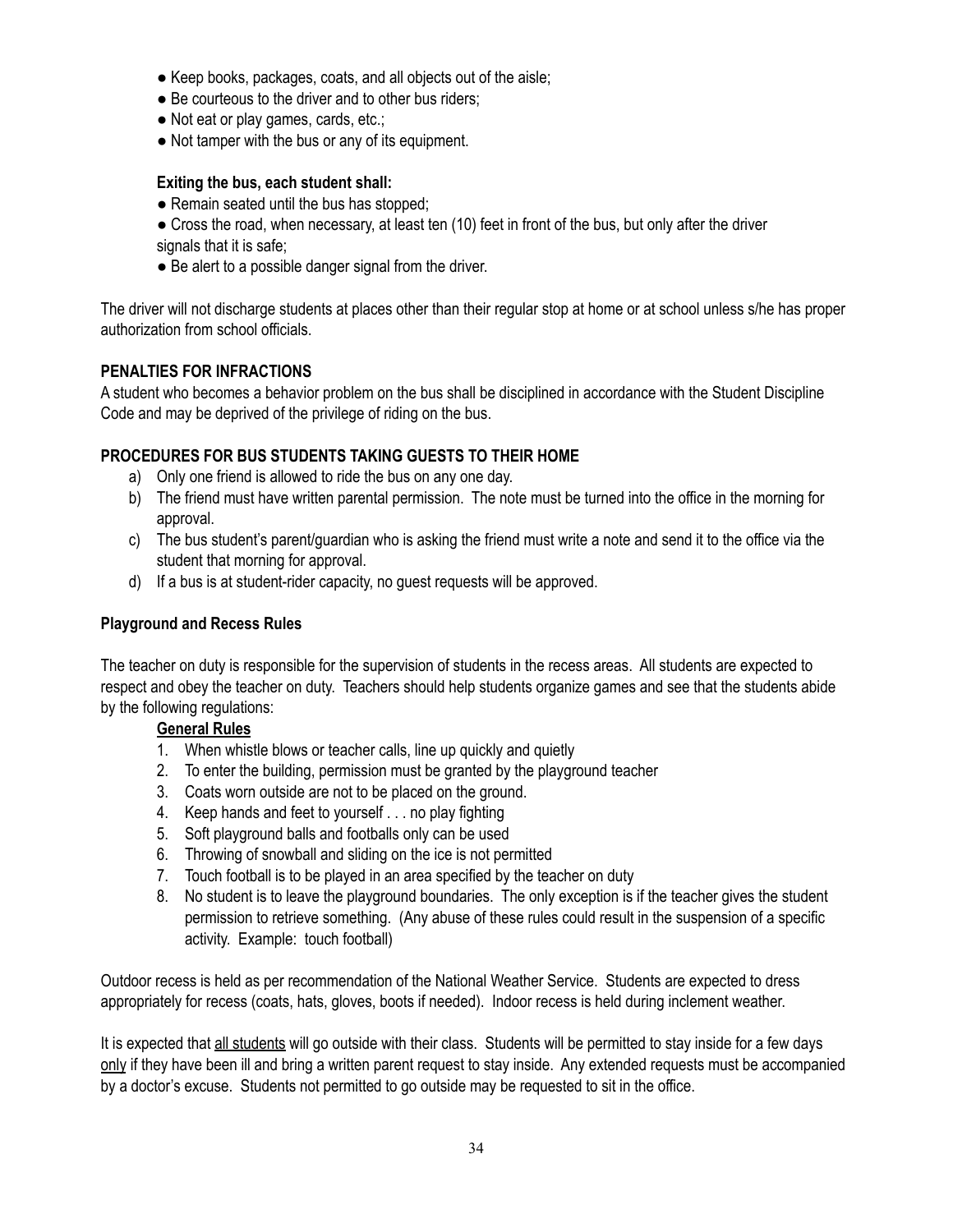## **One-to-One Chromebook Policy & Procedures**

#### **RECEIVING YOUR CHROMEBOOK**

Chromebooks will be distributed during the school year. Students along with their parents will sign and return the Chromebook Acceptable Usage plan before the device is issued. Chromebooks will be collected at the end of each school year for maintenance, cleaning, and software installations. Students will return their original Chromebook each year.

#### **TAKING CARE OF YOUR CHROMEBOOK**

Students are responsible for the general care of the Chromebook they have been issued by the school. Chromebooks that are broken or fail to work properly should be taken to the technology coordinator's office immediately.

#### **General Precautions**

- Food and beverages can damage your Chromebook. Students will be responsible for damages caused by food and beverage spills.
- Cords, cables, and removable devices should be inserted carefully into the Chromebook.
- Students should never carry their Chromebooks while the screen is open, unless directed to do so.
- Chromebooks and cases should remain free of any writing, drawing, stickers, or labels that are not the property of Bradford Schools.
- Chromebooks should never be left in a vehicle or any unsupervised area.
- Students are responsible for keeping their Chromebook's battery charged for school each day.

#### **Screen Care**

The Chromebook screens can be damaged if subjected to rough treatment and are sensitive to excessive pressure.

- Do not lean on the top of the Chromebook when it is closed.
- Do not poke the screen.
- Do not place anything on the keyboard before closing the lid (e.g. pens, pencils, or disks).
- Clean the screen with a soft, dry cloth or anti-static cloth. Do not use commercial glass cleaners.

#### **USING YOUR CHROMEBOOK AT SCHOOL**

Chromebooks are intended for use at school each day. Students are responsible for bringing their Chromebooks to all classes, unless advised otherwise by staff.

#### **CHROMEBOOK UNDERGOING REPAIR**

Loaner Chromebooks may be issued to students when they leave their Chromebooks for repair with the technology coordinator. Students are responsible for the care of the loaner while in their possession and are subject to the same policy and procedure agreement signed for the original unit. Loaner Chromebooks are for use in the school only.

#### **CHARGING YOUR CHROMEBOOK'S BATTERY**

Chromebooks should be brought to school each day in a fully charged condition. Students can charge their Chromebooks each evening. In cases where use of the Chromebook has caused batteries to become discharged, students may not be able to connect their devices to a power outlet in class.

#### **MANAGING YOUR FILES & SAVING YOUR WORK**

It is the student's responsibility to ensure that work is not lost due to mechanical failure or accidental deletion. Device malfunctions are not an acceptable excuse for not submitting work.

#### **SOFTWARE ON CHROMEBOOKS**

The software originally installed by Bradford Schools should remain on the Chromebook in usable condition and be easily accessible at all times. If technological difficulties occur or illegal software is discovered, the hard drive will then be reformatted. The school does not accept responsibility for the loss of any data or software deleted due to a reformat or re-image.

#### **ACCEPTABLE USE GUIDELINES**

#### **General Guidelines**

● Students are responsible for their ethical and educational use of the technology resources.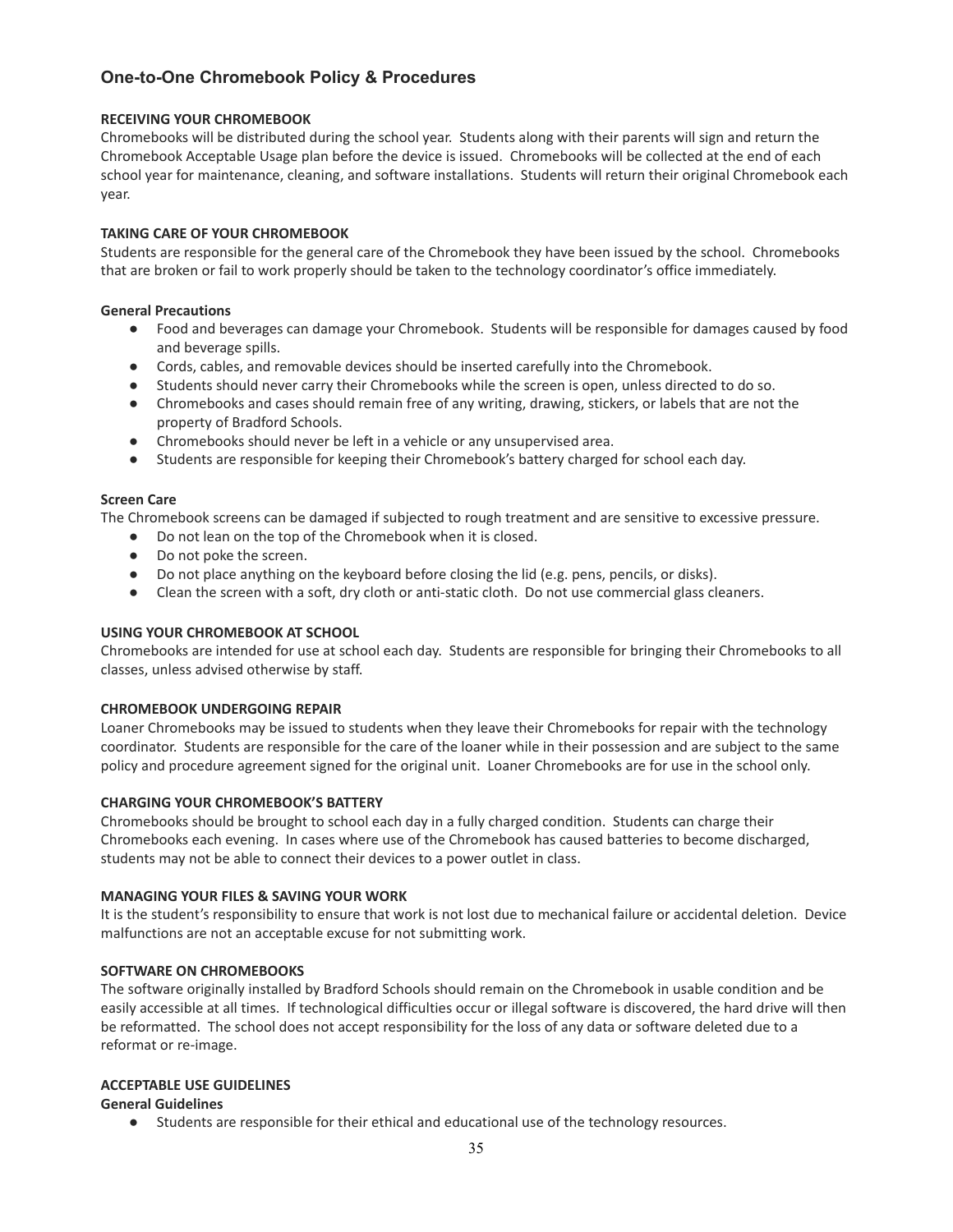- Access to the Bradford Exempted Village School District technology resources is a privilege and not a right. Each student and parent will be required to follow the district's policies.
- Transmission of any material that is in violation of any federal or state law is prohibited. This includes: confidential information, copyrighted material, threatening or obscene material, and computer viruses.
- Any attempt to alter data, computer configuration, or the files of another user, without the consent of the school administration, will be considered an act of vandalism and subject to disciplinary action in accordance with the Bradford Exempted Village School District Code of Conduct.
- Teachers have a right to manage and/or restrict student use of the Chromebook, software, and internet.
- Students are required to keep the issued case on the Chromebook at all times.

#### **Privacy and Safety**

- Do not go into chat rooms or send chain letters without permission.
- Do not open, use, or change computer files that do not belong to you.
- Do not reveal your full name, phone number, address, social security number, or passwords to others.
- Remember that storage is not guaranteed to be private or confidential.
- If you inadvertently access a website that contains obscene, pornographic or otherwise offensive material, notify a teacher or principal immediately so the site can be blocked from further access.

#### **Legal Propriety**

- Comply with trademark and copyright laws and all license agreements. Ignorance of the law is not immunity. If you are unsure, ask a teacher or parent.
- Plagiarism is a violation of Bradford Schools Academic Policies and Procedures. Give credit to all sources used, whether quoted or summarized. This includes all forms of media on the Internet.
- Use or possession of hacking software is strictly prohibited and violators will face disciplinary action.

#### **Email**

- Google Apps for Education is the only email approved for school use.
- Always use appropriate language.
- Do not transmit language/material that is profane, obscene, abusive, or offensive to others.
- Do not send mass emails, chain letters, or spam.
- Students should maintain high integrity with regard to email content.
- No email use during class without permission.
- Bradford EVSD email is subject to inspection by the school.

The student in whose name a system account and/or computer hardware is issued will be responsible at all times for its appropriate use.

#### **Prohibited technology resources activities include, but are not limited to, the following:**

- Sending, accessing, uploading, downloading, or distributing offensive, profane, threatening, pornographic, obscene, or sexually explicit materials.
- Using email, games, and other technology resources during inappropriate time without permission.
- Downloading or transmitting game, music, or video files using the school network.
- Vandalizing, damaging, or disabling technology property of the school.
- Accessing another individual's materials, information, or files without permission.
- Using the network or internet for commercial, political campaign, or financial gain purposes.
- Releasing files, home address, personal phone numbers, passwords, or other accessing information.
- Promoting or soliciting for illegal activities.
- Attempting to repair, remove, or install hardware components reserved for authorized technicians.
- Violating copyright or other protected material laws.
- Subscribing to mailing lists, mass email messages, games, or other services that generate several messages than can slow the system and waste other users' time and access.
- Intentionally wasting school resources.
- Bypassing or attempting to circumvent security protocols (firewalls, proxy servers, etc.).
- Installing, enabling, launching, or creating programs that interfere with the performance of the network, internet, or hardware technology resources.
- Creating, uploading, or transmitting computer viruses.
- Attempting to defeat computer or network security.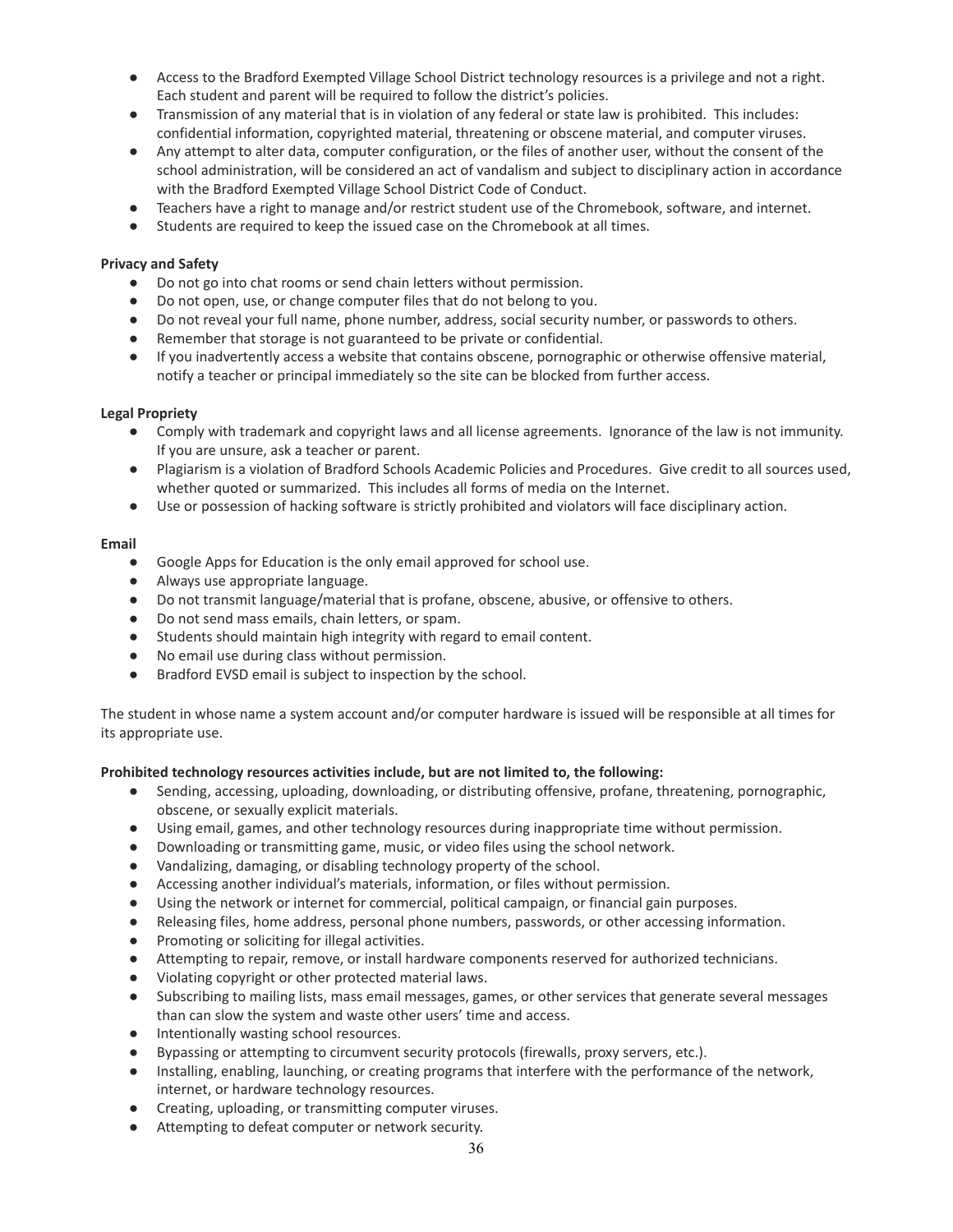● Using tools or techniques to circumvent or bypass current security configurations (hacking).

#### **Consequences May Include:**

- Suspension of Chromebook privileges.
- Suspension with possible long term suspension or recommended expulsion from school.
- Possible referral to law enforcement authorities.

Electronic mail, network usage, and all stored files shall not be considered confidential and may be monitored at any time by designated district staff to ensure appropriate use. The district cooperates fully with local, state or federal officials in any investigation concerning or relating to violations of computer crime laws.

Contents of email and network communications are governed by the Ohio Open Records Act; proper authorities will be given access to their content.

#### **PROTECTING YOUR CHROMEBOOK**

Awareness is the best protection for any electronic device. Keeping an eye on your device or knowing where it is at all times is the best practice to avoid issues. To protect against mechanical issues, use the Chromebook in a practical setting and avoid moving it around while it's running.

#### **CHROMEBOOK IDENTIFICATION**

Student Chromebooks will be labeled in the manner specified by the school. Students will not remove Bradford EVSD property stickers, product key, or serial number sticker. If stickers have or appeared to be falling off, student should take the Chromebook and sticker to the technology coordinator immediately.

#### **CHROMEBOOKS LEFT IN UNSUPERVISED AREAS**

Under no circumstances should Chromebooks be left in unsupervised areas. Any device left unsupervised is in danger of being stolen. Unsupervised Chromebooks will be confiscated by staff and taken to the principal's office. Disciplinary action may be taken for leaving your Chromebook in an unsupervised location.

#### **INTENTIONAL OR NEGLIGENT DAMAGE (NOT COVERED UNDER THE DISTRICT CHROMEBOOK SERVICE AGREEMENT)**

Students are expected to keep the Chromebook in good condition. Failure to do so will result in fines depending upon the Chromebook condition. The following are the exclusions (considered negligence) that are not covered by the District Chromebook Service Agreement. Students will be responsible for the full cost of repair or replacement:

- 1. Liquid/beverage spills on the Chromebook, i.e. eating or drinking near a Chromebook is not accidental and will not be covered by non-negligent repairs.
- 2. Excessive scratches/wear to the Chromebook exterior caused by failure to regularly use the protective case as required.
- 3. Damage caused by repairs made by an unauthorized source. District Chromebooks should only be brought for repair to Bradford Schools Technology Department.
- 4. Deliberate damage, neglect or abuse caused by you or others you allow to use your Chromebook. This includes intentionally marking, defacing and/or abusing the Chromebook. Also damage caused by tampering with hardware components to alter district configurations.
- 5. Leaving the Chromebook unattended or failing to secure it per school recommendations.
- 6. Leaving the Chromebook in an unlocked car, locker, or on the bus.
- 7. Mysterious disappearance of the Chromebook meaning the Chromebook user has no knowledge as to the place, time, or manner of the loss.
- 8. Administration reserves the right to determine additional necessary infractions

#### **SCHOOL DISTRICT PROTECTION**

In cases of theft, vandalism and other criminal acts, a police report, or in the case of fire, a fire report SHOULD be filed by the student or parent for the protection coverage to take place. A copy of the police/fire report should be provided to the principal's office.

The district will work with the Miami/Darke County Sheriff's Department to alert pawnshops and police departments in the area to be aware of this district-owned equipment.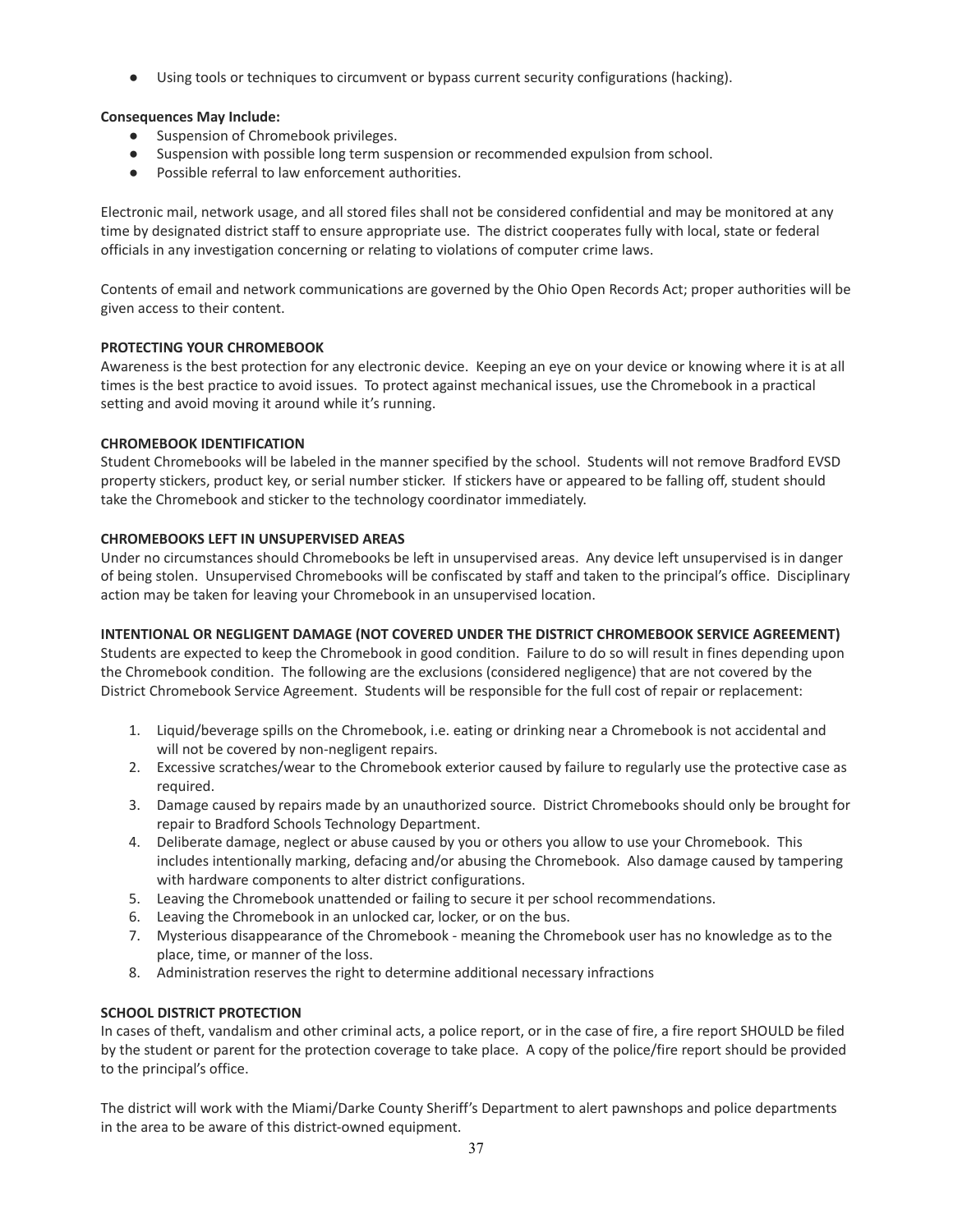#### **TECHNOLOGY FEE**

If the Chromebook damage is beyond repair and needs to be replaced, we will evaluate replacement options on a case by case basis. Student may be responsible for full replacement costs.

#### **CHROMEBOOK TECHNICAL SUPPORT**

The technology coordinator will arrange the repair work for Chromebooks.

| Services provided include the following: | Repair service provided:                                     |  |
|------------------------------------------|--------------------------------------------------------------|--|
| Distribution of loaner Chromebooks;      | Screen replacement - repair fee                              |  |
| Password identification;                 | Hard drive replacement - repair fee                          |  |
| User account support;                    | Motherboard replacement - repair fee                         |  |
| Operating system support;                | Full keyboard replacement - repair fee                       |  |
| Software configuration support;          | Shell repair or replacement - depends on severity repair fee |  |
| Re-imaging hard drives;                  | Key replacement - repair fee                                 |  |
| Updates and software installations;      | Chargers \$25                                                |  |
| Coordination of warranty repair          | Cases \$25                                                   |  |

#### **Procedure to open a service request with the Bradford Schools Technology Department**

- 1. All service requests must be made to the Bradford Schools Technology Department through appropriate paperwork being filed.
- 2. If a student experiences an issue with their Chromebook while in class, they will notify the teacher of the issue.
- 3. If a student has an issue with his/her Chromebook while at home, the student must fill out the necessary form and submit it the following school day to the technology office.
- 4. If the Bradford Schools Technology Department does not have an immediate resolution, and the unit is inoperable, the student will be issued a loaner Chromebook upon availability to use during the school day until the problem with their Chromebook has been resolved. Student will not be allowed to bring loaner device home.
- 5. Students will be notified when their issue has been resolved.

Service and repairs will be documented and reviewed to ensure the proper use and/or maintenance of the Chromebooks. Excessive requests for service/repair is subject to review by the school administration. A student with two or more major repairs in one year will lose the right to bring their Chromebook home.

#### **CHILDREN'S INTERNET PROTECTION ACT (CIPA)**

The Children's Internet Protection Act was put in place to help control and limit access to unacceptable, vulgar, illegal, and offensive content in public places like schools and libraries.

#### **FILTERING**

Bradford Exempted Village School District runs filters on all internet connections to help prevent access to pornographic, obscene, and any other content that may be harmful to minors. Bradford Exempted Village School District staff will be present to supervise students. The filtering content is updated on a constant basis so that harmful content is being blocked.

#### **ACCESS BY MINORS TO HARMFUL CONTENT**

Since filters are not perfect, staff is instructed to supervise the devices the students are using to assure no harmful content is accessed. In the case harmful content is accidentally accessed, students are to immediately report the incident to the staff member that is in the presence of the computer, and the staff member is to report the harmful content to the network administrator or technology coordinator so that the content can be manually blocked. If a minor purposefully tries accessing or gets access to harmful content, that minor's privileges can be taken away for computer and internet access. Other consequences will be determined by the administrator for the violation. The harmful content will then be manually blocked if the filter missed it.

#### **UNAUTHORIZED ACCESS**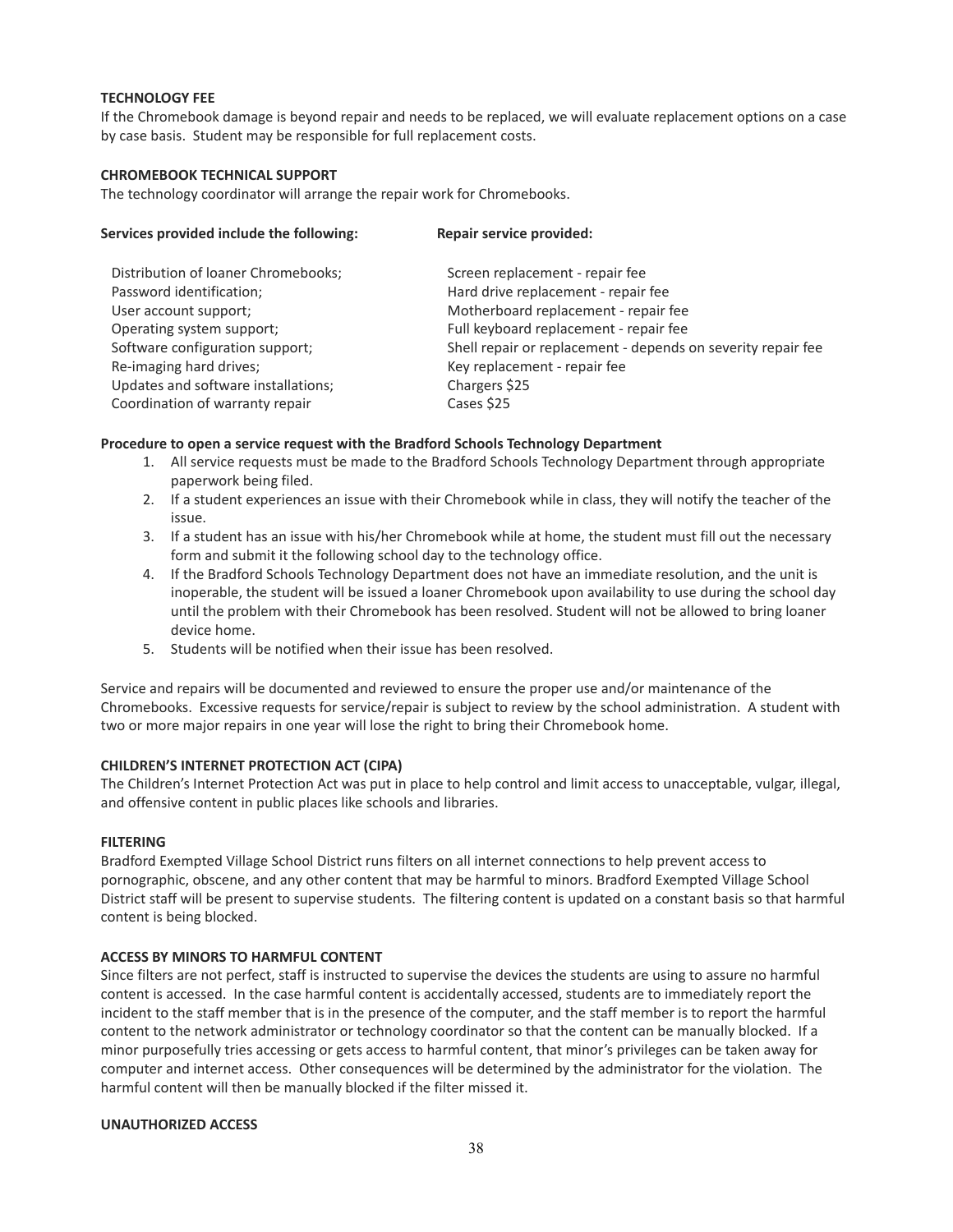Using tools and/or techniques to circumvent or bypass current security configurations ("hacking") will be considered a violation of this policy and will be subject to disciplinary procedures as outlined. Hacking tools are explicitly prohibited. Any unlawful activities are strictly prohibited and the offender will be prosecuted in accordance with state law.

#### **UNAUTHORIZED DISCLOSURE**

Unauthorized disclosure, use, and dissemination of personal identification information regarding minors is strictly prohibited. Staff should take all precautions necessary to insure students' identification safety.

#### **ENFORCEMENT**

Violations of the policy will be handled consistent with Bradford Exempted Village School District disciplinary procedures applicable to the relevant person or persons. Student violations may be subject to warnings, suspend, blocked, or restricted access to network resources, detention, and suspension of school activities and/or suspended from school.

Violations of state and federal laws will result in legal prosecution. Examples of these laws include but are not limited to: Cyber Laws, Federal Communities Laws, Federal Wiretap Laws, Homeland Security Act, National Information Infrastructure Protection Act of 1996, Computer Fraud and Abuse Act, Electronic Communications Privacy Act, Children's Online Privacy Protection Act, and Digital Millennium Copyright Act.

#### **Chromebook Frequently Asked Questions**

#### **What if I already have my own Chromebook or another model?**

You will be required to use the school district issued Chromebook for school purposes. This is necessary to ensure that you have a computer that gives you network capability and the ability to run the software that you will need in your courses. For these reasons, other Chromebooks will not be used on the Bradford Exempted Village School District network at school.

#### **Can I have my Chromebook in the summer?**

No. All Chromebooks will be collected at the end of the school year for general maintenance, cleaning, and software installation purposes. Students will receive their Chromebooks again at the beginning of the school year to ensure that everyone receives complete information about the device and a copy of Bradford School District's policy.

#### **Does Bradford Schools provide maintenance on my Chromebook?**

Yes. The technology coordinator will coordinate maintenance for students. However, maintenance records will be kept and repeated requests will be reviewed to avoid owner abuse/misuse of a Chromebook.

#### What will happen if my Chromebook is being repaired or while I am replacing it if it is lost or stolen?

Bradford Schools will stock a limited number of Chromebooks that can be loaned out. If you are in possession of a loaner, treat it as if it were your own Chromebook. You will be responsible for any damage to the loaner unit or for its loss.

#### **Do I need a printer?**

No. Teachers will ensure appropriate printing as needed.

#### **What if I want to run another operating system on my Chromebook?**

Only the operating system chosen by the Bradford Exempted Village School District will be authorized to run on a student issued Chromebook.

#### **What has the school done to help prevent students from going to inappropriate sites?**

Bradford Schools has software which is designed to help monitor Internet usage and all websites that are accessed at school only. This software blocks inappropriate sites and also logs a history of every site that each user accesses. If a site gets by the filter, Bradford Schools can immediately add it to the filter to be blocked. Parents are responsible for monitoring students away from school.